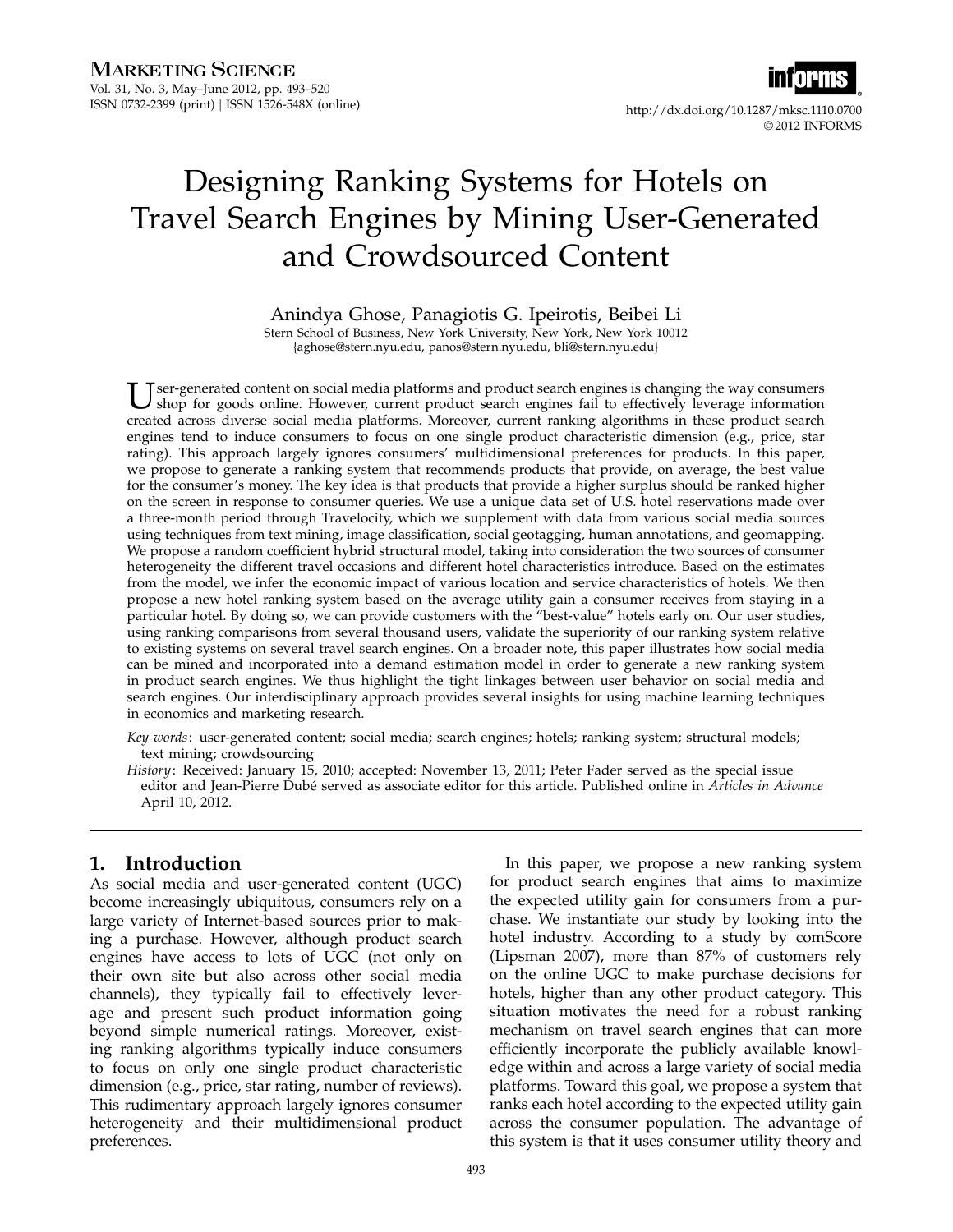characteristics theory (e.g., Fader and Hardie 1996) to design a scalar utility score with which to rank hotels while incorporating all the dimensions of hotel quality observed from diverse information sources. No established measures currently exist that quantify the economic impact of various internal (service) and external (location) characteristics on hotel demand. By analyzing UGC from social media, we are able to estimate consumer preferences toward different hotel characteristics and recommend products that provide the best value for money on an average.

We use a unique data set of hotel reservations from Travelocity.com. The data set contains complete information on transactions conducted over a threemonth period, from November 2008 to January 2009, for 1,497 hotels in the United States. We have data on UGC from three sources: (i) user-generated hotel reviews from two well-known travel search engines, Travelocity.com and TripAdvisor.com; (ii) social geotags generated by users identifying different geographic attributes of hotels from GeoNames.org; and (iii) user-contributed opinions on important hotel characteristics based on user surveys from Amazon Mechanical Turk (AMT). Moreover, because some location-based characteristics are not directly measurable based on UGC, we use image classification techniques to infer such features from the satellite images of the area. We then merge these different data sources to create one comprehensive data set that summarizes the location and service characteristics of all the hotels.

In the first step of our analysis, we determine the particular hotel characteristics customers value most and thus influence the aggregate demand of the hotels. Beyond the directly observable characteristics (e.g., the "number of stars") most third-party travel websites provide, many users also tend to value specific location characteristics, such as proximity to the beach or downtown. We incorporate satellite image classification techniques and use both human and computer intelligence (in the form of social geotagging and text mining of reviews) to infer these location features. In the second step, we use demand estimation techniques (Berry et al. 1995, Berry and Pakes 2007, Song 2011) to quantify the economic influence and relative importance of location and service characteristics. Our empirical modeling and analyses enable us to compute the "expected utility gain" from a particular hotel based on the estimation of price elasticities and average utilities. In the third step, we use this measure of expected utility gain to propose a new ranking system in which a hotel that provides a comparably higher average utility gain would appear at the top of the list displayed by a travel search engine. By doing so, we can provide customers with the "best-value" hotels early on, thereby improving

the quality of online hotel search. In the final step, we validate the superiority of our proposed ranking system by conducting online experiments across 7,800 users on AMT, across six different cities based on a number of benchmark systems.

Our key results are as follows:

1. Five location-based characteristics have a positive impact on hotel demand: the number of external amenities, presence near a beach, presence near public transportation, presence near a highway, and presence near a downtown area. The textual content and style of reviews also demonstrate a statistically significant association with demand. Reviews that are less complex, have shorter words, and have fewer spelling errors influence demand positively, as do reviews with more characters and those written in simple language. Consumers prefer hotels with reviews that contain objective information (such as factual descriptions of hotels) rather than subjective information, indicating they trust third-party information over descriptions provided by the hotels. Consumers also prefer to stay in hotels with reviews written in a "consistent objective style" rather than a mix of objective and subjective sentences.

2. We examine interaction effects between travel purpose, price, and hotel characteristics. Business travelers are the least price sensitive, whereas tourists are the most price sensitive. In addition, business travelers have the highest marginal valuation for hotels located closer to a highway and with easy access to public transportation. In contrast, romance travelers have the highest marginal valuation for hotels located closer to a beach and those with a high service rating.

3. A comparison between the model that conditions on the UGC variables and a model that does not shows that the former outperforms the latter in both in-sample and out-of-sample analyses. Additional model fit comparisons suggest that the model's predictive power is weakest when excluding all the location variables, followed by the service variables, and then the UGC variables. Moreover, within the set of UGC variables, we find textual information (e.g., text features, review subjectivity, readability) has a significantly higher impact than numerical information on the model's predictive power.

There are three key contributions of this paper. First, we illustrate how researchers can mine UGC from multiple and diverse sources on the Internet to examine the economic value of different product attributes, using a structural model of demand estimation. Customers today make their decisions in an environment with a plethora of available data. Some consumers might research a hotel using tour guides and mapping applications, or they may consult online review sites to determine a hotel's quality and amenities. To replicate this decision-making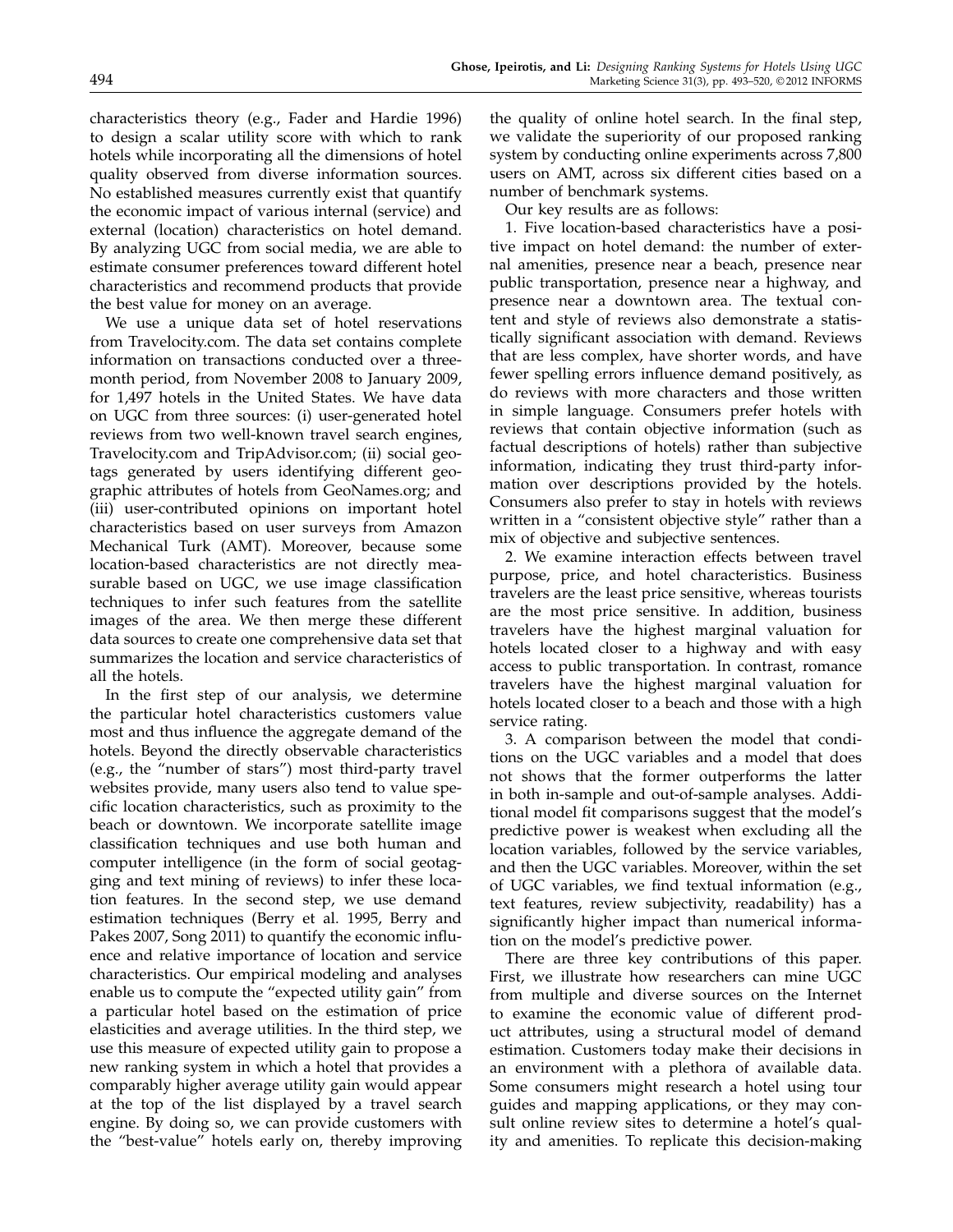environment, we construct an exhaustive data set, collecting information from a variety of sources and using a variety of methodologies, such as text mining, on-demand annotations, and image classification. We demonstrate the marginal contribution from different information sources by conducting model fit compar-

isons between models that condition for one set of

variables versus another. Second, our empirical estimates enable us to propose a new ranking system for hotel search based on the computation of each hotel's expected utility gain, which measures the "net value" a consumer gets from the transaction. The key notion is that in response to a search query, the system would take into account consumers' multidimensional preferences in order to recommend and rank higher those hotels that provide a higher "value for money." Thus, our paper shows how businesses can leverage UGC in social media to generate a ranking system in product search engines that improves the quality of choices available to consumers. The methodological approach used in this paper can be applied toward ranking any product or service that has multiple attributes, and hence the applicability of this paper is very wide. This is also the first study that demonstrates the linkages between user behavior on social media platforms and search engines.

Third, to evaluate the quality of our ranking technique, we conducted several user studies based on online surveys on AMT across six different markets in the United States. Using 7,800 unique user responses for comparing different rankings, we unequivocally demonstrate that our proposed ranking system performs significantly better than several baseline-ranking systems currently used by travel search engines. A follow-up survey reveals that users strongly preferred the diversity of the retrieved results, given that the list produced by our method consisted of a mix of hotels cutting across several price and quality ranges. This finding indicates that customers prefer a list of hotels with each specializing in a variety of characteristics, rather than a variety of hotels with each specializing in only one characteristic. Besides providing consumers with direct economic gains, such a ranking system can lead to nontrivial reductions in consumer search costs. Furthermore, directing customers to hotels that are better matches for their interests can lead to increased usage of travel search engines.

The rest of this paper is organized as follows. Section 2 discusses related work and places our work in the context of prior literature. Section 3 discusses the work related to the data preparation, including the methods used to identify important hotel characteristics, the steps undertaken to conduct the surveys on AMT to elicit user opinions, and the text-mining techniques used to parse user-generated reviews. Sections 4 and 5 provide an overview of our econometric approach and discuss empirical results, respectively. Section 6 discusses how one can apply our approach to design a real-world application, such as a ranking system for hotel search. Section 7 concludes.

# 2. Prior Literature

Our paper draws from multiple streams of work. A key challenge is to bridge the gap between the textual and qualitative nature of review content and the quantitative nature of discrete choice models. With the rapid growth and popularity of the UGC on the Web, a new area of research has emerged that applies text-mining techniques to product reviews. The first stream of this research focused on the sentiment analysis of product reviews (Hu and Liu 2004, Pang and Lee 2004, Das and Chen 2007). This focus stimulated additional research on identifying product features in which consumers expressed their opinions (Hu and Liu 2004, Scaffidi et al. 2007). The automated extraction of product attributes has also received attention in the recent marketing literature (Lee and Bradlow 2011).

Meanwhile, the hypothesis that product reviews affect product sales has received strong support in prior empirical studies (e.g., Godes and Mayzlin 2004, Chevalier and Mayzlin 2006, Liu 2006, Dellarocas et al. 2007, Duan et al. 2008, Forman et al. 2008, Moe 2009). However, these studies focus only on numeric review ratings (e.g., the valence and volume of reviews) in their empirical analysis. Researchers using only numeric ratings have to deal with issues such as self-selection bias (Li and Hitt 2008) and bimodal distribution of reviews (Hu et al. 2006). More importantly, the matching of consumers to hotels in numerical rating systems is not random. A consumer only rates the hotel she frequents (i.e., the one that maximizes her utility). Consequently, the average star rating for each hotel need not reflect the population's average utility. Because of the above drawbacks, the average numerical star rating a product receives may not convey a lot of information to a prospective buyer.

To the best of our knowledge, only a handful of empirical studies have formally tested whether the textual information embedded in online UGC can have an economic impact. Ghose et al. (2009) estimate the impact of buyer textual feedback on price premiums sellers charge in online secondhand markets. Eliashberg et al. (2007) combine natural-language processing techniques and statistical learning methods to forecast the return on investment for a movie, using shallow textual features from movie scripts. Netzer et al. (2012) combine text mining and semantic network analysis to understand the brand associative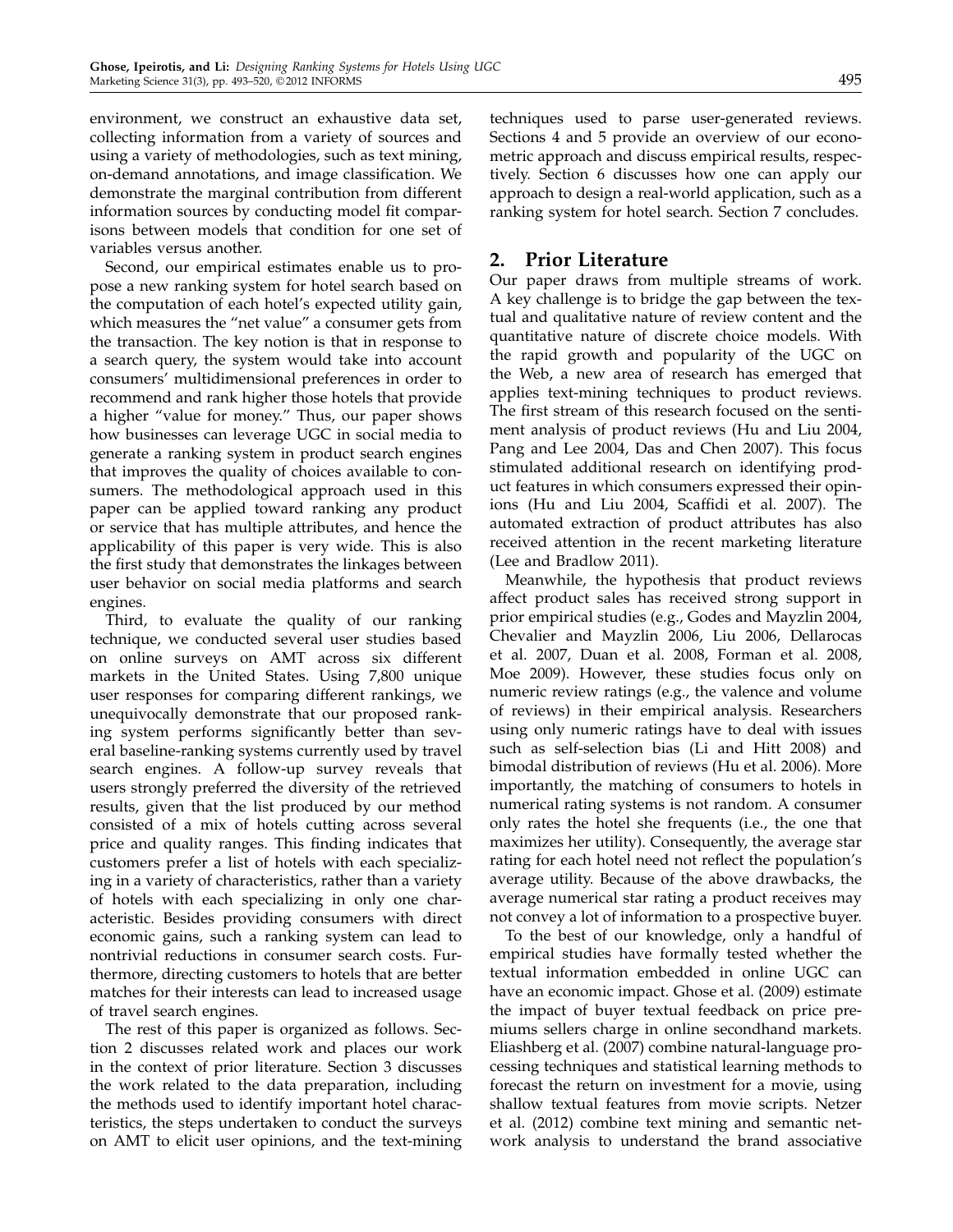network and the implied market structure. Decker and Trusov (2010) use text mining to estimate the relative effect of product attributes and brand names on the overall evaluation of the products.

None of these studies focuses on estimating the impact of user-generated product reviews on influencing product sales beyond the effect of numeric review ratings, which is one of the key research objectives of this paper. Controlling for the volume of blog posts, Dhar and Chang (2009) show that changes in the number of friends of an artist are correlated with sales of music albums. The papers closest to ours are Ghose and Ipeirotis (2011) and Archak et al. (2011), who explore multiple aspects of review text to identify important text-based features and to study their impact on review helpfulness (Ghose and Ipeirotis 2011) and product sales (Ghose and Ipeirotis 2011, Archak et al. 2011). However, these studies do not have data on actual product demand and do not use structural models, nor do they examine the use of UGC in developing a ranking system for product search in online markets.

Our work is related to models of demand estimation such as BLP (Berry et al. 1995). Because of the limitations of the product-level "taste shock" in logit models, Berry and Pakes (2007) proposed a new model based on pure product characteristics. The pure characteristics model (hereafter, PCM) differs from the BLP model in the sense that it does not contain the product-level taste shock. It describes the consumer heterogeneity, based purely on consumers' different tastes toward individual product characteristics, without consideration of the tastes of certain products as a whole (i.e., brand preferences). However, as Song (2011) points out, whether one should introduce the product-level taste shock depends on the context of the market. Keeping in mind the two levels of consumer heterogeneity introduced by different travel categories (i.e., family trip, romantic trip, or business trip) and different hotel characteristics, we propose a random coefficients-based hybrid structural model to identify the latent weight distribution consumers assign to each hotel characteristic. The outcome of our analysis enables us to compute each hotel's expected utility gain and rank the hotels accordingly on a travel search engine.

Finally, our paper is related to the work in online recommender systems. By generating a novel ranking approach for hotels, we aim to improve the recommendation strategy for travel search engines and provide customers with the "best-value" hotels early on in the search process. The marketing literature has proposed several model-based recommendation systems to predict preferences for recommended items (Ansari et al. 2000, Ying et al. 2006, Bodapati 2008). A more recent trend along this line is adaptive personalization systems (Ansari and Mela 2003, Rust and Chung 2006, Chung et al. 2009).

# 3. Data Description

Our data set, compiled from various sources, consists of observations from 1,497 hotels in the United States. We have three months of hotel transaction data from Travelocity.com (November 1, 2008 to January 31, 2009) that contains the average transaction price per room per night and the total number of rooms sold per transaction.

Our work leverages three types of UGC data:

• on-demand user-contributed opinions through Amazon Mechanical Turk (AMT),

• location description based on user-generated geotagging and image classification, and

• service description based on user-generated product reviews.

We first discuss how we leverage AMT to collect information on user preferences for different hotel characteristics. Their responses suggest we can lump these characteristics into two groups: location and service. Once we identify the set of consumer preferences, we use other UGC to infer the external location characteristics, the internal service characteristics, and the textual characteristics of hotel reviews that can influence consumer purchases. We present the data sources, definitions, and summary statistics of all variables in Tables 1 and 2.

### 3.1. Identification of Hotel Characteristics

Our analysis first requires knowledge of which aspects of a hotel are most important to consumers and therefore determine the aggregate prices of the hotels. We use a survey of potential hotel customers to identify these aspects.

To reach a wide demographic, we relied on AMT, an online marketplace used to automate the execution of micro tasks that require human intervention (i.e., cannot be fully automated using data-mining tools). Task requesters post simple micro tasks, known as hits (human intelligence tasks), in the marketplace. The marketplace provides proper control over the task execution, such as validation of the submitted answers or the ability to assign the same task to several different workers. It also ensures the proper randomization of the assignments of tasks to workers within a single task type. Each user receives a small monetary compensation for completing the task.

Our main goal was to obtain a diversity of consumer opinions. Therefore, we wanted to first ensure the participants were representative of the overall Internet population. Therefore, we constructed a survey in which we asked AMT workers to provide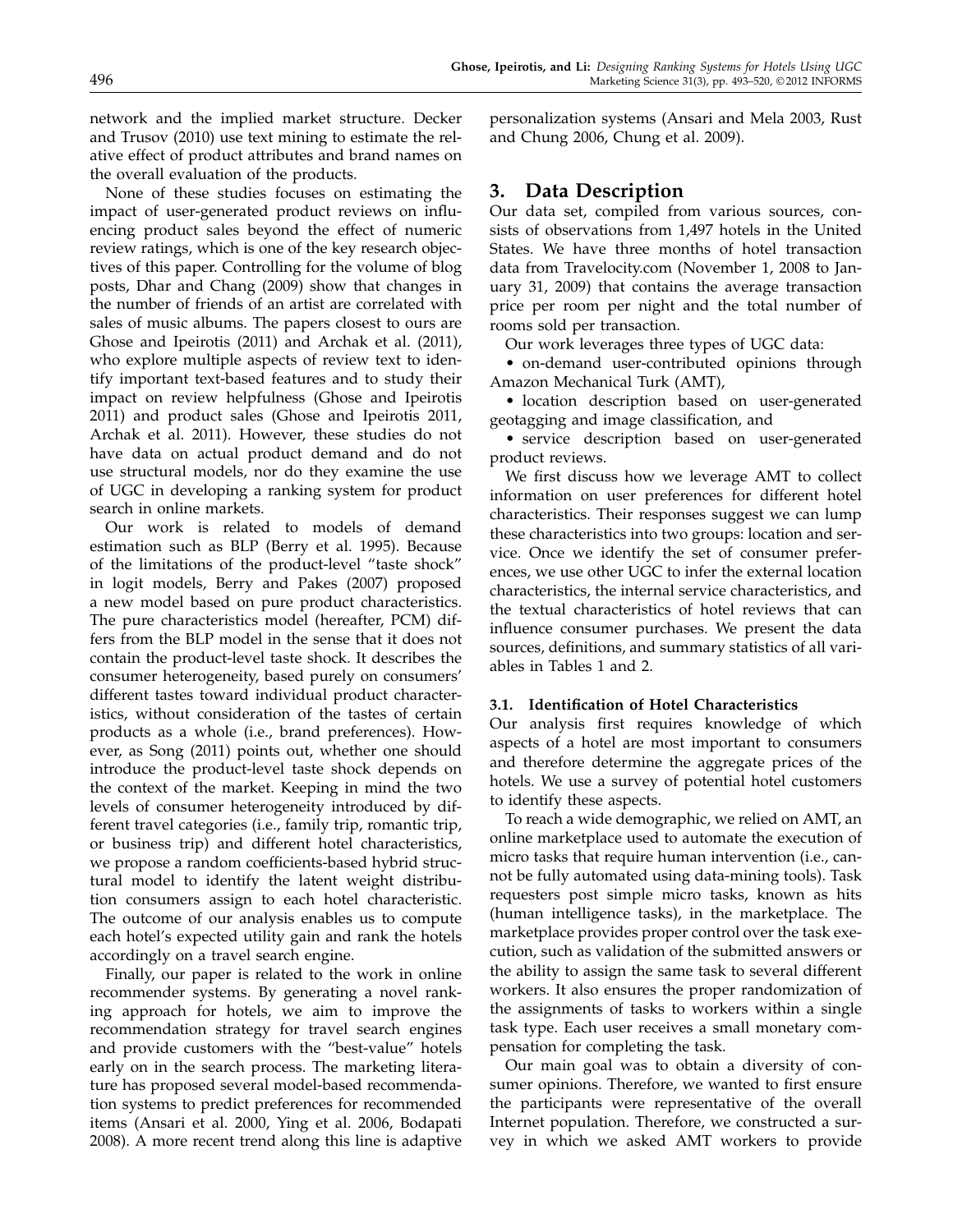| Category         | Hotel characteristics                                                                                                               | <b>Methods</b>                                                                                     |
|------------------|-------------------------------------------------------------------------------------------------------------------------------------|----------------------------------------------------------------------------------------------------|
| Transaction data | Transaction price (per room per night)<br>Number of rooms sold (per night)                                                          | Travelocity                                                                                        |
| Service based    | Hotel class<br>Hotel amenities                                                                                                      | TripAdvisor                                                                                        |
| Review based     | Number of customer reviews<br>Overall reviewer rating<br>Disclosure of reviewer identity information                                | Travelocity and TripAdvisor                                                                        |
|                  | Subjectivity<br>Mean probability<br>Std. dev. of probability                                                                        |                                                                                                    |
|                  | Readability<br>Number of characters<br>Number of syllables<br>Number of spelling errors<br>Average length of sentence<br>SMOG index | Text analysis                                                                                      |
|                  | (Additional)<br><b>Breakfast</b><br>Hotel staff<br><b>Bathroom</b><br>Bedroom<br>Parking                                            |                                                                                                    |
| Location based   | Near the beach<br>Near downtown                                                                                                     | Image classification; tags from GeoNames.org and social annotations from<br>Amazon Mechanical Turk |
|                  | External amenities (number of<br>restaurants/shopping destinations)                                                                 | Microsoft Virtual Earth geomapping search SDK                                                      |
|                  | Near public transportation                                                                                                          | Tags from GeoNames.org; social annotations from Amazon Mechanical Turk                             |
|                  | Near the interstate highway<br>Near the lake/river                                                                                  | Social annotations from Amazon Mechanical Turk                                                     |
|                  | City annual crime rate                                                                                                              | <b>FBI online statistics</b>                                                                       |

#### Table 1 Summary of Different Methods for Extracting Hotel Characteristics

#### Table 2 Definitions and Summary Statistics of Variables

| Variable                  | Definition                                                                  | Mean      | Std. dev. | Min  | Max     |
|---------------------------|-----------------------------------------------------------------------------|-----------|-----------|------|---------|
| PRICE                     | Transaction price per room per night                                        | 126.59    | 79.47     | 12   | 978     |
| <b>CHARACTERS</b>         | Average number of characters                                                | 766.54    | 167.13    | 121  | 2,187   |
| <b>COMPLEXITY</b>         | Average sentence length                                                     | 16.41     | 3.95      | 2    | 44      |
| <b>SYLLABLES</b>          | Average number of syllables                                                 | 245.48    | 53.77     | 37   | 700     |
| <b>SMOG</b>               | SMOG index                                                                  | 9.91      | 0.63      | 3    | 19.80   |
| <b>SPELLERR</b>           | Average number of spelling errors                                           | 1.10      | 0.37      | 0    | 3.33    |
| <b>SUB</b>                | Subjectivity-mean                                                           | 0.99      | 0.03      | 0.05 |         |
| <b>SUBDEV</b>             | Subjectivity-standard deviation                                             | 0.02      | 0.02      | 0    | 0.25    |
| ID                        | Disclosure of reviewer identity                                             | 0.77      | 0.14      | 0    |         |
| <b>CLASS</b>              | Hotel class                                                                 | 3.02      | 0.93      |      | 5       |
| <b>CRIME</b>              | City annual crime rate                                                      | 195.09    | 123.11    | 3    | 1,310   |
| <b>AMENITYCNT</b>         | Total number of hotel amenities                                             | 16.38     | 3.21      | 2    | 23      |
| <b>EXTAMENITY</b>         | Number of external amenities within<br>one mile, i.e., restaurants or shops | 4.95      | 7.37      | 0    | 27      |
| <i>BEACH</i>              | Beachfront within 0.6 miles                                                 | 0.24      | 0.43      | 0    |         |
| LAKE                      | Lake or river within 0.6 miles                                              | 0.23      | 0.42      | 0    |         |
| <b>TRANS</b>              | Public transportation within 0.6 miles                                      | 0.11      | 0.31      | 0    |         |
| <b>HIGHWAY</b>            | Highway exits within 0.6 miles                                              | 0.68      | 0.47      | 0    |         |
| DOWNTOWN                  | Downtown area within 0.6 miles                                              | 0.69      | 0.46      | 0    |         |
| <b>TA REVIEWCNT</b>       | Total number of reviews (TripAdvisor)                                       | 127.81    | 164.22    | 0    | 999     |
| TA REVIEWCNT <sup>2</sup> | Square of TA_REVIEWCNT                                                      | 28,573.16 | 70,943.83 | 0    | 998,001 |
| <i><b>TA RATING</b></i>   | Overall reviewer rating (TripAdvisor)                                       | 3.49      | 0.59      |      | 5       |
| <i>TL REVIEWCNT</i>       | Total number of reviews (Travelocity)                                       | 25.26     | 29.77     | 0    | 202     |
| TL REVIEWCNT <sup>2</sup> | Square of TL REVIEWCNT                                                      | 731.40    | 1.794.81  | 0    | 40,804  |
| <i>TL RATING</i>          | Overall reviewer rating (Travelocity)                                       | 3.87      | 0.74      |      | 5       |

Notes. Number of observations =  $8,099$ . Time period is January 11, 2008 to January 31, 2009.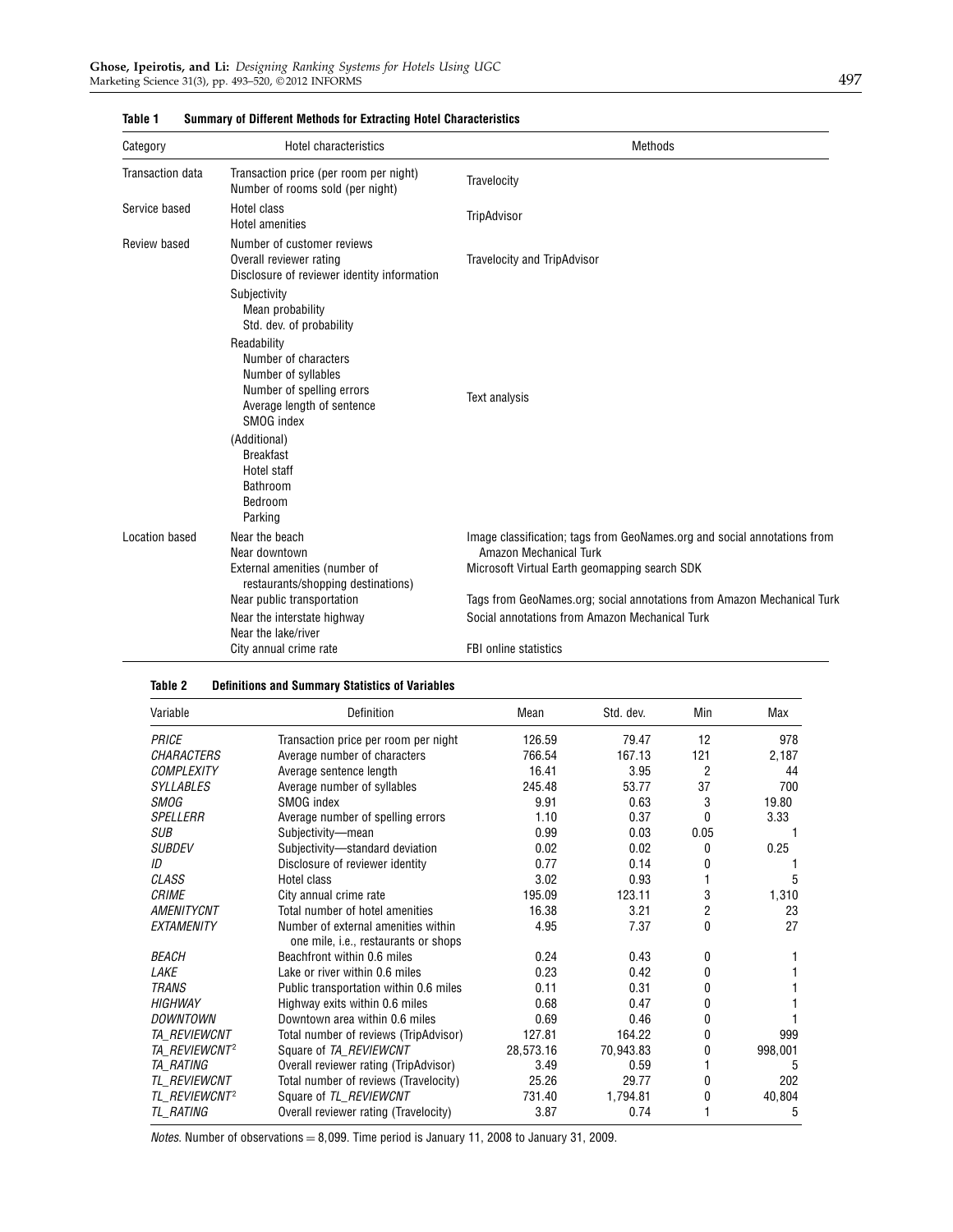information about their place of origin and residence, gender, age, education attainment, income, marital status, household size, and number of children. We also asked them how much time they spend every week on AMT, how much work they complete, how much payment they receive, and their reasons for participating on AMT. We conducted the survey monthly for six months and found the results were robust.

The results of the survey indicate that most of the workers—70% to 80%—are based in the United States. More than 60% of the workers had a university education, and more than 15% of them had graduate degrees. The age of the workers varied widely but with an overrepresentation of young ages (21–30). Because the participants are therefore marginally younger than the overall Internet population, their income levels are lower and they have smaller families. Overall, despite some differences, we see that the AMT population is generally representative of the overall U.S. Internet population and more representative than surveys conducted using only locally available participants.<sup>1</sup>

We also asked survey participants about their previous experiences with Travelocity.com. Of the 92.5% that had visited the website before, 55% had made hotel reservations.

Having determined that AMT workers are representative of the general Internet user population, we used them as the sample for our following survey. As part of this survey, we asked 100 random AMT users which hotel characteristics they considered important. We grouped and coded the answers (see Table 1), identifying two broad categories of hotel characteristics:

1. location-based characteristics (e.g., near a beach, near a waterfront (lake/river), near public transportation, near downtown) and

2. service-based characteristics (e.g., hotel class, number of internal amenities).

Next, we describe how we use UGC to collect information about the variables that are either too difficult to collect otherwise (e.g., density of shops around the hotel) or are likely to be subjective (e.g., quality of service).

## 3.2. Extraction of Location and Service Characteristics

For the location-based characteristics, we combine UGC with automatic techniques to scale our data collection and generate data sets that are comprehensive at the national and international levels (i.e., tens or hundreds of thousands of hotels). A first automatic approach is to use a service such as the Microsoft Virtual Earth Interactive SDK (software development kit) that enables us to compute location characteristics such as "near restaurants and shops" for a given hotel location on a map. Using the application programming interface from Microsoft, we can automatically perform such local search queries.

However, the presence of a characteristic such as "near a beach" or "near downtown" cannot be retrieved using existing mapping services. To measure such characteristics, we use a combination of user-generated geotagging and automatic classification of satellite images of areas near each hotel in our data set. The concept of geotagging has been popularized lately by photo-sharing websites on which users annotate their photos with the exact longitude and latitude of the location. The concept has been extended and is now used in "wiki"-style websites on which users annotate maps with tags such as "bridge," "lake," or "park." In our study, we extracted the location characteristics "near public transportation," "near a beach," and "near the downtown" via GeoNames.org. For the characteristics "near public transportation," "near a lake/river," and "near the interstate highway," we extracted the features using on-demand annotations from a set of workers from AMT. Such geotagging and on-demand annotations enable us to generate a richer description of each hotel's location, using features that are not directly available through existing mapping services.

Regardless of how comprehensive the tagging is, users may not have yet tagged all locations. Therefore, we need to leverage the tag database and allow for the automatic tagging of nontagged areas. We therefore use automatic image classification techniques of satellite images to tag location features that can influence hotel demand. See Online Appendix §F-1 for details. Finally, we collect the "crime rate" at the city level from the FBI website. It contains the total number of violent crimes (e.g., murder, aggravated assault) and property crimes (e.g., burglary, larceny theft, arson).

We use two broad service-based characteristics: hotel class is an internationally accepted standard ranging from one to five stars, representing low to high hotel grades; and the number of internal amenities includes, for example, indoor swimming pools, high-speed Internet, free breakfasts, hair dryers, and parking facilities. We extracted this information from TripAdvisor.com using fully automated

<sup>&</sup>lt;sup>1</sup> In Online Appendix G (at http://mktsci.journal.informs.org/), we provide the exact analysis of the survey and a comparison of the demographics, with the demographics of Internet users in the United States according to the data provided by comScore. To compensate for the differences in the population, we also stratified the responses from the sample based on demographics and placed appropriate weights on the responses so that the results would match the composition of the Internet user population in the United States.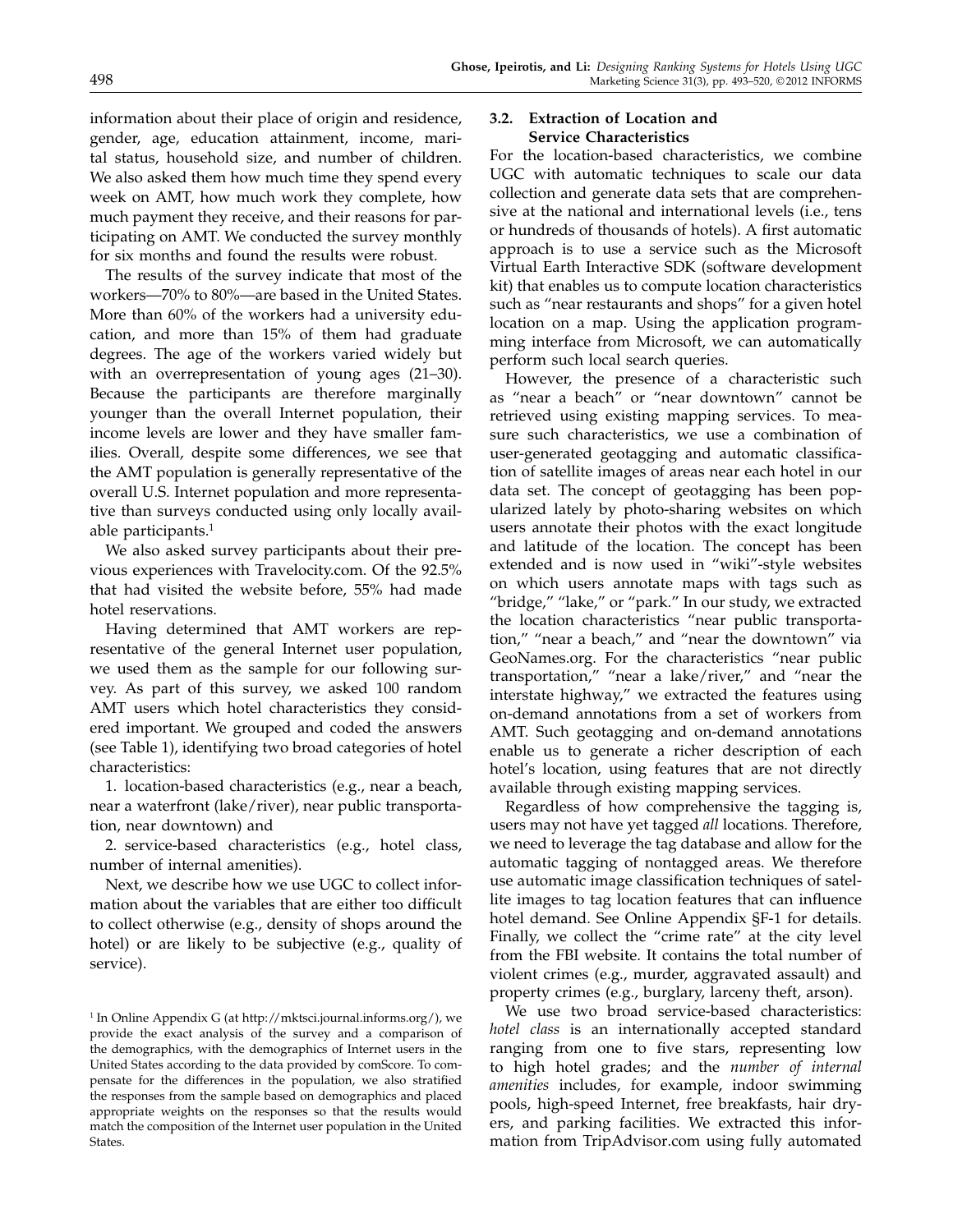parsing. Because the website does not explicitly list hotel amenities, we retrieved them by following the link provided on the hotel Web page directing users to one of the hotel's partner websites (i.e., Travelocity.com, Orbitz.com, Expedia.com, Priceline.com, or Hotels.com).

## 3.3. Extraction of Linguistic Style of Customer Reviews

We collected customer reviews from Travelocity.com. We also collected reviews from a neutral, third-party site and the world's largest online travel community, TripAdvisor.com, to account for the indirect influence of word of mouth. We collected all available online reviews and reviewers' information up to January 31, 2009 (the last date of transactions in our database).

Consistent with prior work, we use the total number of reviews and the numeric reviewer rating to control for word-of-mouth effects. In addition, given that the actual quality of reviews affects product sales, we looked into two text style features—subjectivity and readability, both of which can influence consumers' purchase decisions (Ghose and Ipeirotis 2011). For more details, see Online Appendix §F-2.

Five broad types of characteristics are present in this category: (i) total number of reviews, (ii) overall review rating, (iii) review subjectivity (mean and variance), (iv) review readability (the number of characters, syllables, and spelling errors; complexity; and SMOG index), and (v) disclosure of the reviewer's identity.

# 4. Model

In this section, we will discuss our random coefficients-based structural model and how we apply it to estimate the distribution of consumer preferences toward different hotel characteristics. The estimates from these analyses are then used toward computing the expected utility gain from each hotel, which, in turn, is used in designing the ranking system described in §6.

## 4.1. Model Setup

Our model is motivated directly by Song (2011), who proposes a hybrid discrete choice model of differentiated product demand. Whereas Song (2011) has one random coefficient on price, we have multiple random coefficients on price as well as hotel characteristics. Note that his hybrid model is a combination of the BLP and PCM approaches. It is called a hybrid model because it resembles the random coefficient logit demand model in describing a brand choice (BLP) and the pure characteristics demand model in describing a within-brand product choice (PCM). This hybrid model is a discrete choice model of differentiated product demand in which product groups are horizontally differentiated, whereas products within a given group are vertically differentiated conditional on product characteristics. These two types of differentiation are distinguished by a group-level "taste shock," which is assumed to be independently and identically distributed with a Type I extreme value distribution. This taste shock represents each consumer's specific preference toward a product group that product characteristics—both observed and unobserved—do not capture. Song (2011) refers to a product group that contains vertically differentiated products as a "brand." This hybrid model identifies the preference for product characteristics in a similar way as the PCM, the main difference being that the hybrid model compares products of each brand on the quality ladder separately, whereas the PCM compares all products on it at the same time. Hence, the quality space is much less crowded in the hybrid model.<sup>2</sup>

In our context, a hotel "travel category" represents a "brand," and the hotels within each travel category represent "products." In particular, the market share function of hotel  $j^k$  within travel category  $k$  can be written as the product of the probability that travel category k is chosen and the probability that hotel  $j^k$ is chosen given that travel category  $k$  is chosen. The former probability is similar to the choice probability in BLP and the latter to that of the PCM.

We define a consumer's decision-making behavior as follows. A consumer needs to locate the hotel whose location and service characteristics best match her travel purpose. For instance, if a consumer wants to go on a romantic trip with a partner, she will be interested in the set of hotels located close to a beach as well as to a downtown area with such amenities as nightclubs and restaurants. She is also aware that hotels specializing in the romance category are more likely to satisfy such location and service needs. Each hotel can belong to one of the following eight types of travel categories: family trip, business trip, romantic trip, tourist trip, trip with kids, trip with seniors, petfriendly trip, and disability-friendly trip. Each travel category is defined and chosen according to the information gleaned from TripAdvisor.com, which allows

<sup>2</sup> This hybrid model provides more efficient substitution patterns according to its basic assumptions and model foundations. As Song (2011) describes, it distinguishes between two types of cross substitutions: within-travel and between-travel category substitution. The former is confined to hotels within the same travel category and has the same substitution pattern as in the PCM. The latter determines the substitution pattern for hotels in different travel categories and has a similar pattern as in BLP but with a distinct difference: the impact of a change (in price or availability) on other travel categories is confined to hotels of similar quality. As a result, a hotel will have fewer substitutes in our model than in the BLP (Berry et al. 1995) model.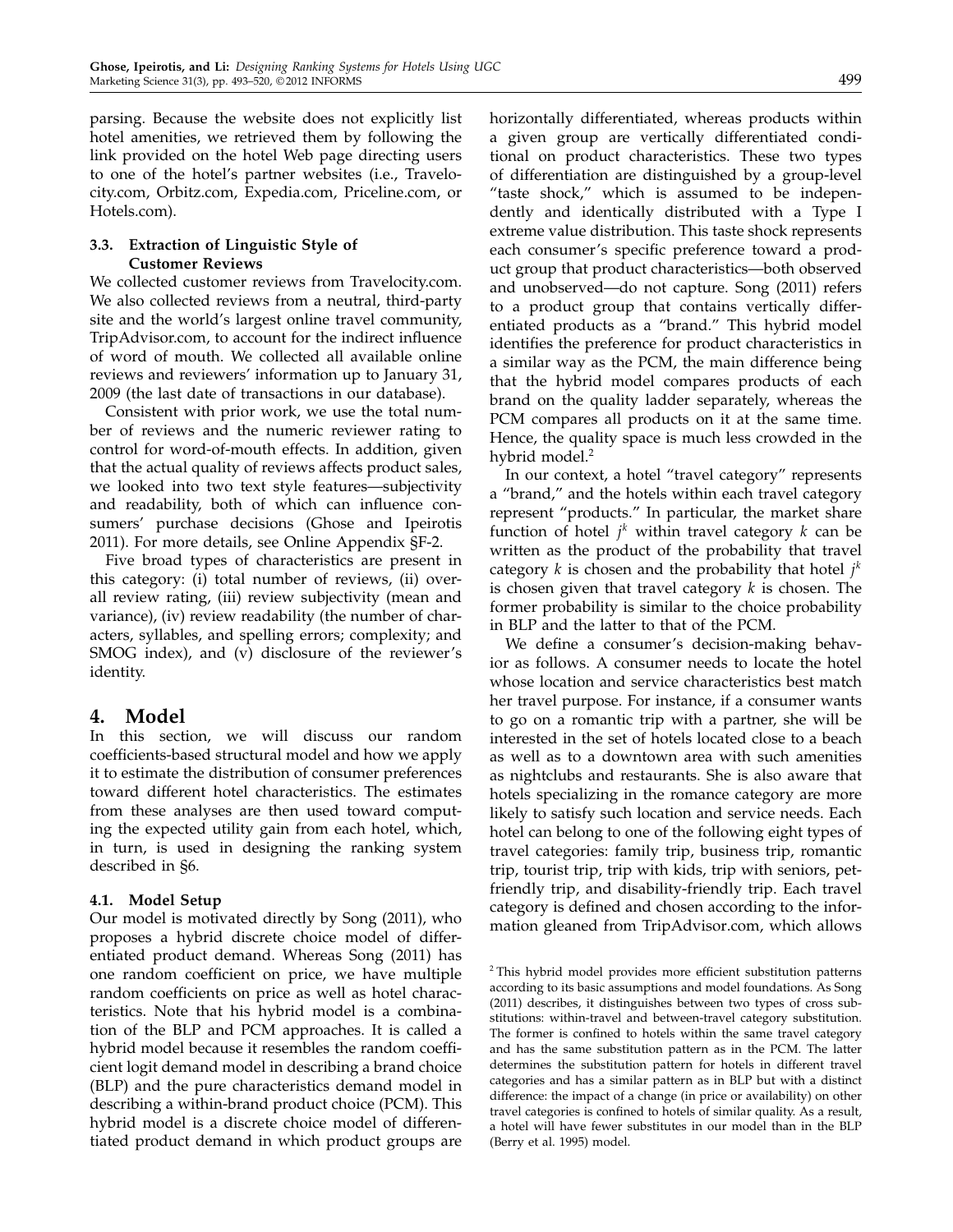reviewers to specify their main trip purpose (travel category) when posting a review.

We have data on all the hotel reviews posted by users for a given hotel right from the time the first review was posted until the last date of our transaction data set (January 31, 2009). We classify a hotel into a specific travel category based on reviewers' most frequently mentioned travel purpose for that hotel. Hence, each hotel belongs to a single travel category. To capture the heterogeneity in consumers' travel purpose, we introduce an idiosyncratic taste shock at the travel category level. This shock is similar to the product-level taste shock in the BLP model.

Each travel category has a hotel that maximizes a consumer's utility in that category. We refer to this as the "best" hotel in that category. To find the best hotel within each travel category, we use the PCM, which enables us to capture the vertical differentiation among hotels within the same travel category. A rational consumer chooses a travel category if and only if her utility from the best hotel in that category exceeds her utility from the best hotel in any other travel category. Thus, in our model, the utility for consumer *i* from choosing hotel *j* with category type  $k$  in market  $t$  can be represented as follows:

$$
u_{ijk} = X_{jk} \beta_i + \alpha_i P_{jk} + \xi_{jk} + \varepsilon_{ikt}, \qquad (1)
$$

where *i* represents a consumer,  $j^k$  represents hotel  $j$ with travel category type  $k$  ( $k \in \{1, 2, \ldots, 7, 8\}$ ), and t represents a hotel market (city–week combination). In this model,  $\beta_i$  and  $\alpha_i$  are individualspecific random coefficients that capture consumers' heterogeneous tastes toward different observed hotel characteristics,  $X = [X^1, X^2, \dots, X^Z]$ , and toward the average price per night, P, respectively. Note that  $\alpha_i$  is a scalar, whereas  $\beta_i$  is a Z-dimensional vector corresponding to Z hotel characteristics.  $\xi_{j^kt}$  represents hotel characteristics unobservable to the econometrician.  $\varepsilon_{ikt}$  with a subscript k represents a travel category-level taste shock. Note that in our model, the travel category-level shock is independently and identically distributed across consumers and travel categories, consistent with Song (2011).<sup>3</sup>

We define a "market" as the combination of "city– week." Correspondingly, we calculate the market share for each hotel based on the number of rooms sold for that hotel in that market (i.e., city–week) divided by the total size of that market. With regard to market size, in our main estimation, we applied the same idea as in the demand estimation literatures (e.g., Berry et al. 1995, Nevo 2001, Song 2011), computing the market size by estimating the potential consumption in a market. That is, we estimate the total potential market consumption to be proportional to the total number of rooms available in the existing hotels in a certain market (including the hotels whose transactions appear in our current choice set and those whose transactions we do not observe).<sup>4</sup> We acquired the total number of existing hotel rooms in each market via TripAdvisor.com. Under this measure, the outside good is defined as "no purchase from the current choice set."<sup>5</sup>

Alternatively, in our robustness checks, we define the market size as the total number of rooms all hotels in that city sold during that week, based on the transaction data from Travelocity.com. Recall that our main data set comes from two sources: Travelocity.comgenerated transaction data and TripAdvisor.com hotel listing data. The data set we use is the set of hotels at the intersection of the two sources, which means the hotel choice set for each market includes those hotels that not only have a transaction generated via Travelocity.com but also have information available from user-generated reviews on TripAdvisor.com. Because not every hotel that has a Travelocity.com-generated transaction is listed on TripAdvisor.com, we define our "outside good" as the set of hotels listed in the original Travelocity.com transaction data but not TripAdvisor.com.

We follow Berry et al. (1995) and model the distribution of consumers' taste parameters as multivariate normal, conditional on demographics:

$$
\begin{pmatrix} \alpha_i \\ \beta_i \end{pmatrix} = \begin{pmatrix} \bar{\alpha} \\ \bar{\beta} \end{pmatrix} + \Pi D_i + \Sigma v_i, \qquad D_i \sim P_D^*(D),
$$
  

$$
v_i \sim N(0, I_{Z+1}),
$$

where  $D_i$  is a  $d \times 1$  vector of consumer demographic variables,  $P_D^*(D)$  is a nonparametric distribution observed from other data sources, and  $v_i$ is a  $(Z + 1) \times 1$  vector capturing the additional unobserved consumer-specific preference toward hotel characteristics. It follows a multivariate normal distribution.  $\Pi$  is a  $(Z + 1) \times d$  matrix of coefficients

<sup>3</sup> Besides our model, which incorporates a travel category-level taste shock, at least three other plausible modeling approaches exist in this context: (i) a model with only a hotel-level taste shock approach; (ii) a model with both travel category-level and hotellevel taste shocks, with the travel category at the top hierarchy, resembling the nested logit model; and (iii) a model with no taste shocks at either the travel category level or the hotel level, resembling the PCM (Berry and Pakes 2007) approach. We have estimated all these models and found that our hybrid model provides the best performance in both precision and deviation. Details are provided in §5.3.

<sup>4</sup> For this estimation of market size to be valid, we assume that the total number of room nights rented in a certain market is proportional to the number of individuals in that market.

<sup>5</sup> Because our transaction data set is a random sample from Travelocity, it is an unbalanced panel data set. Based on Yamamoto (2011), the BLP-type of model (i.e., mixed logit model) is a more general form of the "varying choice set logit model." Therefore, our estimation is able to account for the varying choice set bias that standard logit models suffer.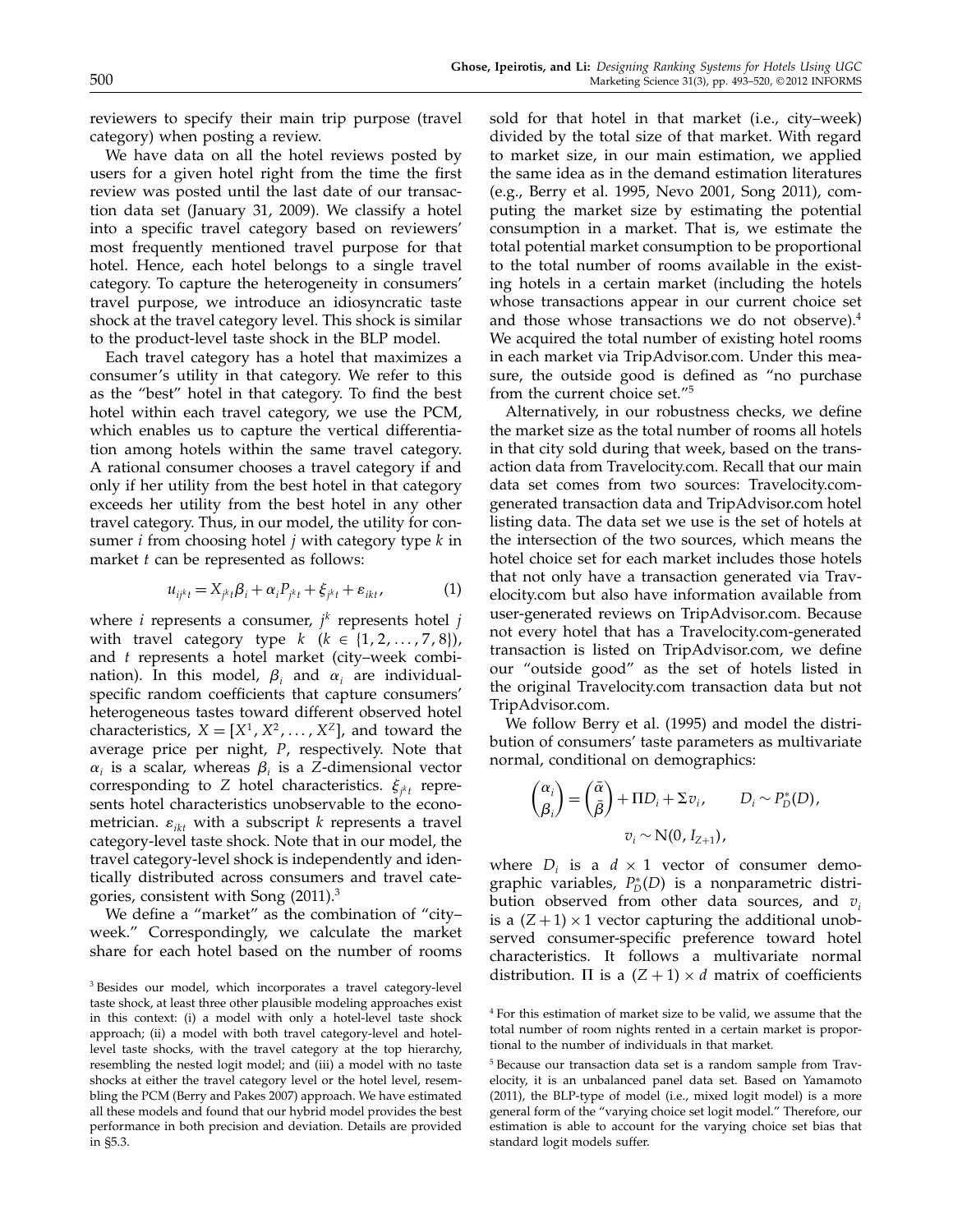that measures how consumers' taste parameters vary with observed demographics.  $\Sigma$  is a  $(Z + 1) \times (Z + 1)$ scaling matrix. This specification allows the observed demographics  $D_i$  and the unobserved factor  $v_i$  to determine the consumer-specific taste.

As we know, a consumer's income,  $y_i$ , normally affects his taste. In particular, we notice that  $y_i$  affects the consumer's taste primarily through price. Thus we propose our basic model with two assumptions: (i)  $D_i$  contains only the consumer income  $y_i$ , which follows the empirical income distribution  $F_y(\cdot)$  and can be derived from the U.S. Census data; and (ii)  $\Pi$  is zero in all but one row. The nonzero row corresponds to the price coefficient. We relax both assumptions in our extended model in §4.4.

Given these assumptions, we basically model  $\alpha_i$ and  $\beta_i$  as a function of consumer income and the unobserved characteristic:  $\alpha_i = \bar{\alpha} + \alpha_{\nu} y_i + \alpha_{\nu} v_i$  and  $\beta_i = \bar{\beta} + \beta_v v_i$ . Then we rewrite our model as follows:

$$
u_{ijk} = \delta_{jk} + X_{jk} \beta_v v_i + \alpha_y y_i P_{jk} + \alpha_v v_i P_{jk} + \varepsilon_{ikt}, \quad (2)
$$

where  $\delta_{j^kt} = X_{j^kt}\bar{\beta} + \bar{\alpha}P_{j^kt} + \xi_{j^kt}$  represents the mean utility of hotel  $j$  with category type  $k$  in market  $t$ ;  $\bar{\alpha}$ ,  $\bar{\beta}$ ,  $\alpha_y$ ,  $\alpha_v$ , and  $\beta_v$  are the parameters to be estimated.

#### 4.2. Estimation

As mentioned in the previous subsection, our goal here is to estimate the mean and deviation of  $\beta_i$  and  $\alpha_i$ . We apply methods similar to those used in Berry and Pakes (2007) and Song (2011). In general, with a given starting value of  $\theta_0 = (\alpha_y^0, \alpha_v^0, \beta_v^0)$ , we look for the mean utility  $\delta$ , such that the model-predicted market share is equal to the observed market share. We then form a generalized method of moments (GMM) objective function using the moment condition that the mean of unobserved characteristics is uncorrelated with the instrumental variables. We then update the parameter value of  $\theta_1 = (\alpha_y^1, \alpha_v^1, \beta_v^1)$  and use it as the starting point for the next-round iteration. This procedure is repeated until the algorithm finds the optimal value of  $\theta$  that minimizes the GMM objective function. The algorithm searches only over a subset of parameters because we concentrate on the mean utility parameters that enter linearly, out of the search. We conduct the estimation in three stages.

To calculate the market share for a particular hotel, we need to know (1) the size of a certain consumer segment and (2) the probability of that segment choosing this hotel. Multiplying the two gives us the overall market share. See Online Appendix D for the mathematical details for the derivation.

We next identify the mean utility  $\delta$  by equating the estimated market share with the observed market share conditioning on a given  $\theta = (\alpha_y, \alpha_v, \beta_v)$ . The solution to this problem satisfies a system of nonlinear equations. In our case,  $\sum_{k=1}^{K} J^k$  nonlinear

equations (where  $J^k$  is the total number of hotels within travel category type  $k$ ) and  $\sum_{k=1}^{K} J^k$  unknown variables exist ( $\delta$  being a  $\sum_{k=1}^{K} J^k$  dimension vector). To solve, we apply the Newton–Raphson method per Song (2011), which works well when the number of products per market is up to 20. To guarantee the robustness of the results when the number of products is larger than 20, we tried different initial values in the iteration and found the final solution was consistent. In practice, this approach locates the closest solution for our settings, whereas the iteration procedure provides a closed form to locate the roots rapidly.

To account for the endogeneity of price, we use a GMM estimator and form an objective function by interacting the unobservable parameter,  $\xi$ , with a set of instrumental variables. We use the Nelder–Mead simplex algorithm to update the parameter values for  $\alpha_{y}$ ,  $\alpha_{v}$ , and  $\beta_{v}$ , and we use them as the starting points to recalculate the market share and solve for the new mean utility. This process allows us to extract the new structural error  $\xi$  and form the GMM objective function. This entire procedure iterates until the algorithm finds the optimal combination of  $\alpha_{y}$ ,  $\alpha_{v}$ ,  $\beta_{v}$ , and  $\delta$  that minimizes the GMM function.

4.2.1. Identification. A critical issue in the estimation process is price endogeneity. To separate the exogenous variation in prices (i.e., as a result of differences in marginal costs) and endogenous variation (i.e., as a result of differences in unobserved valuation), we use the average price of the same-class hotels in the other markets as an instrument for price. This is similar to Hausman's (1996) approach. The identification assumption is that, controlling for classspecific means and demographics, market-specific valuations are independent across markets (but are allowed to be correlated within a market). Hence, prices of the same-class hotels in two markets will be correlated as a result of the common marginal cost but because of the independence assumption will be uncorrelated with market-specific valuation.

In addition, we used three other sets of instruments. First, we followed Villas-Boas and Winer (1999) and Archak et al. (2011) and used lagged prices as instruments in conjunction with Google Trends data. The lagged price may not be an ideal instrument because common demand shocks may be correlated over time. Nevertheless, common demand shocks that are correlated through time are essentially trends. Controlling for trends through our use of search volume data for different major hotel brands should alleviate most, if not all, such concerns.

Second, cost-side variables that are correlated with prices but uncorrelated with factors that are reflected in the unobserved characteristics term are widely used as instruments for price (see, e.g., Chintagunta et al. 2005). We used region dummies as proxies for the marginal costs, as suggested by Nevo (2001).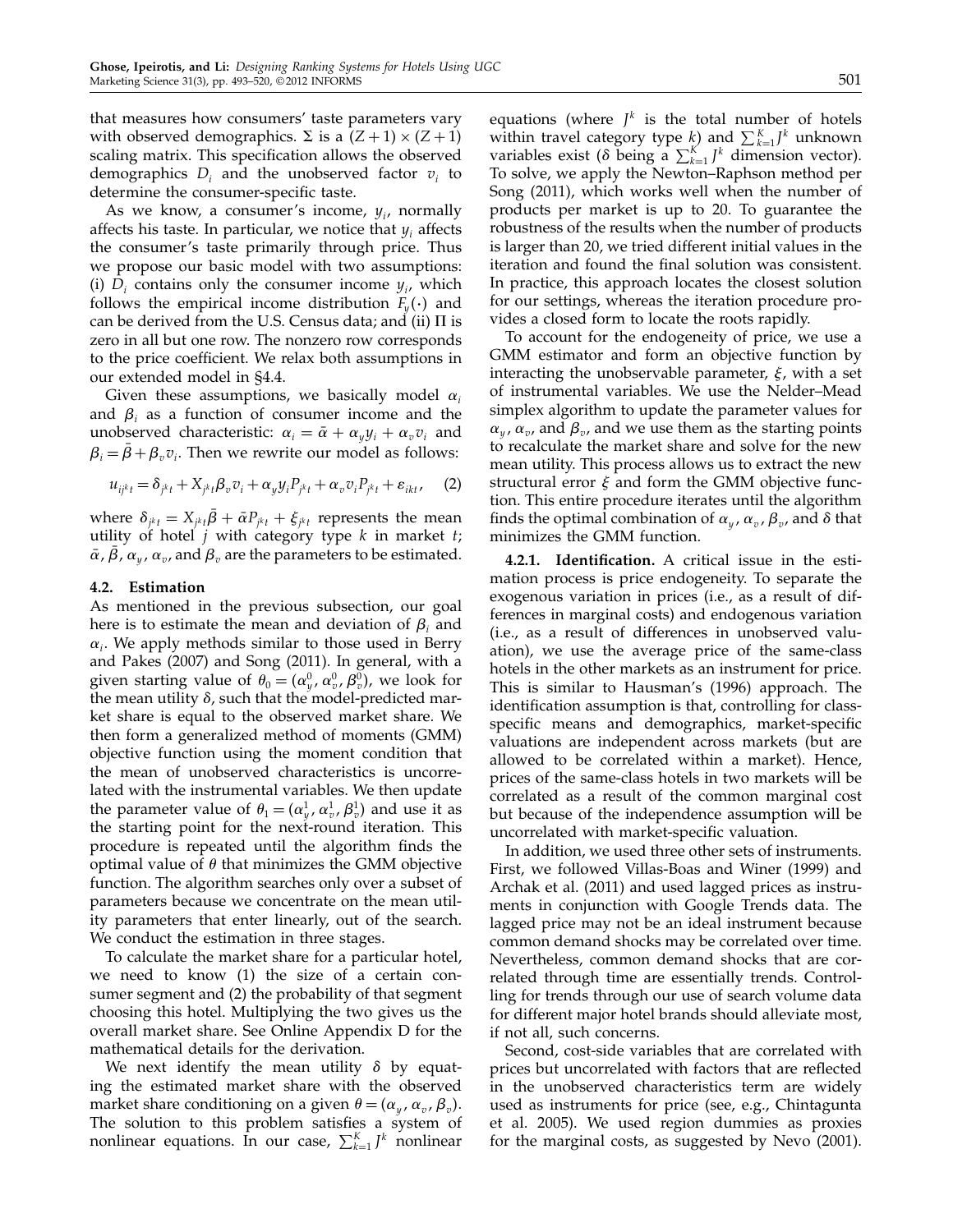The marginal costs include costs related to production (e.g., facilities, labor, energy) and distribution (e.g., transportation, labor, storage space). Because production costs exhibit little variation over time, they constitute too small a percentage of marginal costs to be correlated with prices (Nevo 2001). Thus, instead of finding instruments for production costs, our model uses brand dummies and hotel class variables to control for such costs. Because distribution costs contribute to most of the marginal costs that are correlated with prices, we used region dummy variables as proxies for the distribution costs.

Third, we used BLP-style instruments. Specifically, we used the average characteristics of the hotels with the same class in the other markets. All these alternative estimations yielded similar results. See Table 3, columns 5–7, for the corresponding estimation results using alternative instruments.

We performed an *F*-test in the first stage for each of the instruments. In each case, the F -test value was well over 10, suggesting that our instruments are valid (i.e., the instruments are not weak). In addition, the Hansen's J-test could not reject the null hypothesis of valid overidentifying restrictions. See Online Appendix E for the detailed estimation algorithm. $6\sigma$ 

#### 4.3. Model Extension 1: Additional Text Features

So far, we have not fully exploited the information about hotel service characteristics from the data, which is embedded in the natural-language text of the consumer reviews. For example, the helpfulness of the hotel staff is a service feature one can assess by reading the consumer opinions. Toward extracting such information, we build on the work of Hu and Liu (2004), Popescu and Etzioni (2005), and Archak et al. (2011).

First, we extract the important hotel features. Following the automated approach introduced previously (Archak et al. 2011), we use a part-of-speech tagger to identify the frequently mentioned nouns and noun phrases, which we consider candidate hotel features. We then use WordNet (Fellbaum 1998) and a context-sensitive hierarchical agglomerative clustering algorithm (Manning and Schutze 1999) to further cluster the identified nouns and noun phrases into clusters of similar nouns and noun phrases. The resulting set of clusters corresponds to the set of identified product features mentioned in the reviews. For our analysis, we kept the top five most frequently mentioned features, which were hotel staff, food quality, bathroom, parking facilities, and bedroom quality.

For sentiment analysis, we extracted all the evaluation phrases (adjectives and adverbs) that were used to evaluate the individual service features (for example, for the feature "hotel staff," we extracted phrases such as "helpful," "smiling," "rude," "responsive"). The process of extracting user evaluation phrases can be automated. To measure the meaning of these evaluation phrases, we used AMT to exogenously assign explicit polarity semantics to each word. To compute the scores, we used AMT to create our ontology, with the scores for each evaluation phrase. Our process for creating these "external" scores was done using the methodology of Archak et al. (2011). Finally, to handle the negation (e.g., "I didn't think the staff was helpful"), we built a dictionary database to store all the negation words (e.g., "not," "hardly") using an approach similar to NegEx (http://code .google.com/p/negex; accessed February 1, 2012). For more details on how we extracted the text features together with the corresponding sentiment analysis, see Online Appendix §F-3.

### 4.4. Model Extension 2: Interactions with the Travel Category

As discussed in §4.1, we simplify our basic model framework by making two assumptions: (i)  $D_i$  contains only the consumer income,  $INCOME_i$ ; and (ii)  $\Pi$ is zero in all but one row, which corresponds with the price coefficient. However, other consumer demographic characteristics are also likely to affect consumers' tastes. Moreover, other interaction effects might also exist beyond the one between income and price. Based on the basic model, we now relax these assumptions by considering interaction effects with the demographic variables. This extension is done similar to that of Nevo (2001) by enabling interactions between consumer travel purposes and hotel characteristics. More specifically, we extend our basic model by allowing  $D_i$  to contain both consumer travel purposes and income. We also allow  $\Pi$  to be nonzero in all its elements. We define  $T_i$  as an indicator vector with identity components representing consumer travel purpose:<sup>7</sup>

 $T'_{i} = [Family_{i} Business_{i} Romance_{i} Tourism% {i} ]$  Framily<sub>i</sub> Business<sub>i</sub> Romance<sub>i</sub> Tourist<sub>i</sub> Kids<sub>i</sub>  $\mathit{Seniors}_i$   $\mathit{Pets}_i$   $\mathit{Disability}_i$ ].

<sup>7</sup> The empirical distribution of  $T_i$  can be acquired from online consumer reviews and reviewers' profiles. After writing an online review for a hotel, a reviewer is asked to provide additional demographic and trip information—for example, "What was the main purpose of this trip? (Select one from the eight choices.)" The distribution of  $T_i$  is derived based on reviewers' responses to this question. Our robustness test showed that consumers' demographics derived from different online resources stay consistent (Jensen-Shannon divergence  $= 0.03$ ). Note that because there are eight travel purpose dummies, we use seven of them in estimating the interaction effects.

<sup>6</sup> Further information on the proof of existence and uniqueness of the mean product quality (delta parameter that matches the model predicted market shares with observed market share) is available in Song (2011). This is in addition to Berry et al. (2004), who provide support for their arguments regarding the asymptotic properties for the multidimensional pure characteristics model with Monte Carlo simulations.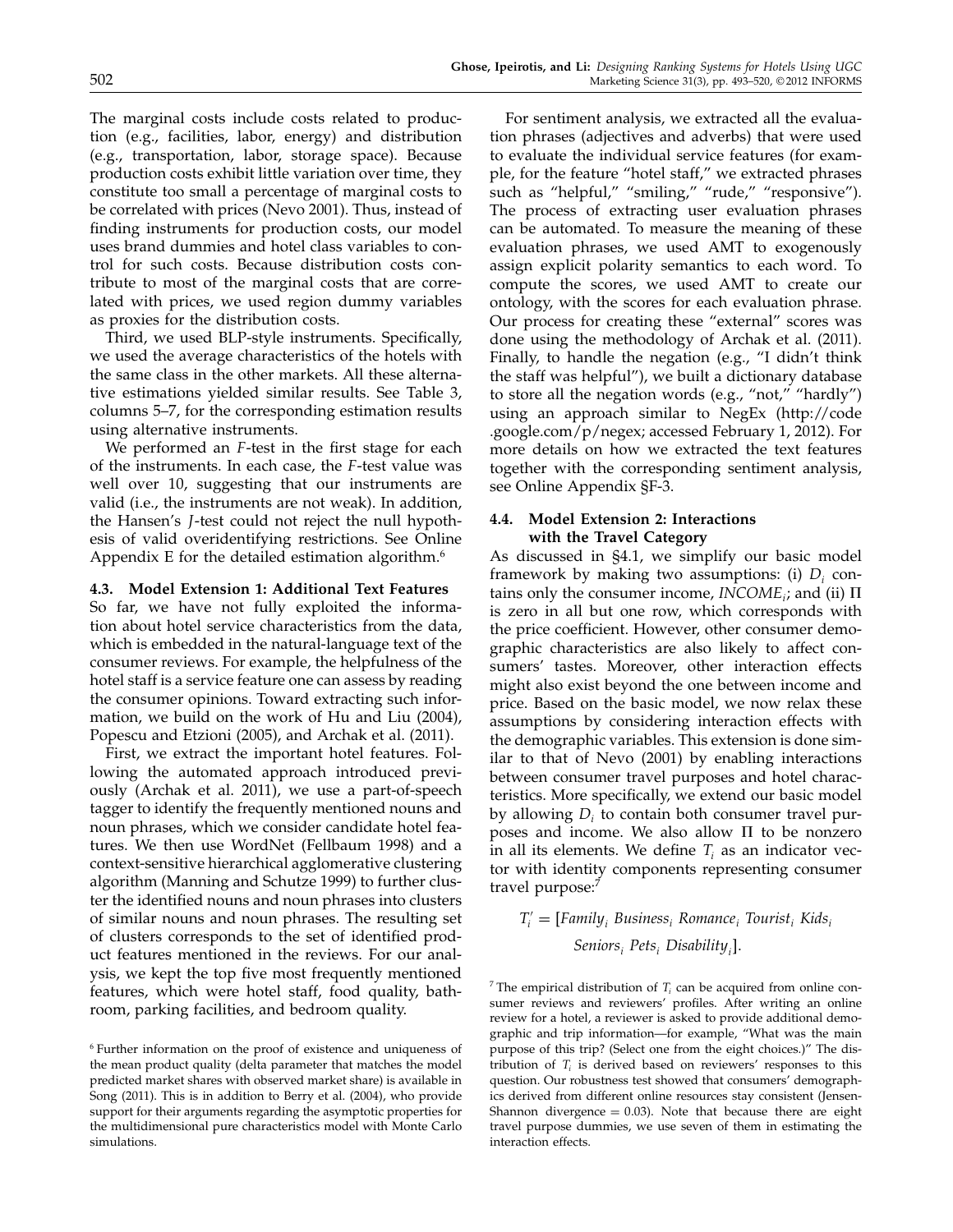| <b>Main Estimation Results</b><br>Table 3 |                                             |                                |                                |                                 |                           |                          |                                |                                |
|-------------------------------------------|---------------------------------------------|--------------------------------|--------------------------------|---------------------------------|---------------------------|--------------------------|--------------------------------|--------------------------------|
|                                           |                                             |                                |                                |                                 | Coefficients (Std. error) |                          |                                |                                |
| Variable                                  |                                             |                                | $\equiv$                       | Ξ                               | 55                        | £,                       | ⊢                              | z                              |
|                                           |                                             |                                |                                | <b>Means</b>                    |                           |                          |                                |                                |
| PRICE (log)                               | $0.149***$ (0.002)                          | $0.146***$ (0.003)             | (0.002)<br>$0.142***$          | (0.007)<br>$0.149***$           | $0.158***$ (0.027         | $0.143***$ (0.005)       | (0.001)<br>$0.149***$          | (0.009)<br>$0.156***$          |
| CHARACTERS (log)                          | $0.010***$ (0.002)                          | $0.010***(0.002)$              | (0.002)<br>$0.010***$          | (0.003)<br>$0.015***$           | (0.004)<br>$0.016***$     | (0.004)<br>$0.010**$     | (0.002)<br>$0.009***$          | (0.002)<br>$0.012***$          |
| COMPLEXITY                                | $-0.011***$ (0.002)                         | $-0.012***$ (0.002)            | (0.003)<br>$-0.011***$         | (0.003)<br>$0.013***$           | (0.003)<br>$0.007**$      | (0.002)<br>$-0.011**$    | (0.001)<br>$-0.011***$         | (0.003)<br>$-0.008**$          |
| SYLLABLES (log)                           | (0.007)<br>$-0.044***$                      | $-0.045***$ (0.008)            | (0.007)<br>$-0.044***$         | (0.006)<br>$0.038***$           | (0.007)<br>$-0.032***$    | (0.006)<br>$0.042***$    | (0.006)<br>$-0.043***$         | (0.008)<br>$-0.046***$         |
| <b>SMOG</b>                               | (0.020)<br>$0.079***$                       | (0.024)<br>$0.077***$          | (0.028)<br>$0.080**$           | (0.022)<br>$0.065***$           | (0.033)<br>$0.093**$      | (0.026)<br>$0.072***$    | (0.027)<br>$0.077**$           | (0.021)<br>$0.083***$          |
| SPELLERR (log)                            | (0.003)<br>$-0.125***$                      | (0.004)<br>$-0.126***$         | (0.004)<br>$0.129***$          | (0.006)<br>$0.120***$           | (0.008)<br>$-0.131***$    | (0.004)<br>$0.129***$    | (0.003)<br>$-0.125***$         | (0.006)<br>$-0.125***$         |
| <b>SUB</b>                                | (0.006)<br>$-0.132***$                      | (0.005)<br>$-0.141***$         | (0.004)<br>$-0.141***$         | (0.009)<br>$0.149***$           | (0.025)<br>$-0.124***$    | (0.014)<br>$0.133***$    | (0.007)<br>$-0.135***$         | (0.015)<br>$-0.142***$         |
| <b>SUBDEV</b>                             | (0.011)<br>$-0.403***$                      | (0.009)<br>$-0.412***$         | (0.016)<br>$-0.420***$         | (0.021)<br>$-0.437***$          | (0.033)<br>$-0.396***$    | (0.013)<br>$-0.414***$   | (0.010)<br>$-0.400***$         | (0.027)<br>$-0.423***$         |
| g                                         | (0.020)<br>$0.058***$                       | (0.025)<br>$0.056*$            | (0.023)<br>$0.066***$          | (0.034)<br>0.046                | (0.034)<br>0.031          | (0.029)<br>$0.057*$      | (0.026)<br>$0.051*$            | (0.038)<br>0.044               |
| CLASS                                     | (0.009)<br>$0.035***$                       | (0.008)<br>$0.034***$          | (0.009)<br>$0.041***$          | (0.010)<br>$0.040***$           | (0.009)<br>$0.043***$     | (0.008)<br>$0.036***$    | (0.009)<br>$0.034***$          | (0.002)<br>$0.034***$          |
| CRIME (log)                               | (0.017)<br>$-0.024*$                        | (0.017)<br>$0.025*$            | (0.011)<br>$-0.020*$           | (0.010)<br>$-0.019*$            | (0.014)<br>$-0.015$       | (0.014)<br>$0.022*$      | (0.016)<br>$-0.022*$           | (0.003)<br>$0.021***$          |
| AMENITYCNT (log)                          | (0.002)<br>$0.005*$                         | (0.003)<br>$0.006*$            | (0.001)<br>$0.006***$          | (0.002)<br>$0.007***$           | (0.004)<br>$0.010**$      | (0.002)<br>$0.007***$    | (0.003)<br>$0.006*$            | (0.001)<br>$0.006***$          |
| EXTAMENITY (log)                          | (0.002)<br>$0.007***$                       | (0.001)<br>$0.008***$          | (0.002)<br>$0.011***$          | (0.001)<br>$0.012***$           | (0.002)<br>$0.015***$     | (0.001)<br>$0.009***$    | (0.002)<br>$0.007***$          | (0.001)<br>$0.007***$          |
| <b>BEACH</b>                              | (0.003)<br>$0.155***$                       | (0.004)<br>$0.156***$          | (0.004)<br>$0.167***$          | (0.017)<br>$0.160***$           | (0.021)<br>$0.165***$     | (0.010)<br>$0.153***$    | (0.003)<br>$-0.025***$         | (0.017)<br>$0.161***$          |
| LAKE                                      | (0.031)<br>$-0.109***$                      | $0.106***$ (0.029)             | (0.031)<br>$-0.108***$         | (0.036)<br>$0.122***$           | (0.059)<br>$0.117*$       | (0.041)<br>$0.111**$     | (0.092)<br>$-0.127$            | (0.049)<br>$-0.122**$          |
| TRANS                                     | (0.003)<br>$0.158***$                       | $0.163***$ (0.007)             | (0.007)<br>$0.175***$          | (0.006)<br>$0.165***$           | (0.008)<br>$0.162***$     | (0.019)<br>$0.162***$    | (0.004)<br>$0.158***$          | (0.023)<br>$0.156***$          |
| HIGHWAY                                   | (0.025)<br>$0.067*$                         | (0.025)<br>$0.070**$           | (0.026)<br>$0.075***$          | (0.022)<br>$0.077***$           | (0.030)<br>$0.088**$      | (0.022)<br>$0.063**$     | (0.026)<br>$0.066*$            | (0.020)<br>$0.077***$          |
| DOWNTOWN                                  | (0.002)<br>$0.045***$                       | (0.004)<br>$0.049***$          | (0.003)<br>$0.044***$          | (0.005)<br>$0.039***$           | (0.004)<br>$0.033***$     | (0.009)<br>$0.046***$    | (0.001)<br>$0.042***$          | (0.003)<br>$0.045***$          |
| TA_RATING                                 | (0.018)<br>$0.039***$                       | (0.020)<br>$0.044**$           | (0.018)<br>$0.038**$           | (0.019)<br>$0.045**$            | (0.022)<br>$0.046**$      | (0.019)<br>$0.043**$     | (0.014)<br>$0.042**$           | (0.018)<br>$0.040**$           |
| TL_RATING                                 | (0.008)<br>$0.034***$                       | $0.035***$ (0.008)             | (0.007)<br>$0.035***$          | (0.010)<br>$0.039***$           | (0.012)<br>$0.048***$     | (0.006)<br>$0.035***$    | (0.006)<br>$0.034***$          | (0.010)<br>$0.041***$          |
| TA_REVIEWCNT (log                         | (0.043)<br>$0.186***$                       | $0.182***$ (0.041)             | (0.045)<br>$0.188***$          | (0.041)<br>$0.190***$           | (0.035)<br>$0.175***$     | (0.037)<br>$0.169***$    | (0.042)<br>$0.187***$          | (0.041)<br>$0.173***$          |
| TA_REVIEWCNT <sup>2</sup> (log)           | $0.053***$ (0.005)                          | $0.051***$ (0.006)             | (0.006)<br>$0.052***$          | (0.008)<br>$0.068***$           | (0.031)<br>$0.076**$      | (0.011)<br>$0.055***$    | (0.004)<br>$0.052***$          | (0.006)<br>$0.057***$          |
| TL_REVIEWCNT (log)                        | $0.014***$ (0.002)                          | $0.014***$ (0.002)             | (0.002)<br>$0.015***$          | (0.001)<br>$0.016***$           | (0.004)<br>$0.019***$     | $0.016***$ (0.002)       | (0.002)<br>$0.013***$          | (0.006)<br>$0.017**$           |
| $7L\_REVIEWCNT^2$ (log)                   | $0.021***$ (0.005)                          | $0.023***$ (0.005)             | (0.005)<br>$0.025***$          | (0.004)<br>$0.027***$           | $-0.031***$ (0.007        | $0.024***$ (0.004)       | $0.020***$ (0.002)             | (0.005)<br>$0.025***$          |
| Constant                                  | $0.039***$ (0.002)                          | $0.033***$ (0.005)             | (0.006)<br>$0.036***$          | $0.044***$ (0.010)              | (0.021)<br>$0.057***$     | $0.034***$ (0.009)       | $0.041***$ (0.003)             | (0.029)<br>0.037               |
| Brand control <sup>a</sup>                | Yes                                         | Yes                            | Yes                            | Yes                             | Yes                       | Yes                      | Yes                            | Yes                            |
| nstruments                                | in other markets <sup>b</sup><br>Comp price | Comp price in<br>other markets | Comp price in<br>other markets | Google Trends<br>Lag price with | Cost-region<br>dummies    | instruments<br>BLP-style | Comp price in<br>other markets | Comp price in<br>other markets |
| Distribution of                           |                                             |                                |                                |                                 |                           |                          |                                |                                |
| idiosyncratic error                       | Type I                                      | Type I                         | Type I                         | Type I                          | Type I                    | Type I                   | Type I                         | Normal                         |
| term                                      | extreme value                               | extreme value                  | extreme value                  | extreme value                   | extreme value             | extreme value            | extreme value                  | distribution                   |
| HIGH TEMP                                 |                                             |                                |                                |                                 |                           |                          | (0.066)<br>0.078               |                                |
| HIGH TEMP × LAKE                          |                                             |                                |                                |                                 |                           |                          | (0.005)<br>$0.020***$          |                                |
| HIGH TEMP $\times$ BEACH                  |                                             |                                |                                |                                 |                           |                          | $0.179***$ (0.031)             |                                |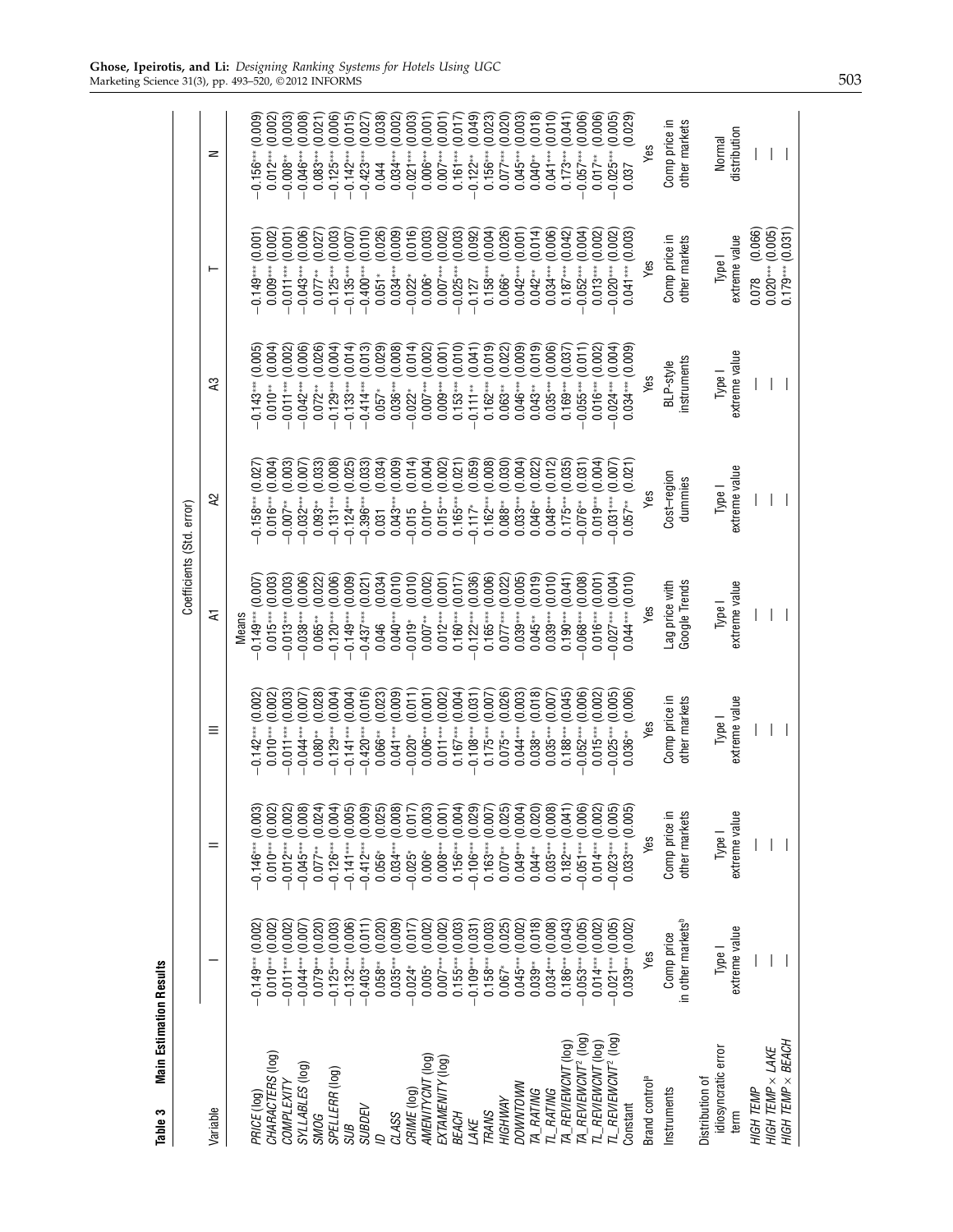| Table 3 (Cont'd.)                                                                                                                                                                                                                                                                                                                                                                                                                                                                                                                                                                                                                                                                                                                                                                                                                                                                                                                                     |                                        |                                                                                                                                                                                                                                                                            |                                                                                                                                                                                                 |                                                                                                                       |                                        |                                       |                                                               |                                                                           |
|-------------------------------------------------------------------------------------------------------------------------------------------------------------------------------------------------------------------------------------------------------------------------------------------------------------------------------------------------------------------------------------------------------------------------------------------------------------------------------------------------------------------------------------------------------------------------------------------------------------------------------------------------------------------------------------------------------------------------------------------------------------------------------------------------------------------------------------------------------------------------------------------------------------------------------------------------------|----------------------------------------|----------------------------------------------------------------------------------------------------------------------------------------------------------------------------------------------------------------------------------------------------------------------------|-------------------------------------------------------------------------------------------------------------------------------------------------------------------------------------------------|-----------------------------------------------------------------------------------------------------------------------|----------------------------------------|---------------------------------------|---------------------------------------------------------------|---------------------------------------------------------------------------|
| Variable                                                                                                                                                                                                                                                                                                                                                                                                                                                                                                                                                                                                                                                                                                                                                                                                                                                                                                                                              |                                        |                                                                                                                                                                                                                                                                            |                                                                                                                                                                                                 | হ                                                                                                                     | Q)                                     | 43                                    |                                                               | z                                                                         |
| PRICE (log) × INCOME (log)<br>PRICE (log)                                                                                                                                                                                                                                                                                                                                                                                                                                                                                                                                                                                                                                                                                                                                                                                                                                                                                                             | (0.101)<br>$0.023***$ (0.002)<br>0.011 | (0.098)<br>$0.026***$ (0.002)<br>0.014                                                                                                                                                                                                                                     | (0.103)<br>$0.021***$ (0.002)<br>0.018                                                                                                                                                          | nteraction effect $(\alpha_{\nu})$ and standard deviations $(\alpha_{\nu})$<br>(0.082)<br>$0.017***$ (0.003)<br>0.022 | $0.014***$ (0.004)<br>(0.116)<br>0.029 | (0.088)<br>$0.025***(0.004)$<br>0.009 | $0.021***(0.005)$<br>(0.108)<br>0.016                         | (0.071)<br>$0.032***$ (0.008)<br>0.027                                    |
|                                                                                                                                                                                                                                                                                                                                                                                                                                                                                                                                                                                                                                                                                                                                                                                                                                                                                                                                                       |                                        |                                                                                                                                                                                                                                                                            |                                                                                                                                                                                                 | Standard deviations $(\beta_n)$                                                                                       |                                        |                                       |                                                               |                                                                           |
| CLASS                                                                                                                                                                                                                                                                                                                                                                                                                                                                                                                                                                                                                                                                                                                                                                                                                                                                                                                                                 | $0.025***00.005$                       | $0.026***$ (0.006)                                                                                                                                                                                                                                                         | (0.014)<br>0.033**                                                                                                                                                                              | $0.028**$ (0.011)                                                                                                     | (0.024)<br>$0.042*$                    | $0.033***$ (0.004)                    | $0.024***$ (0.004)                                            | $0.037***$ (0.014)                                                        |
| CRIME (log)                                                                                                                                                                                                                                                                                                                                                                                                                                                                                                                                                                                                                                                                                                                                                                                                                                                                                                                                           | (0.011)<br>0.006                       |                                                                                                                                                                                                                                                                            | (0.018)<br>0.012                                                                                                                                                                                | (0.018)<br>0.016                                                                                                      | (0.016)<br>0.019                       | (0.007)<br>0.010                      | (0.011)<br>0.007                                              | (0.018)<br>0.016                                                          |
| AMENITYCNT (log)                                                                                                                                                                                                                                                                                                                                                                                                                                                                                                                                                                                                                                                                                                                                                                                                                                                                                                                                      | (0.029)<br>0.016                       |                                                                                                                                                                                                                                                                            | (0.044)<br>0.025                                                                                                                                                                                | (0.027)<br>0.020                                                                                                      | (0.038)<br>0.025                       | (0.026)<br>0.015                      | $\begin{array}{c} 0.015 \\ 0.003 \\ 0.063^{***~f}\end{array}$ | (0.035)<br>0.024                                                          |
| EXTAMENITY (log)                                                                                                                                                                                                                                                                                                                                                                                                                                                                                                                                                                                                                                                                                                                                                                                                                                                                                                                                      | (0.014)<br>1.003                       |                                                                                                                                                                                                                                                                            | (0.020)<br>0.004                                                                                                                                                                                | (0.003)<br>$0.006*$                                                                                                   | $(0.015)$<br>$(0.039)$<br>0.009        | $(0.016)$<br>$(0.013)$<br>0.009       | $(0.022)$<br>$(0.014)$                                        | $(0.004)$<br>$(0.020)$<br>$\begin{array}{c} 0.005 \ 0.068*** \end{array}$ |
| <b>BEACH</b>                                                                                                                                                                                                                                                                                                                                                                                                                                                                                                                                                                                                                                                                                                                                                                                                                                                                                                                                          | (0.012)<br>$0.061***$                  |                                                                                                                                                                                                                                                                            | (0.014)<br>$0.055***$                                                                                                                                                                           | (0.017)<br>$0.066***$                                                                                                 | $0.072*$                               | $0.064***$                            | (0.011)                                                       |                                                                           |
| LAKE                                                                                                                                                                                                                                                                                                                                                                                                                                                                                                                                                                                                                                                                                                                                                                                                                                                                                                                                                  | (0.078)<br>$0.112*$                    |                                                                                                                                                                                                                                                                            | (0.056)<br>$0.097*$                                                                                                                                                                             | (0.092)<br>0.114                                                                                                      | (0.060)<br>$0.107*$                    | (0.067)<br>$0.101^{\dagger}$          | $0.114***$ (0.021                                             | (0.069)<br>$0.117*$                                                       |
| <b>TRANS</b>                                                                                                                                                                                                                                                                                                                                                                                                                                                                                                                                                                                                                                                                                                                                                                                                                                                                                                                                          | (0.054)<br>$0.129**$                   |                                                                                                                                                                                                                                                                            | (0.061)<br>$0.123**$                                                                                                                                                                            | (0.028)<br>$0.122***$                                                                                                 | (0.024)<br>$0.124***$                  | (0.040)<br>$0.117***$                 | (0.049)<br>$0.118***$                                         | (0.051)<br>$0.133**$                                                      |
| HIGHWAY                                                                                                                                                                                                                                                                                                                                                                                                                                                                                                                                                                                                                                                                                                                                                                                                                                                                                                                                               | (0.035)<br>$0.065*$                    |                                                                                                                                                                                                                                                                            | (0.047)<br>0.068                                                                                                                                                                                | (0.047)<br>0.53                                                                                                       | (0.092)<br>0.077                       | (0.024)<br>$0.069***$                 | (0.036)<br>$0.067*$                                           | (0.076)<br>0.052                                                          |
| DOWNTOWN                                                                                                                                                                                                                                                                                                                                                                                                                                                                                                                                                                                                                                                                                                                                                                                                                                                                                                                                              | $0.031**$ (0.011)                      | $\begin{array}{ll} 0.012 & (0.021) \\ 0.023 & (0.037) \\ 0.025 & (0.019) \\ 0.005 & (0.019) \\ 0.056^{***} & (0.015) \\ 0.104^{*} & (0.058) \\ 0.118^{*} & (0.064) \\ 0.062 & (0.043) \\ 0.052 & (0.043) \\ 0.034^{***} & (0.043) \\ 0.034^{***} & (0.049) \\ \end{array}$ | $0.045***$ (0.007)                                                                                                                                                                              | $0.025***$ (0.002)                                                                                                    | $0.039***$ (0.010)                     | $0.036**$ $(0.014)$                   | (0.017)<br>$0.032*$                                           | $0.038***$ (0.007)                                                        |
| GMM obj. value                                                                                                                                                                                                                                                                                                                                                                                                                                                                                                                                                                                                                                                                                                                                                                                                                                                                                                                                        | 8.689e-4                               | $8.115e-4$                                                                                                                                                                                                                                                                 | $7.345e-4$                                                                                                                                                                                      | $5.972e-4$                                                                                                            | $6.001e-4$                             | $7.145e-4$                            | $8.016e-4$                                                    | $6.638e - 4$                                                              |
| ments 3—BLP-style instruments (average characteristics of the same-star hotels in other markets). T is based on data set I, considering interactions of temperatures with "lake/river" and with "beach." N denotes<br>Modes. I is based on the main data set (at least one review from either TripAdvisor or Travelocity). II is based on the main data set with review count $\geq$ 5. III is based on the main data set with review count $\geq$ 10<br>"We use dummy variables to control for nine major hotel brands: Accor, Best Western, Cendant, Choice, Hilton, Hyatt, InterContinental, Marriott, and Starwood<br>****Significant at a 0.1% level; **significant at a 1% level; *significant at a 5% level; †significant at a 10% level.<br>In the main estimation, we used the average price of the "same-star<br>A1 denotes alternative instruments 1—lag price with Google trends.<br>Normal distribution of the idiosyncratic error term. |                                        |                                                                                                                                                                                                                                                                            | A2 denotes alternative instruments 2—region dummy variables (northeast, south, midwest, southwest, west). A3 denotes alternative instru-<br>rating" hotels in the other markets as instruments. |                                                                                                                       |                                        |                                       |                                                               |                                                                           |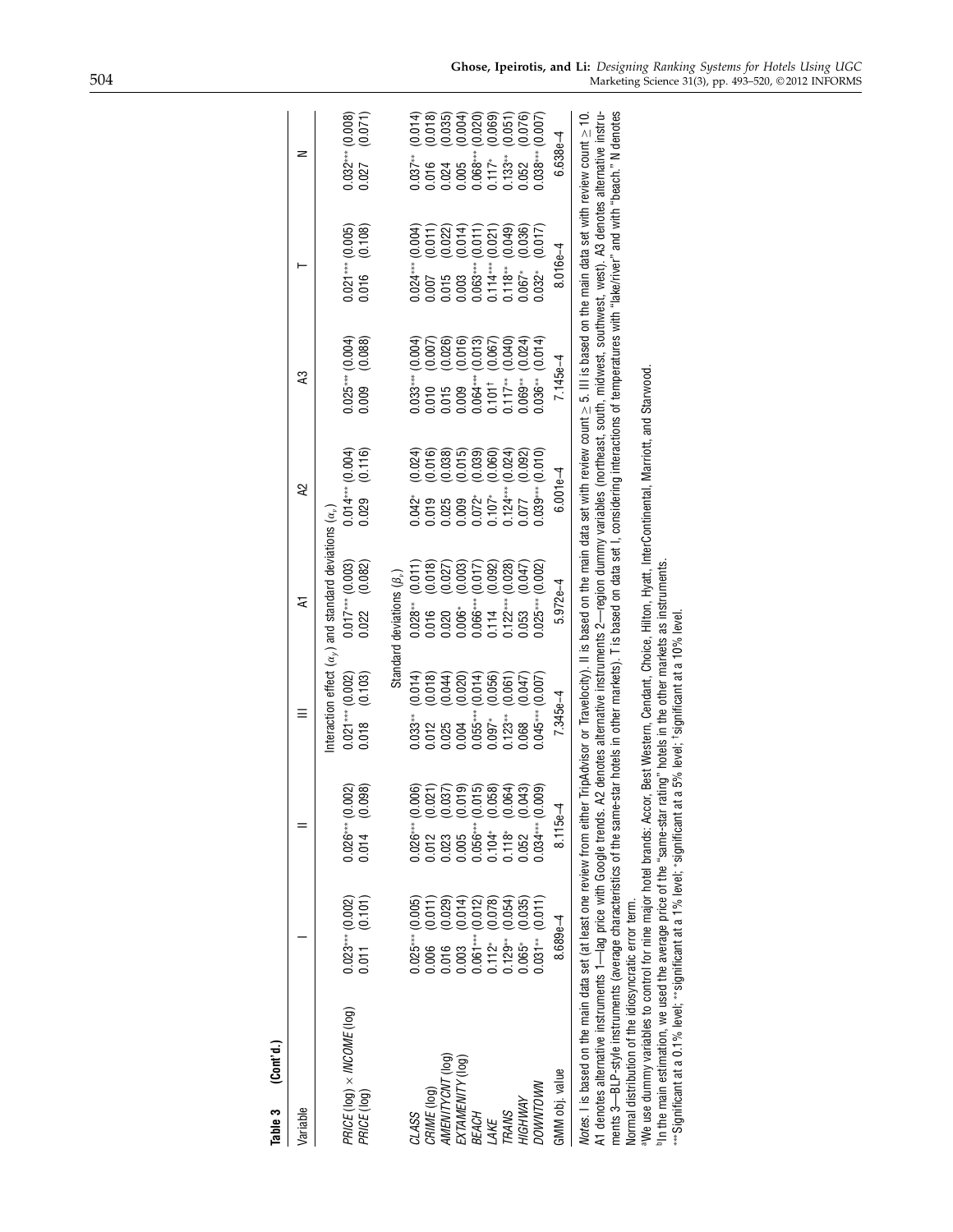For example, if consumer  $i$  is on a business trip, the corresponding travel purpose vector is

 $T'_i = [0 \ 1 \ 0 \ 0 \ 0 \ 0 \ 0 \ 0]$ .

Thus, the extended model can be rewritten as

$$
u_{ijk} = \delta_{jk} + X_{jk} \beta_y y_i + X_{jk} \beta_T T_i + X_{jk} \beta_v v_i + \alpha_y y_i P_{jk} + \alpha_T T_i P_{jk} + \alpha_v v_i P_{jk} + \epsilon_{ikl}.
$$
 (3)

In the next section, we discuss the empirical results from our basic and extended models.

## 5. Empirical Analysis and Results

In §5.1, we discuss the main results obtained from the main data set. In §5.2, we discuss our robustness tests using (1) the same model based on different samples using alternative levels of online review data and (2) a different model based on the same data sets. Then, in §5.3, we further discuss the results on model validation by comparing our model with the current competitive ones. In §5.4, we provide some managerial implications by conducting counterfactual policy experiments. Finally, in §5.5, we briefly discuss the results from our extended model.

## 5.1. Results from the Basic Model

Five location-based characteristics have a positive impact on hotel demand: external amenities, proximity to the beach, public transportation, a highway, and downtown. Hotels providing easy access to public transportation (e.g., subways or bus stations), highway exits, restaurants, shops, or a downtown area can have a much higher demand. BEACH also has a positive impact on demand. Most beachbased hotels in our data set were located in the South, where the weather typically stays warm year round. Therefore, the desirability of a "walkable" beachfront did not lessen even in the winter (the time of our data).

Two location-based characteristics have a negative impact on hotel demand: the annual crime rate and proximity to a lake. The higher the average reported crime rate in a local area, the lower the desirability of that area's hotels. This result indicates that neighborhood safety plays an important role in the hotel industry. The second of these characteristics is interesting because one would expect people to choose rather than avoid—a hotel near a lake. However, most waterfront-based hotels in our data set were located in places where the weather becomes extremely cold from November to January. A waterfront location is therefore going to be less desirable to travelers in winter.

To further examine the impact of lakefront locations, we collected weather data from the National Oceanic and Atmospheric Administration (NOAA) on the average temperature from November 2008 to January 2009 for all cities in our data set. Then we defined two dummy variables: HIGH TEMP, which equals 1 if the average temperature is higher than 50 , and LOW TEMP, which equals 1 if the average temperature is lower than 40°.<sup>8</sup> We interacted HIGH TEMP and LOW TEMP separately with LAKE in our model. The results show that the interaction of LOW TEMP with LAKE has a significantly negative effect. This finding supports our earlier argument. Meanwhile, the interaction of HIGH TEMP with LAKE showed a significantly positive effect, suggesting that warmer weather may help the lake area to attract more visitors. As a robustness check, we conducted a similar analysis for BEACH conditional on high and low temperatures. The results show a similar trend. Column 8 of Table 3 shows the corresponding estimation results considering the interactions with the temperature.

Class and amenity count both have a positive impact on hotel demand. Hotels with a higher number of amenities and higher star levels have higher demand, controlling for price. Reviewer rating is also positively associated with hotel demand. With regard to the TL\_REVIEWCNT and TA\_REVIEWCNT variables, we find a positive sign for their linear form and a negative sign for their quadratic form. This finding indicates that the economic impact from the customer reviews is increasing in the volume of reviews but at a decreasing rate, as one would expect.

The textual quality and style of reviews demonstrated a statistically significant association with demand. All the readability and subjectivity characteristics had a statistically significant association with hotel demand. Among the readability subfeatures, complexity, syllables, and spelling errors had a negative sign and therefore are negatively associated with hotel demand. This finding implies that reviews with higher readability characteristics (shorter sentences and less complex words) and reviews with fewer spelling errors are positively associated with demand. On the other hand, the sign of the coefficients on CHARACTERS and SMOG is positive, implying that longer reviews that are easier to read are positively associated with demand.<sup>9</sup> These results indicate that consumers can form a judgment about the quality of

<sup>&</sup>lt;sup>8</sup> We tried other combinations to classify high versus low temperatures ( $\geq 70^\circ$  as high and  $\leq 30^\circ$  as low (or)  $\geq 60^\circ$  as high and  $\leq$ 20° as low), but they all yielded qualitatively similar results.

<sup>&</sup>lt;sup>9</sup> To alleviate any possible concerns with multicollinearity between SMOG and SYLLABLES, we reestimate our model after excluding the SMOG index variable. We found no change in the qualitative nature of the results across the different data sets.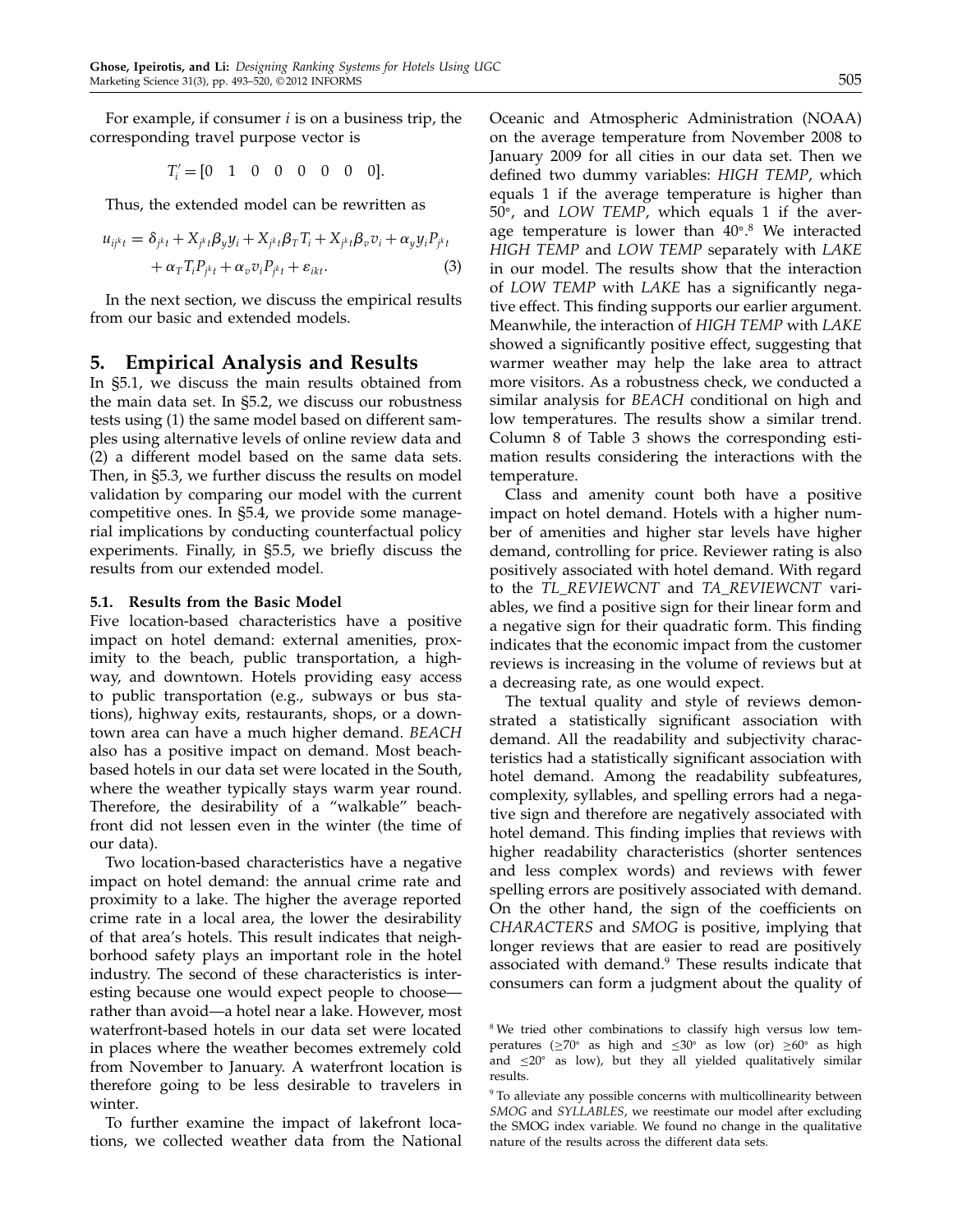a hotel by judging the quality of the (user-generated) reviews.

Both "mean subjectivity" and "subjectivity standard deviation" are negatively associated with demand. This finding implies that consumers tend to believe reviews that contain objective information (e.g., factual description of a room) over reviews that contain subjective information (e.g., comfort of a room). With respect to the subjectivity standard deviation, our findings suggest that people prefer a "consistent objective style" from online customer reviews compared to a mix of objective and subjective sentences. The last review-based characteristic was disclosure of reviewer identity (ID). This variable demonstrated a positive association with hotel demand. This result is consistent with previous work (Forman et al. 2008), suggesting that identity information about reviewers in the online travel community can positively shape community members' judgment of hotels. PRICE has a negative sign, which is as expected. $10$ 

Besides the above qualitative implications, we also quantitatively assess the economic value of different hotel characteristics. More specifically, we examined the magnitude of marginal effects on hotel demand for the location-, service-, and review-based hotel characteristics. The presence of a nearby beach increases hotel demand by 18.23%, on average. In contrast, a nearby lake or river decreases demand by 12.83%. Meanwhile, easy access to transportation and to highway exits increases demand by 18.32% and 7.87%, respectively. Presence near a downtown area increases demand by 5.29%. With regard to servicebased characteristics, a one-star increase in hotel class leads to an increase in demand by 4.13%, on average. Moreover, the presence of one more internal or external amenity increases demand by 0.06% or 0.08%, respectively. Demand decreases by 0.28% if the local crime rate increases by one unit.

With regard to the review-based characteristics, the SMOG index (which represents the readability of the review text) was associated with the highest marginal influence on demand on average. A one-level increase in the SMOG index is associated with an increase in hotel demand by 9.3%, on average. A one-unit increase in the number of characters is associated with an increase in hotel demand by 0.12%, whereas a one-unit increase in the number of spelling errors, syllables, or complexity is associated with a decrease in hotel demand by 1.41%, 0.50%, and 1.18%, respectively. In terms of review subjectivity, a 10% increase in the average subjectivity level

is associated with a decrease in hotel demand by 1.55%, and a 10% increase in the standard deviation of subjectivity reduces demand by 4.74%. Finally, a 10% increase in the reviewer identity-disclosure levels is associated with an increase in hotel demand by 0.68%.

Note that during the period of our data collection, Travelocity displayed 5 reviews per page, whereas TripAdvisor displayed 10 per page. To minimize the bias Web page design might cause (as some customers may only read the reviews on the first page of each site), we decided to consider two more alternatives besides our main data set: data set (II), with hotels that have at least 5 reviews, and data set (III), with hotels that have at least 10 reviews. Controlling for brand effect, the estimation results from these three data sets are illustrated in columns 2–4 of Table 3. For normalization purposes, we used the logarithms of price, characteristics, syllables, spelling errors, crime rate, internal amenities, external amenities, and review count (both TripAdvisor and Travelocity) in all the analyses in this paper. See Table 3, columns 5–7, for the corresponding results. The estimation results from the three data sets are highly consistent. In general, all the coefficients illustrate a statistical significance, with a  $p$ -value equal to or below the 5% level across all three data sets. Moreover, a large majority of variables present a high significance, with a p-value below the 0.1% level.

### 5.2. Robustness Checks

To assess the robustness of our estimation model and results, we report some additional checks. First, we estimated the same model on alternative sample splits. We considered three alternative data sets: data set (IV), containing hotels with at least one review from TripAdvisor.com; data set (V), containing hotels with at least one review from Travelocity.com; and data set (VI), containing hotels with at least one review from both sites. Table A.1 in Appendix A presents the results. We found that the coefficients from the estimations are qualitatively similar to our main results. Moreover, similar to those in the main results, most variables in the robustness tests illustrate statistical significance at or below the 5% level or stronger. Thus our estimation results, based on the hybrid random coefficient model, are consistent across different data sets.

Second, we conducted another group of tests using an alternative model commonly used in the industrial organization and marketing literature, the random coefficient logit model (BLP; Berry et al. 1995). As mentioned in §4, the key difference between the BLP approach and our model is that BLP introduces a demand taste shock at each product level (i.e., hotel)

<sup>&</sup>lt;sup>10</sup> We also considered the covariates "airport," "convention centers," and "number of rooms." The estimation results are consistent with our current results, but the coefficients for the three characteristics are statistically insignificant.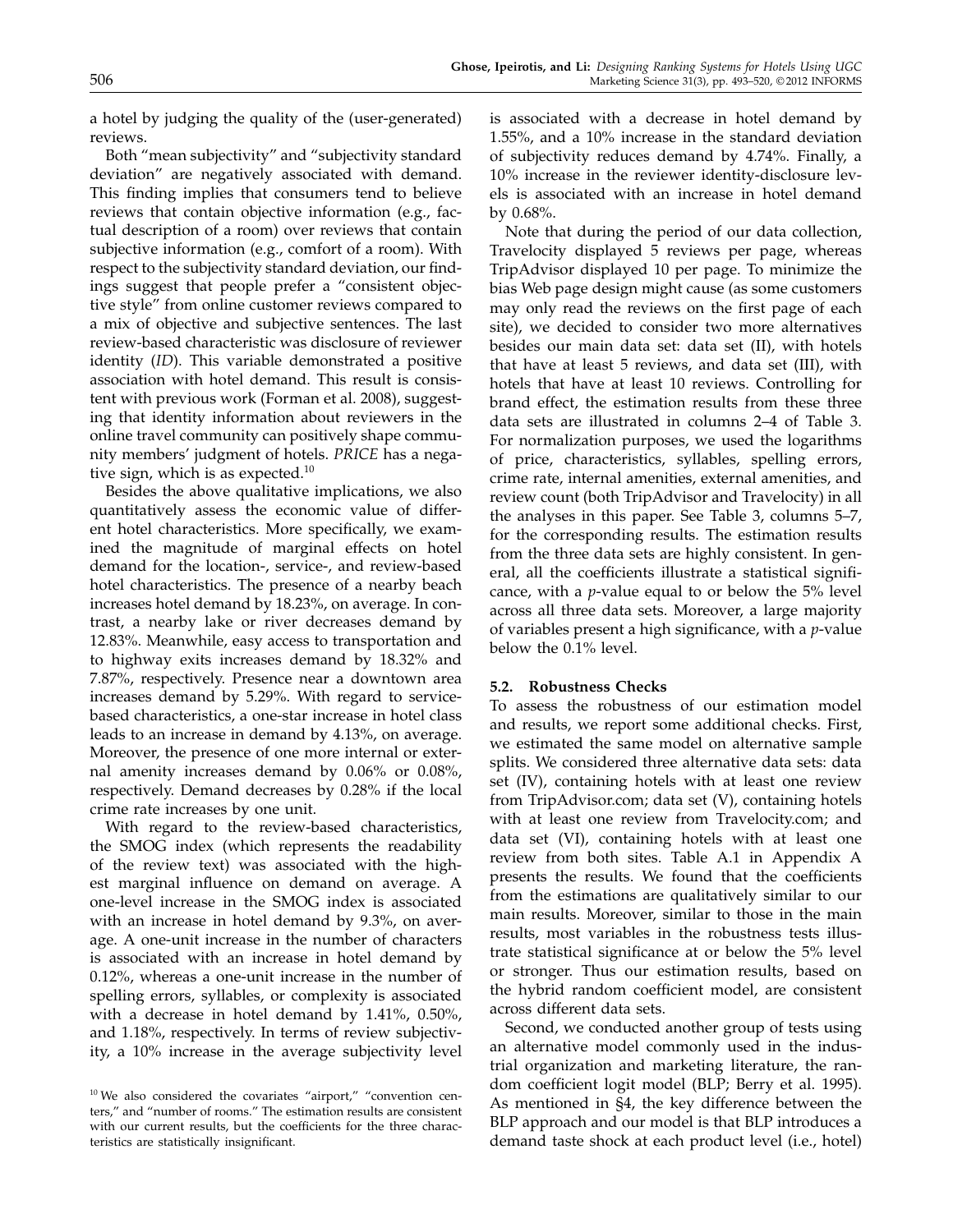rather than at a group level (i.e., the travel category), as in our model. Consequently, the substitution space for BLP is different in the sense that BLP does not distinguish between the two types of cross substitutions—the within-travel and between-travel categories. Rather, it would treat all hotels as possible substitutes for each other. We added two sets of dummy variables, one for brand and the other for travel category. We conducted the same set of estimations based on data sets (I)–(VI). Table A.2, columns 2–7, in Appendix A contain the results. In addition to an alternative specification with homogeneous coefficients on the travel category dummies, we further considered consumers' heterogeneous preferences by assigning random coefficients to these dummies. The last column in Table A.2 in Appendix A shows the corresponding results.

The results from the BLP model are consistent with our main estimation results using the hybrid model. Specifically, the coefficients from the BLP estimation demonstrate three trends: (i) they have the same signs as our main results from the hybrid model, which means the economic effects are consistent in direction; (ii) they exhibit lower levels of statistical significance compared with our main results; and (iii) the magnitude of these coefficients is generally higher compared with our main results. These three trends are also consistent with the findings in Song (2011). In the next subsection, our model validation results further confirm this finding.

Third, to alleviate concerns regarding whether UGC has a causal effect on demand, we conducted an additional robustness test using a regression discontinuity (RD) design as suggested by Luca (2011). More specifically, our test builds on the special "rounding mechanism" used by both Travelocity.com and TripAdvisor.com. These two websites generate their overall rating for each hotel by rounding the average review ratings to the closest half star. For example, if the average rating across all reviewers is 3.24, the site rounds that number to 3; if the average rating is 3.25, the site rounds that number to 3.5. Thus, we looked at those hotels with an unrounded average rating *just below* and *just above* each rounding threshold. Then we looked for any discontinuous jumps in sales patterns following discontinuous jumps in the rounded overall rating while controlling for the continuous unrounded rating and other hotel characteristics. Similar to Luca (2011), we based this design on the assumption that all sales-affecting predetermined characteristics of hotels become increasingly similar when approaching both sides of a rounding threshold. We found a significant positive treatment effect, suggesting that keeping all else the same, the discontinuous pattern in the sales is caused by the discontinuous pattern in the rating. This finding strongly suggests user-generated reviews have a causal impact on hotel demand.

As a further robustness check, we tried different bandwidths (bin size) of the neighborhood near the rounding threshold. Our results are consistent and insensitive to the bin size. Moreover, to eliminate the possibility of self-selection bias (e.g., as addressed by Hartmann et al. 2011) that could potentially invalidate the RD design (e.g., hotels may submit the reviews themselves to pass the threshold), we performed an additional McCrary density test (McCrary 2008) as suggested by Luca (2011). In particular, we divided the range of rating into small bins with a range of 0.05. Then we checked for whether the density for the number of submitted reviews is disproportionately large in the bins just above the rounding threshold (e.g., 3.25–3.3). We performed this check because if hotels are gaming the system and submitting reviews themselves, we would expect to see such a pattern. We did not find any significant difference in the density from our data, suggesting no evidence for hotel "gaming" behavior. In summary, the additional robustness tests using RD design together with the McCrary density test give us more confidence in the causal impact of online reviews on product demand.

## 5.3. Model Comparison

For comparison purposes, we estimated three baseline models: the BLP model, the PCM, and the nested logit model with the travel category at the top hierarchy. Based on a study by Steckel and Vanhonacker (1993), we randomly partitioned our main sample data set (I) into two parts: a subset with 70% of the total observations as the estimation sample and a subset with 30% of the total observations as the holdout sample. To minimize any potential bias from the partition procedure, we performed a 10-fold cross validation. We conducted this validation process for our random coefficient model and the three baseline models. Furthermore, to examine the model's ability to capture a deeper level of consumer heterogeneity, we compared an extended version of our model with an extended version of the BLP model when incorporating additional interaction effects (i.e., travel purpose interacted with price and hotel characteristics).

To examine the significance of the UGC-based, location-based, and service-based hotel characteristics, we compared the original hybrid model with the same model but excluding the UGC, location, and service variables, respectively. Finally, to evaluate the usefulness of different aspects of UGC in modeling the demand, we further conducted model comparison using the hybrid model but excluding the numerical ratings and the textual review features,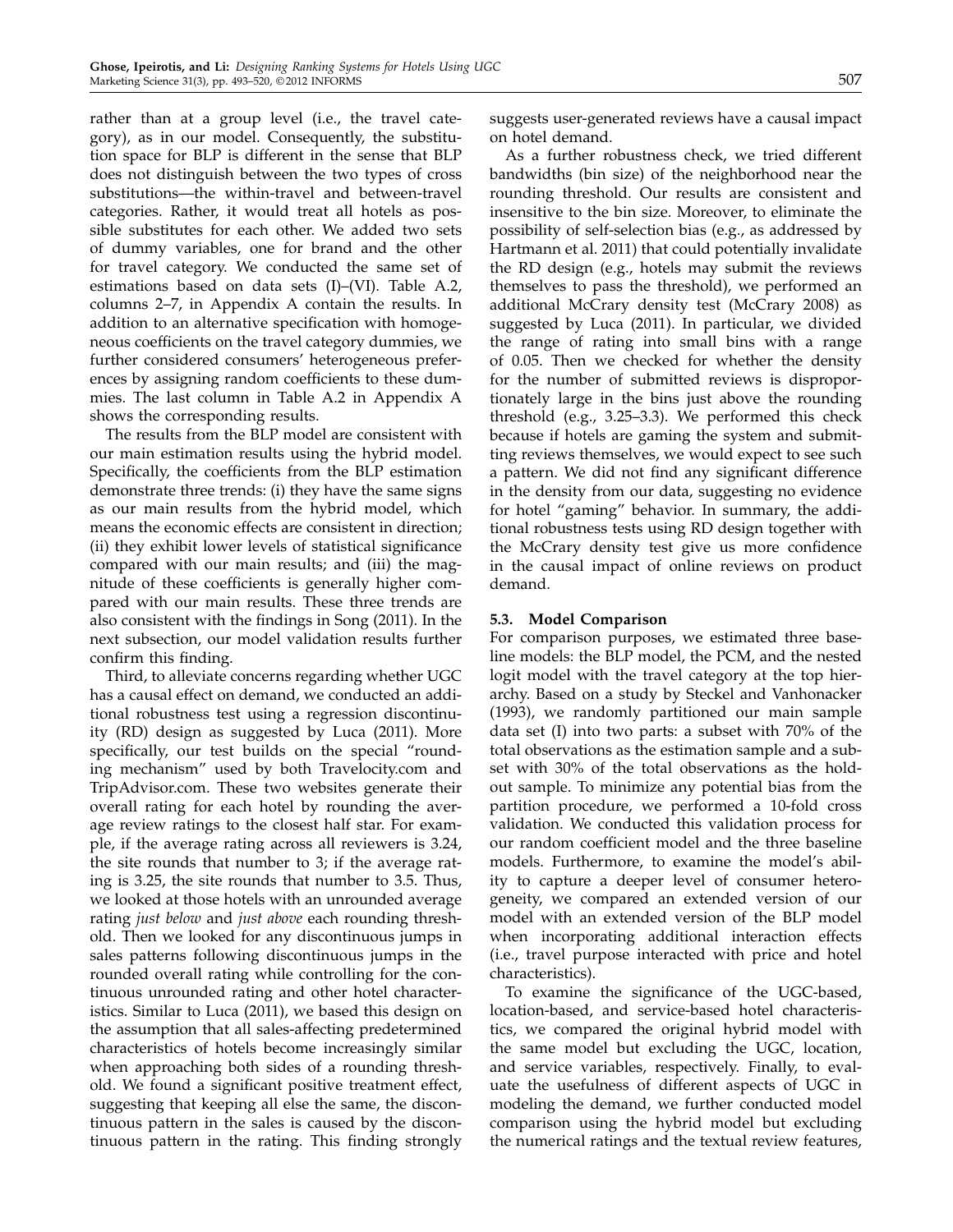respectively. We also evaluated models without each of the textual features, such as readability, subjectivity, and reviewer-identity variables, respectively. We have done the above work for both in-sample and out-ofsample comparisons. Tables B.1–B.8 in Appendix B contain the results.<sup>11</sup>

The results show that conditioning on UGC variables significantly improves a model's predictive power. With respect to out-of-sample root mean square error (RMSE), the model fit improves by 36.16% when adding the UGC variables. Similar trends in improvement in our model fit occur with respect to the other two metrics, mean square error (MSE) and mean absolute deviation (MAD), in both in-sample and out-of-sample analyses.

Our out-of-sample results in Table B.5 illustrate that our model improves by 12.86% in RMSE compared to the BLP model with no random coefficients on travel category dummies. This number becomes 53.85%, 63.28%, and 9.64% for the PCM, the nested logit model, and the BLP model with random coefficients on travel category dummies, respectively. Thus, our model provides the best overall performance in both precision (i.e., RMSE, MSE) and deviation (i.e., MAD) of the predicted market share. The nested logit model demonstrates the weakest predictive power. Moreover, as illustrated in Table B.6, when incorporating interaction effects, although both models show improvement in predictive power, the extended hybrid model performs much better than the extended BLP model.

Table B.7 shows that by including the UGC, location-based, and service-based variables, our model fit improves by 36.16%, 55.77%, and 53.56%, respectively, in RMSE. Similar trends in improvement in our model fit occur with respect to MSE and MAD. Therefore, our results suggest that the model's predictive power would decrease the most if we were to exclude the location-based variables from our model, followed by the service-based variables, and finally by the UGC variables. This finding strongly indicates location- and service-based characteristics are indeed the two most influential factors for hotel demand.

Moreover, Table B.8 shows that of all the UGCrelated features, textual information improves the model's predictive power significantly more than the numerical features by 35.17% and 21.06%, respectively, in RMSE. In addition, within the set of textual features, the review readability and subjectivity show a higher impact than the reviewer-identity information.

#### 5.4. Counterfactual Experiments

A key advantage of structural modeling is its potential for normative policy evaluation. To explicitly measure the economic impact of strategic policies, we conducted a counterfactual experiment. Specifically, we looked into how a price change in one type of hotel affects the demand for other types of hotels to examine the extent of competition (and consequent substitution patterns) between hotels. We focused on hotels with different star ratings for this analysis.

We assumed a price cut by 20% for all fourstar hotels in an effort to determine the demand changes for the five-, three-, two-, and one-star hotels. We find the demand for four-star hotels increases 2.9%, whereas the demand for all other hotel classes decreases. Demand for five-star hotels drops the most (5.34%), followed by three-star hotels (3.88%), onestar hotels (2.87%), and finally two-star hotels (2.6%). We also conducted similar analyses for hotels from other classes. For example, by assuming a 20% price cut for the three-star hotels, we find the demand for three-star hotels increases by 2.79%, and the demand for four- and two-star hotels drops the most—5.14% and 5.01%, respectively.

The basic findings from the above set of experiments are as follows: (i) a price cut for a particular class of hotels tends to cause a demand drop for all hotels in the lower-level classes, and (ii) the closest substitutes for four-star hotels are five-star hotels, the closest substitutes for three-star hotels are four- and two-star hotels, and the closest substitutes for twostar hotels are one-star hotels.

#### 5.5. Results from Model Extensions

As discussed in §§4.3 and 4.4, we also estimated two extended models. Table 4 shows the estimation results for the extended model with additional text features. We see the qualitative nature of our main results remains the same. The three features that have a positive and statistically significant impact on demand are food quality, hotel staff, and parking facilities. Among these three features, food quality presents the highest positive impact, followed by hotel staff and parking. In contrast, bedroom quality has a negative impact on demand. This negative sign may seem surprising. One possible explanation is that consumers often use bedroom quality as a cue for price, especially given that quality in our data is a proxy for the number of beds and size of the room (full, queen, king, etc.). This situation may occur when prices are obfuscated

<sup>&</sup>lt;sup>11</sup> With regard to the unobserved characteristics required for out-ofsample prediction using the hybrid model, BLP model, and PCM, we applied the same method as suggested in Athey and Imbens (2007). We drew the unobserved characteristics for the holdout sample randomly from the marginal distribution of unobserved characteristics from the estimation sample. This method has also been used in the marketing literature. See, for example, Nair et al. (2005), who infer the structural error for the holdout sample from the marginal distribution of the structural error across different markets derived from the estimation sample.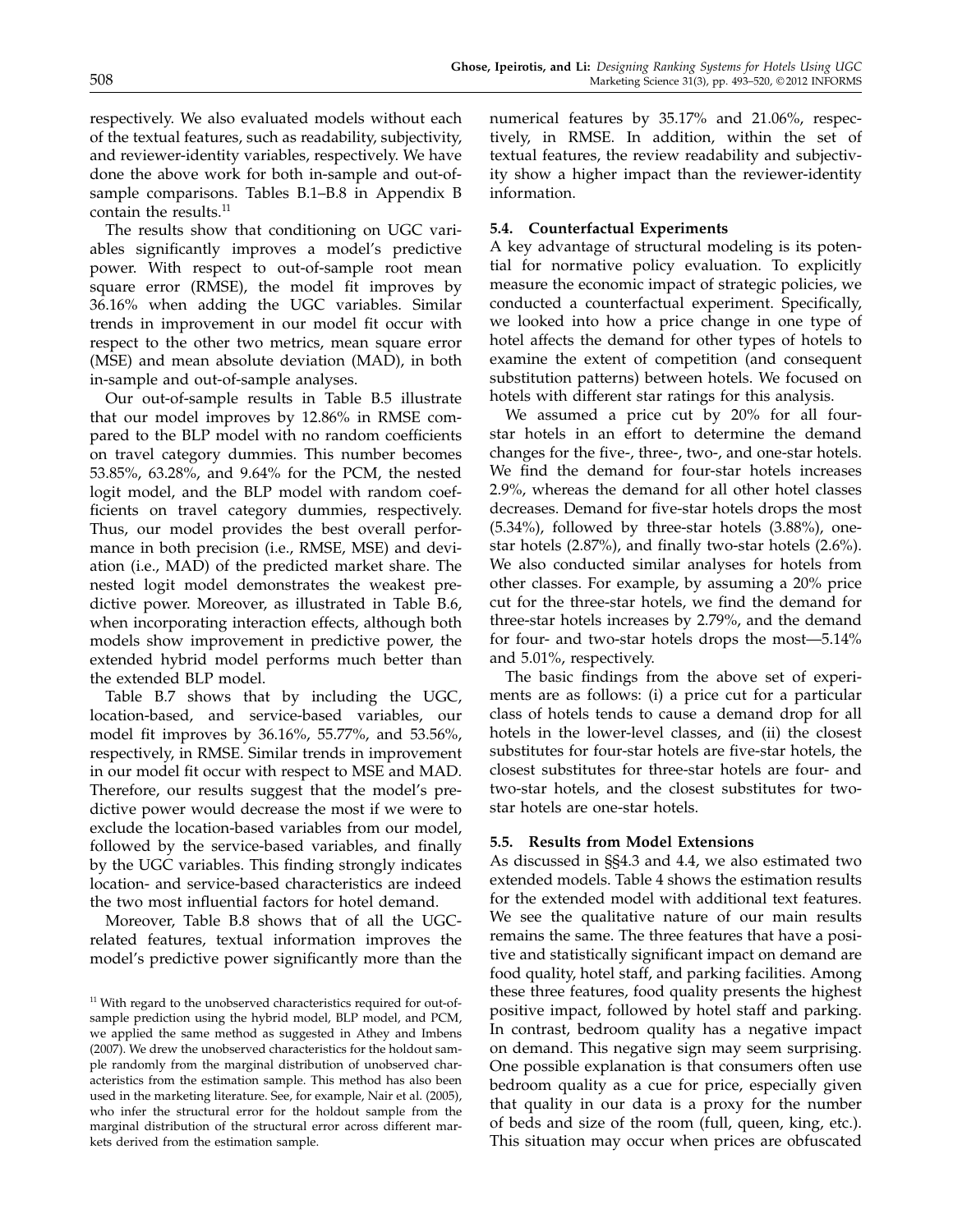|                                 |                                                                                  | Coefficients (Std. error)            |                                      |
|---------------------------------|----------------------------------------------------------------------------------|--------------------------------------|--------------------------------------|
| Variable                        | I                                                                                | Ш                                    | Ш                                    |
|                                 | Means                                                                            |                                      |                                      |
| PRICE (log)                     | $-0.144***$ (0.015)                                                              | $-0.150***$ (0.014)                  | $-0.157***$ (0.014)                  |
| CHARACTERS (log)                | $0.008***$ (0.001)                                                               | $0.009***$ (0.002)                   | $0.009***$ (0.002)                   |
| <b>COMPLEXITY</b>               | $-0.015***$ (0.003)                                                              | $-0.014***$ (0.002)                  | $-0.012***$ (0.002)                  |
| SYLLABLES (log)                 | $-0.043***$ (0.012)                                                              | $-0.044***$ (0.012)                  | $-0.045***$ (0.012)                  |
| <b>SMOG</b>                     | $0.081**$ (0.029)                                                                | $0.078**$ (0.027)                    | $0.076**$ (0.029)                    |
| SPELLERR (log)                  | $-0.132***$ (0.031)                                                              | $-0.132***$ (0.026)                  | $-0.139***$ (0.023)                  |
| SUB                             | $-0.149***$ (0.032)                                                              | $-0.151***$ (0.036)                  | $-0.162***$ (0.039)                  |
| <i>SUBDEV</i>                   | $-0.408***$ (0.100)                                                              | $-0.412***$ (0.095)                  | $-0.417***$ (0.102)                  |
| ID                              | $0.055*$ (0.031)                                                                 | $0.063*$ (0.034)                     | $0.066^*$<br>(0.034)                 |
| <b>CLASS</b>                    | $0.039***$ (0.009)                                                               | $0.040***$ (0.009)                   | $0.045***$ (0.009)                   |
| CRIME (log)                     | $-0.033**$ (0.012)                                                               | $-0.032*$ (0.017)                    | (0.015)<br>$-0.028^*$                |
| EXTAMENITY (log)                | $0.008***$ (0.002)                                                               | $0.007***$ (0.001)                   | $0.007***$ (0.002)                   |
| <i>BEACH</i>                    | $0.157***$ (0.004)                                                               | $0.165***(0.004)$                    | $0.163***$ (0.004)                   |
| <i>LAKE</i>                     | $-0.118***$ (0.030)                                                              | $-0.111***$ (0.031)                  | $-0.112***$ (0.033)                  |
| <b>TRANS</b>                    | $0.163***$ (0.003)                                                               | $0.167***$ (0.006)                   | $0.173***$ (0.009)                   |
| <b>HIGHWAY</b>                  | $0.065*$ (0.028)                                                                 | $0.070***$ (0.021)                   | $0.073**$ (0.024)                    |
| <i>DOWNTOWN</i>                 | $0.044***$ (0.004)                                                               | $0.047***$ (0.004)                   | $0.048***$ (0.005)                   |
| <b>TA_RATING</b>                | $0.034*$ (0.018)                                                                 | $0.041**$ (0.018)                    | $0.044**$ (0.021)                    |
| TL_RATING                       | $0.036***(0.005)$                                                                | $0.037***$ (0.005)                   | $0.038***$ (0.006)                   |
| TA_REVIEWCNT (log)              | $0.177***$ (0.038)                                                               | $0.180***$ (0.042)                   | $0.183***$ (0.043)                   |
| TA_REVIEWCNT <sup>2</sup> (log) | $-0.059***$ (0.006)                                                              | $-0.063***$ (0.010)                  | $-0.062***$ (0.009)                  |
| TL_REVIEWCNT (log)              | $0.017***$ (0.002)                                                               | $0.016***$ (0.002)                   | $0.018***$ (0.002)                   |
| TL_REVIEWCNT <sup>2</sup> (log) | $-0.025***$ (0.006)                                                              | $-0.031***$ (0.008)                  | $-0.032***$ (0.008)                  |
| <b>FOOD</b>                     | $0.115**$ (0.045)                                                                | $0.122***$ (0.034)                   | $0.124**$ (0.042)                    |
| <b>STAFF</b>                    | $0.059**$ (0.024)                                                                | $0.059**$ (0.020)                    | $0.064**$ (0.024)                    |
| <i>BATHROOM</i>                 | 0.046<br>(0.103)                                                                 | 0.047<br>(0.105)                     | 0.045<br>(0.110)                     |
| <i>BEDROOM</i>                  | (0.007)<br>$-0.015*$                                                             | $-0.016$<br>(0.009)                  | $-0.016$<br>(0.011)                  |
| <i>PARKING</i>                  | $0.036***(0.007)$                                                                | $0.037***$ (0.007)                   | $0.040***$ (0.009)                   |
| Constant                        | 0.031<br>(0.019)                                                                 | 0.032<br>(0.022)                     | 0.035<br>(0.026)                     |
| <b>Brand control</b>            | Yes                                                                              | Yes                                  | Yes                                  |
|                                 | Interaction effect ( $\alpha_{\nu}$ ) and standard deviations ( $\alpha_{\nu}$ ) |                                      |                                      |
| PRICE (log) $\times$            | $0.020***$ (0.004)                                                               | $0.026***(0.005)$                    | $0.022***$ (0.007)                   |
| INCOME (log)                    | 0.016<br>(0.087)                                                                 | $0.012$ $(0.092)$                    | 0.013<br>(0.106)                     |
| PRICE (log)                     |                                                                                  |                                      |                                      |
|                                 | Standard deviations $(\beta_v)$                                                  |                                      |                                      |
|                                 |                                                                                  |                                      |                                      |
| <i>CLASS</i>                    | $0.025***$ (0.006)                                                               | $0.031**$ (0.011)                    | $0.033**$ (0.012)                    |
| CRIME (log)<br>AMENITYCNT (log) | 0.013<br>(0.022)<br>0.024<br>(0.037)                                             | 0.015<br>(0.026)<br>0.023<br>(0.035) | 0.016<br>(0.022)<br>0.029<br>(0.043) |
| EXTAMENITY (log)                | 0.007<br>(0.023)                                                                 | 0.012<br>(0.033)                     | 0.012<br>(0.029)                     |
| <i>BEACH</i>                    | $0.065***(0.015)$                                                                | $0.063***$ (0.017)                   | $0.056**$<br>(0.021)                 |
| LAKE                            | $0.114**$<br>(0.044)                                                             | $0.103**$<br>(0.041)                 | $0.099**$<br>(0.038)                 |
| <b>TRANS</b>                    | $0.132*$<br>(0.078)                                                              | $0.133*$<br>(0.083)                  | $0.134*$<br>(0.081)                  |
| <b>HIGHWAY</b>                  | $0.077*$<br>(0.043)                                                              | 0.065<br>(0.049)                     | 0.067<br>(0.048)                     |
| DOWNTOWN                        | $0.036***(0.009)$                                                                | $0.039***$ (0.011)                   | $0.044***$ (0.014)                   |
| GMM obj. value                  | 8.412e-4                                                                         | 8.066e-4                             | 8.137e-4                             |

Table 4 Extended Model (I) with Additional Text Features

Notes. I is based on the main data set (at least one review from either TA or TL). II is based on main data set with reviews  $\geq$  5. III is based on main data set with reviews  $\geq$  10.

 $***p \le 0.001; **p \le 0.01; *p \le 0.05; †p \le 0.1.$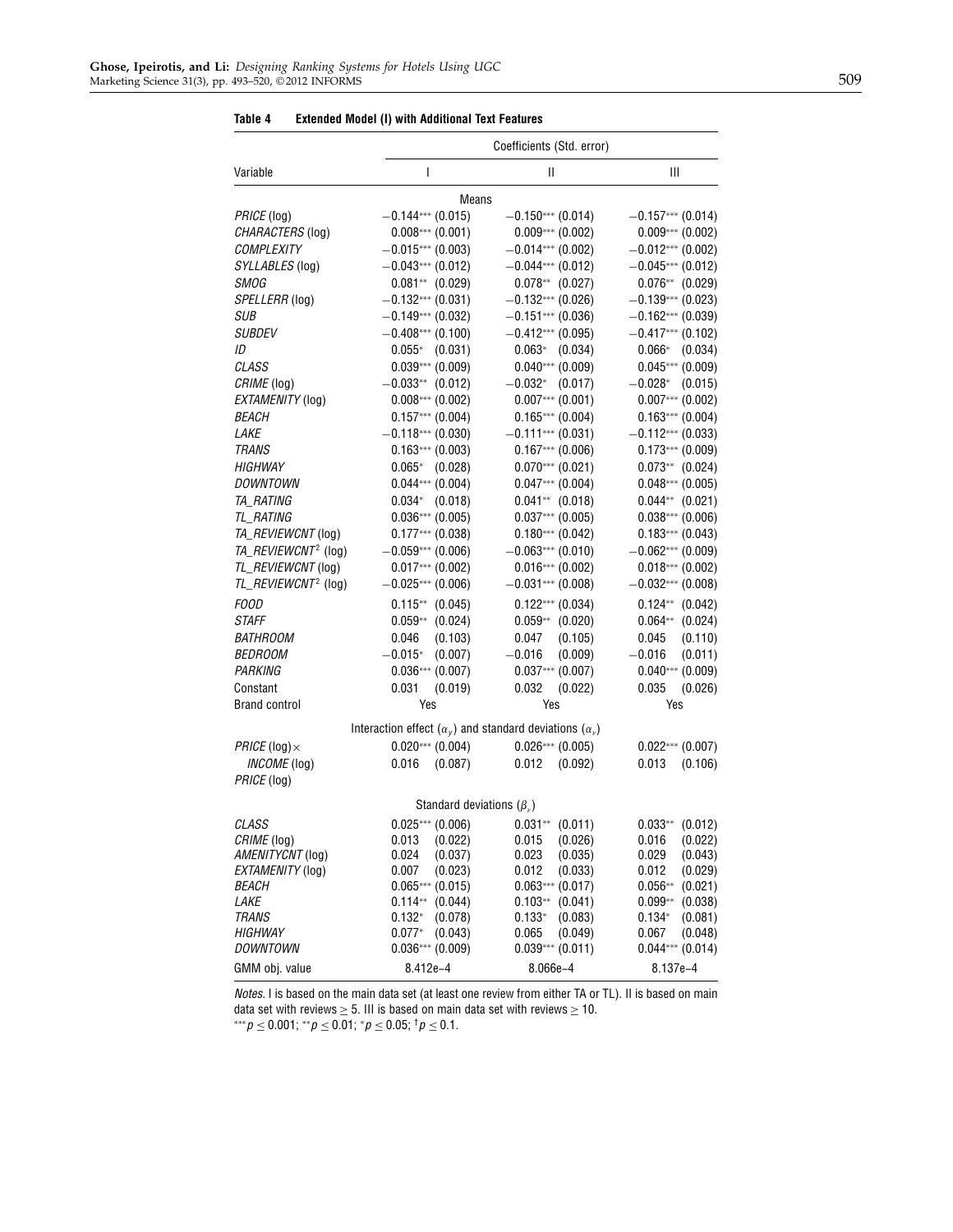on the main results page and are only available just before checkout.

Next, we estimate the model with additional interaction effects to better understand how the distribution of consumers' demographic information influences the distribution of consumers' heterogeneous preferences. More specifically, the extended model is able to capture six interaction effects:

1. Between travel category and hotel characteristics (e.g., location, service).

2. Between travel category and price.

3. Between income and hotel characteristics.

4. Between income and price.

5. Between unobserved consumer characteristics and hotel characteristics.

6. Between unobserved consumer characteristics and price.

Note that the basic model already captures interaction effects 4–6, whereas the extended model further relaxes the model assumptions by considering three additional interaction effects. The corresponding results for the extended model are provided in Tables  $5(a)$  and  $5(b)$ .

First, we notice that consumers' travel purposes can explain their heterogeneous tastes toward price. For example, from Table 5(a), we see the mean price coefficient is  $-0.145$ . From Table 5(b), we can infer that if a consumer is on a business trip, her price

| Table $5(a)$ |  |  |  | <b>Extended Model (II) Mean Coefficients</b> |
|--------------|--|--|--|----------------------------------------------|
|--------------|--|--|--|----------------------------------------------|

| Table $5(a)$                    | <b>Extended Model (II) Mean Coefficients</b> |  |
|---------------------------------|----------------------------------------------|--|
|                                 | <b>Mean coefficients</b><br>(Std. error)     |  |
| PRICE (log)                     | $-0.145***$ (0.003)                          |  |
| CHARACTERS (log)                | $0.009***$ (0.002)                           |  |
| <b>COMPLEXITY</b>               | $-0.012***$ (0.003)                          |  |
| SYLLABLES (log)                 | $-0.045***$ (0.008)                          |  |
| <b>SMOG</b>                     | $0.083**$ (0.029)                            |  |
| SPELLERR (log)                  | $-0.129***$ (0.003)                          |  |
| <b>SUB</b>                      | $-0.138***$ (0.007)                          |  |
| <b>SUBDEV</b>                   | $-0.403***$ (0.016)                          |  |
| ID                              | $0.055*$ (0.030)                             |  |
| CLASS                           | $0.037***$ (0.008)                           |  |
| CRIME (log)                     | $-0.025$ * (0.016)                           |  |
| AMENITYCNT (log)                | $0.005**$ (0.002)                            |  |
| EXTAMENITY (log)                | $0.007***$ (0.001)                           |  |
| <b>BEACH</b>                    | $0.158***(0.005)$                            |  |
| LAKE                            | $-0.111***$ (0.021)                          |  |
| <b>TRANS</b>                    | $0.159***$ (0.003)                           |  |
| <b>HIGHWAY</b>                  | $0.064*$ (0.030)                             |  |
| DOWNTOWN                        | $0.045***$ (0.002)                           |  |
| <i>TA RATING</i>                | $0.033**$ (0.012)                            |  |
| TL RATING                       | $0.031**$ (0.011)                            |  |
| TA_REVIEWCNT (log)              | $0.180***$ (0.046)                           |  |
| TA_REVIEWCNT <sup>2</sup> (log) | $-0.055***$ (0.007)                          |  |
| TL_REVIEWCNT (log)              | $0.014***$ (0.003)                           |  |
| TL_REVIEWCNT <sup>2</sup> (log) | $-0.021**$ (0.008)                           |  |
| Constant                        | $0.037**$ (0.017)                            |  |

| lane olup                                                                                                                 | continuous de la constitution de la constitution de la constitution de la constitution de la constitution de la constitution de la constitution de la constitution de la constitution de la constitution de la constitution de |                     |       |        |                 |                                                                                                                                                                           |                                                                                |         |      |                                                                                                                         |                                                                                                        |                                                                                                                                                                                                                                                                                                                                   |                                                                              |
|---------------------------------------------------------------------------------------------------------------------------|--------------------------------------------------------------------------------------------------------------------------------------------------------------------------------------------------------------------------------|---------------------|-------|--------|-----------------|---------------------------------------------------------------------------------------------------------------------------------------------------------------------------|--------------------------------------------------------------------------------|---------|------|-------------------------------------------------------------------------------------------------------------------------|--------------------------------------------------------------------------------------------------------|-----------------------------------------------------------------------------------------------------------------------------------------------------------------------------------------------------------------------------------------------------------------------------------------------------------------------------------|------------------------------------------------------------------------------|
| Variable                                                                                                                  |                                                                                                                                                                                                                                | INCOME <sub>1</sub> | (log) | Family | <b>Business</b> |                                                                                                                                                                           | Romance                                                                        | Tourist | Kids |                                                                                                                         | <b>Seniors</b>                                                                                         | Pets                                                                                                                                                                                                                                                                                                                              |                                                                              |
| CLASS<br>CRIME (log)<br>AMENITYCNT (log)<br>EXTAMENITY (log)<br>BEACH<br>LAKE<br>LAKE<br>OWNTOWN<br>PRICE (log)<br>VGHWAY | 0<br>008333888505<br>0083888505<br>0098888505                                                                                                                                                                                  |                     |       |        |                 | $\begin{smallmatrix} (0.005) \ (0.011) \ (0.011) \ (0.065) \ (0.040) \ (0.004) \ (0.004) \ (0.014) \ (0.011) \ (0.011) \ (0.011) \ (0.011) \ (0.037) \ \end{smallmatrix}$ | កកុកកុកកុកកុក<br>ខ្មែរ ខេត្តកុកកុក<br>ខ្មែរ មិន មិន មិន មិន មិន<br>បានប្រកប្អូ |         |      | $(0.004) \ (0.011) \ (0.003) \ (0.024) \ (0.025) \ (0.026) \ (0.025) \ (0.013) \ (0.013) \ (0.013) \ (0.023) \ (0.023)$ | $(0.07)$<br>$(0.001)$<br>$(0.0001)$<br>$(0.001)$<br>$(0.001)$<br>$(0.001)$<br>$(0.0000)$<br>$(0.0000)$ | $\begin{array}{l} 0.018 \\ -0.050 \\ -0.010 \\ -0.010 \\ -0.010 \\ -0.010 \\ -0.010 \\ -0.010 \\ -0.010 \\ -0.010 \\ -0.010 \\ -0.010 \\ -0.010 \\ -0.010 \\ -0.010 \\ -0.010 \\ -0.010 \\ -0.010 \\ -0.010 \\ -0.010 \\ -0.010 \\ -0.010 \\ -0.010 \\ -0.010 \\ -0.010 \\ -0.010 \\ -0.010 \\ -0.010 \\ -0.010 \\ -0.010 \\ -0.$ | 0.043<br>0.0442222070703<br>0.0.04222207070707070<br>0.0.0.0.0.0.0.0.0.0.0.0 |
|                                                                                                                           |                                                                                                                                                                                                                                |                     |       |        |                 |                                                                                                                                                                           |                                                                                |         |      |                                                                                                                         |                                                                                                        |                                                                                                                                                                                                                                                                                                                                   |                                                                              |

∗∗∗p ≤ 00001; ∗∗p ≤ 0001;  $\nu \rho \leq 0.05;$  $\nu \leq 0.1$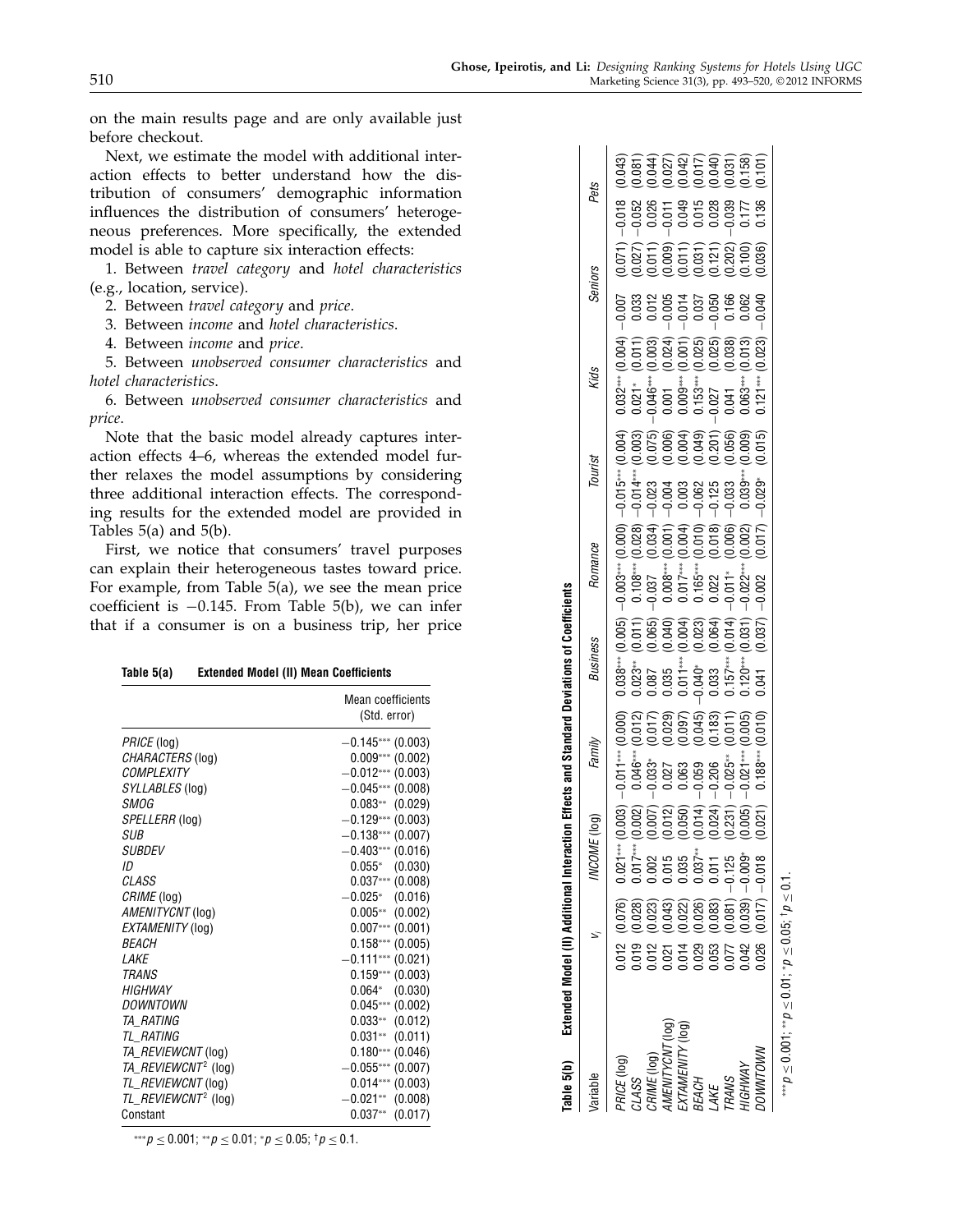coefficient will increase by 0.038 relative to the average traveler. In contrast, if a consumer is on a family trip or a romantic trip, her price coefficient is 0.011 or 0.003, respectively, below that of the average traveler. Among all types of travelers, all else being equal, tourists (i.e., travelers with a large group tour) tend to be the most price sensitive, with a price coefficient 0.015 below that of the average traveler, whereas business travelers are the least price sensitive. These findings are consistent with those from the marginal effects of price change on demand. For instance, we find that a 20% increase in hotel price leads to a 1.8% demand drop from business travelers, a 2.6% drop from family travelers, a 2.48% demand drop from romantic travelers, and a 2.67% demand drop from tourists.

Furthermore, we find travel purpose also influences consumer heterogeneity toward different hotel location and service characteristics. For instance, business travelers have the highest marginal valuation for close proximity to a highway and public transportation. From Table 5(a), we see the mean coefficients for HIGHWAY and TRANS are 0.064 and 0.159, respectively. According to the estimated interaction effects in Table 5(b), the coefficients from business travelers for HIGHWAY and TRANS are higher than the mean coefficients, with an increase to 0.120 and 0.157, respectively. Likewise, the presence of an interstate highway near a hotel increases demand from business travelers by 19.20%, compared to a 6.68% increase from the average traveler and a 5.34% increase from romantic travelers. Similarly, the presence of public transportation near a hotel increases hotel demand from business travelers by 35.74%, compared to a 17.98% increase from the average traveler and a 15.16% increase from family travelers.

In contrast, romantic travelers are more sensitive to CLASS and BEACH compared with other types of travelers. For example, the presence of a beach near a hotel increases demand from romantic travelers by 37.11%, compared to an 18.15% increase from the average traveler and a 13.54% increase from business travelers. Similarly, a one-star improvement in hotel class leads to an increase in hotel demand from romantic travelers by 21.95%, compared to a 5.61% increase from the average traveler and a 3.47% increase from tourists.

Finally, Table 5(b) shows that after we account for the interaction effects, all the estimates on the unobserved consumer characteristics (i.e.,  $v_i$ ) become insignificant at conventional significance levels. This finding is consistent with Nevo (2001), who shows that the observable—rather than the unobservable—demographics explain most of the consumer heterogeneity.

## 6. Utility Gain-Based Hotel Ranking

Having estimated the parameters from the model in §4, we next derive the utility gain a consumer with a particular travel purpose receives from staying in a given hotel. This helps us propose a new ranking system for hotels based on the average utility gain from transactions in each hotel. As discussed in §4, to capture consumer heterogeneity, we model the utility from each hotel for each consumer as consisting of two parts: the mean and the deviation. The mean utility provides us with a good estimation of how much consumers can benefit from choosing a particular hotel, whereas the deviation of utility describes the variance of this benefit. We are interested in knowing consumers' utility gain on an aggregate level from choosing a certain hotel. Therefore, we define the average utility gain from hotel  $j$  with travel category type  $k$ as the sum of its mean utility across all weeks:

$$
Utility\;Gain_{jk} = \sum_{t} \bar{\mu}_{jkt}.
$$
\n(4)

#### 6.1. Ranking Hotels

In the ranking approach we propose, a hotel that provides a comparably higher average utility gain than others would appear at the top of our list. Using the coefficients for hotel characteristics estimated from our model, we are able to compute the average utility gain based on Equation (4). Notice that in this equation,  $\bar{\mu}_{j^kt}$  is the average value of the estimated utility gain over the consumer population in market t:

$$
\bar{\mu}_{j^kt} = \frac{1}{N} \sum_{i}^{N} (\delta_{j^kt} + X_{j^kt} \beta_v v_i + \alpha_y y_i P_{j^kt} + \alpha_v v_i P_{j^kt} + \varepsilon_{ikt}), \tag{5}
$$

where N represents the total number of consumers involved in the estimation. This definition takes into account all the sources of uncertainty, such as the random coefficients and model errors. Since by assumption  $X_{j^kt}\beta_v v_i + \alpha_y y_i P_{j^kt} + \alpha_v v_i P_{j^kt} + \varepsilon_{ikt}$  is mean-zero (e.g., Nevo 2001), in our computation, Equation (5) can be simplified as follows:

$$
\bar{\mu}_{j^kt} = \frac{1}{N} \sum_{i}^{N} (\delta_{j^kt}).
$$
\n(6)

Using the estimates from the previous analysis, we compute  $\bar{\mu}_{j^k t}$ . We determine the final average utility gain*, Utility Gain<sub>jk</sub>,* by summing over  $\bar{\mu}_{j^k t}$  across all markets. As the final ranking criterion, the average utility gain provides us with a new metric to rank hotels in response to a user query on the travel search engine.

#### 6.2. User Study Based on Online Survey

To evaluate the quality of our ranking technique, we conducted an extensive user study in which we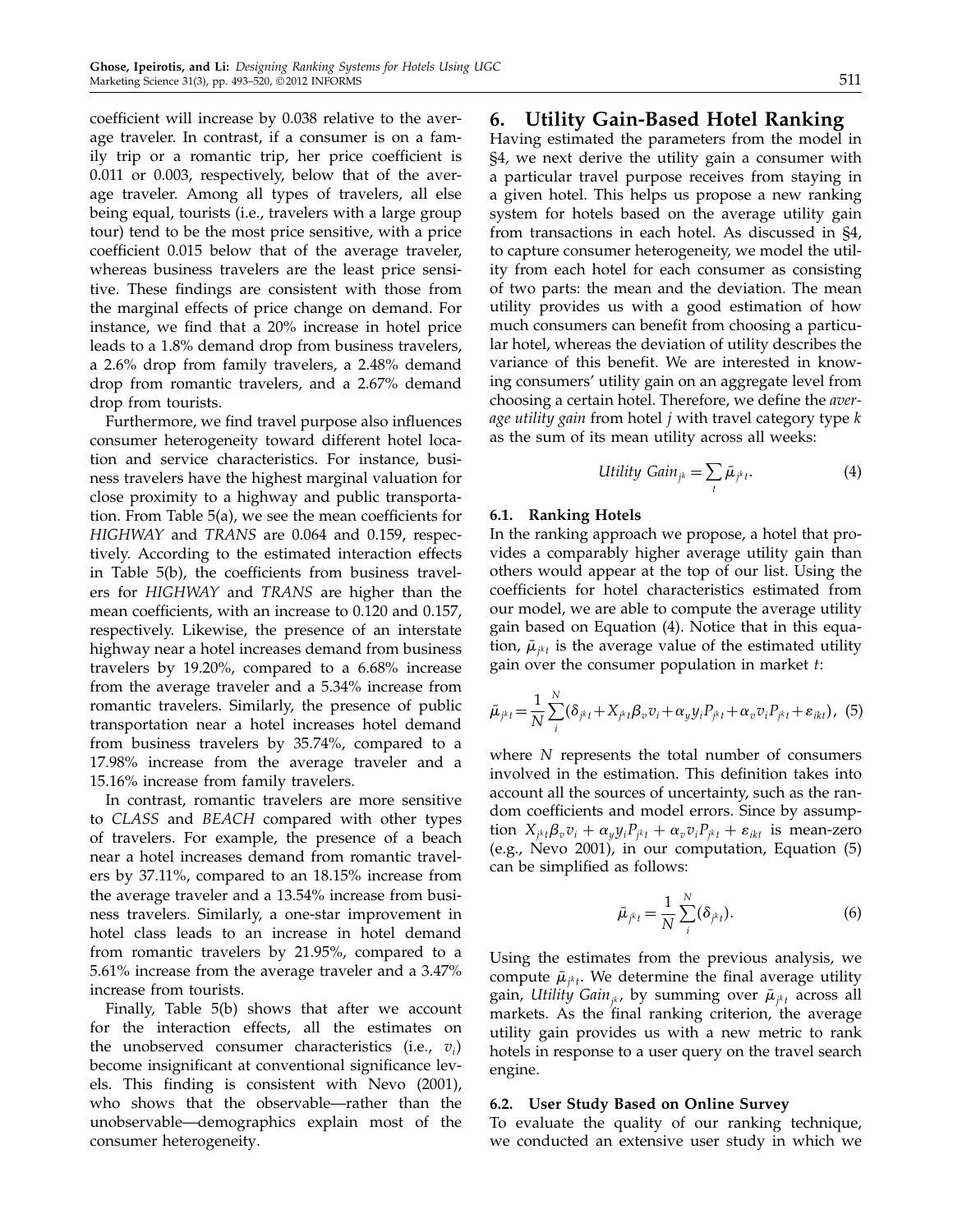designed and executed several online surveys using Amazon Mechanical Turk. We computed the expected utility for each hotel from our parameter estimates and ranked the hotels in each city according to their average utility gain. Then we generated different rankings for the top 10 hotels in accordance with several existing baseline criteria deployed by travel search engines: most booked, price low to high, price high to low, hotel class, hotel size (number of rooms), and number of internal amenities. We also considered four other benchmark criteria based on UGC: customer rating from TripAdvisor.com, customer rating from Travelocity.com, mixed rating from TripAdvisor.com and Travelocity.com, and maximum online review count. Moreover, to examine the significance of the UGC and of the comprehensive model to the overall performance of the ranking scheme, we generated two more baselines using the BLP model (as described in §5.2) and the same hybrid model, but excluding all UGC variables. Finally, we also generated a combined ranking using combined criteria of price and hotel class to examine whether a ranking that attempts to introduce diversity artificially can compete with our utility-based ranking. We did this by interlacing the top five hotels with "the lowest price" and the top five hotels with "the highest number of stars."<sup>12</sup>

In our study, we presented our model-generated ranking together with one of the above-mentioned alternative rankings and asked users to compare each pair of rankings—that is, our ranking paired with one of the existing benchmarks. To avoid any potential bias, we did not release any information to the users about the criteria for generating those rankings, and we randomized the presentation order of the rankings. The studies in our ranking evaluations were blind pairwise tests in which we presented the two rankings side, by side and the user had to pick one of them without having any information beyond the list of the hotels. This setting resulted in 13 different surveys for each of the six cities (Los Angeles, New Orleans, New York, Orlando, San Francisco, and Salt Lake City), giving us 78 surveys with 100 participants each, equaling 7,800 user comparisons of different ranking lists. To further control for any biases, we conducted this user study with stringent controls in the design and execution of the survey. Appendix C provides more details on the user study.

Our results (see Table 6) show that for each of the 13 comparisons in each of the six cities, the majority of customers preferred our ranking ( $p = 0.05$ , sign test). Notice that in all 78 surveys, we observe a statistically significant difference for our ranking ( $p = 0.05$ , sign test). The overall set of results (i.e., in none of the 78 surveys was our ranking deemed worse) indicates that our ranking strategy is preferable to the existing baselines. (Figure C.1 in Appendix C provides a screenshot of sample tasks from the online survey.) Moreover, users preferred our ranking based on the hybrid model with UGC variables over the one without UGC variables and over the one generated based on the BLP model. This finding further demonstrates the importance of incorporating UGC variables in any demand estimation model that generates a ranking system for products in shopping search engines. Furthermore, we checked the click-throughs of the topranked hotel in each ranking list. On average (over a total of 78 comparison tasks), the top-ranked hotel in our utility-based ranking list received approximately two times the clicks compared to its counterpart in the competitor ranking list. This provides additional support that our ranking can help users locate the best-value hotel early on.

To better understand how users interpret the utility-based ranking, we also asked consumers why they chose a particular ranking. The majority of users indicated our utility-based ranking promoted the idea that price was not the main factor in rating a hotel's quality. Instead, a good ranking recommendation satisfies customers' multidimensional preferences for hotels. Moreover, users strongly preferred the diversity of the retrieved results, given that the list consisted of a mix of hotels cutting across several price and quality ranges. In contrast, the other ranking approaches tended to list hotels of only one type (e.g., very expensive for "star ratings" or mainly three-star hotels for "most booked"). Notice that even the ranking baseline with the combined criteria showed a similar trend. This finding further indicates customers prefer a list of hotels where each specializes in a variety of characteristics rather than a variety of hotels where each specializes in only a few characteristics.

Of course, diversity of results is a well-known factor of user satisfaction in Web search (Agichtein et al. 2006). Although we could potentially try to imitate solutions from Web search and introduce diversity in the results in an exogenous manner, we observe that the approach based on consumer-utility theory introduces diversity naturally in the results. This result seems intuitive: if a specific segment of the market systematically appears to be underpriced—hence, introducing a nondiverse set of results—market forces would modify the prices for the whole segment

<sup>&</sup>lt;sup>12</sup> We also tried interlacing rankings with different criteria, such as "the highest price" and the "lowest number of stars," or "the lowest price" and the "lowest number of stars," or "the highest price" and the "highest number of stars." The results are similar, which suggests that customers prefer a list of hotels that specialize in a variety of characteristics, rather than a variety of hotels, each specializing in only one characteristic.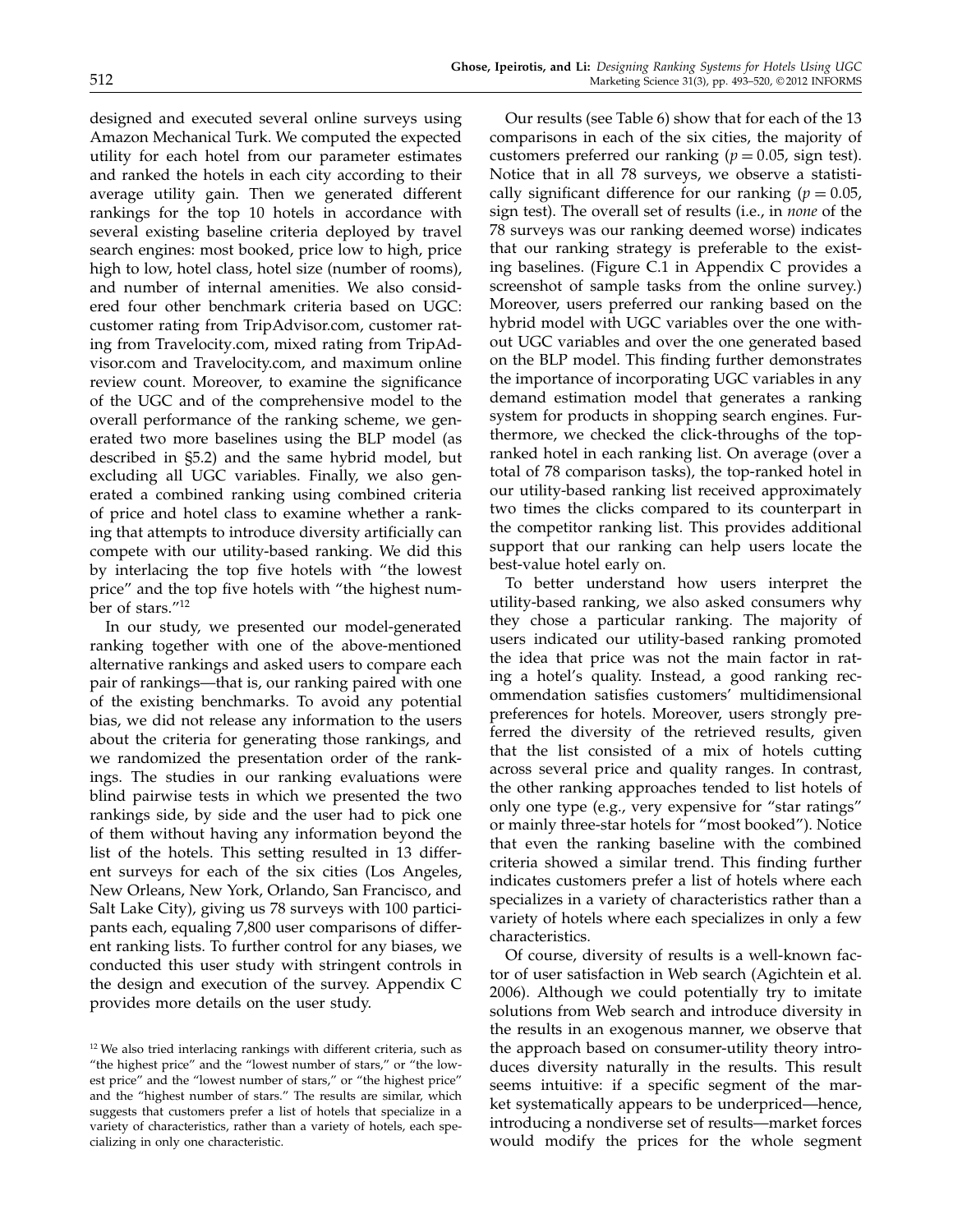|                       | Rating<br>(TA)<br>(%) | Rating<br>(TL)<br>(%) | Rating<br>(mixed <sup>a</sup> )<br>(9/0) | Most<br>booked<br>$(\% )$ | Price<br>low to<br>high<br>$(\% )$ | Price<br>high to<br>low<br>(%) | Hotel<br>class<br>$(\%)$ | No. of<br>reviews<br>$(\% )$ | No. of<br>rooms<br>(%) | No. of<br>amenities<br>(%) | Combined<br>Price with<br>Rating<br>$(\% )$ | No<br>UGC<br>(%) | <b>BLP</b> b<br>$(\% )$ |
|-----------------------|-----------------------|-----------------------|------------------------------------------|---------------------------|------------------------------------|--------------------------------|--------------------------|------------------------------|------------------------|----------------------------|---------------------------------------------|------------------|-------------------------|
| New York              | 64                    | 68                    | 64                                       | 66                        | 62                                 | 74                             | 70                       | 68                           | 66                     | 62                         | 66                                          | 70               | 68                      |
| Los Angeles           | 62                    | 64                    | 66                                       | 66                        | 64                                 | 71                             | 74                       | 64                           | 66                     | 65                         | 62                                          | 74               | 70                      |
| San Francisco         | 64                    | 68                    | 75                                       | 78                        | 62                                 | 72                             | 73                       | 66                           | 62                     | 62                         | 66                                          | 70               | 68                      |
| Orlando               | 66                    | 66                    | 69                                       | 71                        | 68                                 | 76                             | 70                       | 63                           | 69                     | 62                         | 64                                          | 76               | 72                      |
| New Orleans           | 64                    | 69                    | 68                                       | 62                        | 66                                 | 70                             | 70                       | 72                           | 72                     | 74                         | 63                                          | 72               | 70                      |
| Salt Lake City        | 66                    | 68                    | 66                                       | 64                        | 64                                 | 63                             | 64                       | 64                           | 66                     | 66                         | 64                                          | 62               | 64                      |
| Significance<br>level |                       |                       |                                          | $P = 0.05$<br>$\geq 59$   |                                    | $P = 0.01$<br>$\geq 62$        | $P = 0.001$<br>$\geq 66$ |                              |                        | (Sign test, $N = 100$ )    |                                             |                  |                         |

#### Table 6 Ranking User Study Results

Notes. The percentages in the table indicate how often users preferred our ranking scheme when presented side by side with an alternative. For example, in one of the surveys for New York City, 64% users chose our ranking over the alternative ranking based on the TripAdvisor rating. This rate is statistically significant at  $P < 0.01$  level according to the sign test. TA, TripAdvisor.com; TL, Travelocity.com.

<sup>a</sup>Mixed rating strategy: (i) average of TripAdvisor and Travelocity ratings when both are available, (ii) equal to one of the two ratings if the other one is missing, and (iii) zero when both ratings are missing.

**bBLP** with homogeneous coefficients on travel category dummies.

accordingly. Thus, these results dovetail well with our empirical estimation, which suggests that our utilitybased ranking model can capture consumers' true purchase motivations.

Moreover, our user study indicates a star rating system would not come close to achieving the same goal. Apparently, one could interpret a subject's star rating as a discrete approximation of her utility for a hotel; thus, a ranking based on star rating should perform as well as a ranking based on utility, as the latter is just a money-metric transformation of the former. However, this argument is not true, because the matching of consumers to hotels in star rating systems is not random. A consumer only rates a hotel she has previously chosen (i.e., the one that maximizes her perceived utility gain). Consequently, the average star rating for each hotel need not reflect the population average utility but rather consumers' satisfaction with their own choices. Thus, a ranking based on average star ratings need not reflect a ranking based on average utility.

## 7. Conclusions and Implications

In this paper, we estimate the economic value of different location- and service-based characteristics of hotels, given the associated local infrastructure. We build a discrete choice structural model, taking into consideration the two sources of consumer heterogeneity introduced by the different travel occasions and different hotel characteristics. Using techniques from text mining, image classification, social geotagging, human annotations, and geomapping tools, we estimate this model based on a unique data set consisting of actual transactions for hotels located in the United States, their external and internal attributes, and multiple aspects of review text. Based on the estimates, we propose a new hotel ranking system in which a hotel that provides a comparably higher average utility gain would appear at the top of our list. By doing so, we can provide customers with the best-value hotels early on, thereby improving the quality of local searches for such hotels. The estimation models are privacy friendly, as they do not require individual consumer data but rather rely on aggregate data.

On a broader note, the objective of this paper is to illustrate how user-generated and crowdsourced content on the Internet can be mined and incorporated into a demand estimation model. Our interdisciplinary approach can provide insights for using text-mining and image classification techniques in economics and marketing research. Simultaneously, such research can also highlight the value of using an economic context to computer scientists to estimate both the intensity and the polarity of the UGC. Toward this end, we empirically estimate the economic value of different hotel characteristics, including both service- and location-based characteristics.

Our research enables us to not only quantify the economic impact of hotel characteristics but also, by reversing the logic of this analysis, to identify the characteristics that most influence demand for a particular hotel. After inferring the economic significance of each characteristic, we incorporate the characteristics in a model of expected utility gain estimation. The end goal is to generate a ranking system that recommends hotels that provide the best value for the money, on average. The key idea is that hotels (or products, in general) that provide consumers with a higher surplus should be ranked higher in response to consumer queries on search engines. We conduct blind tests using real users recruited through AMT to examine how well our ranking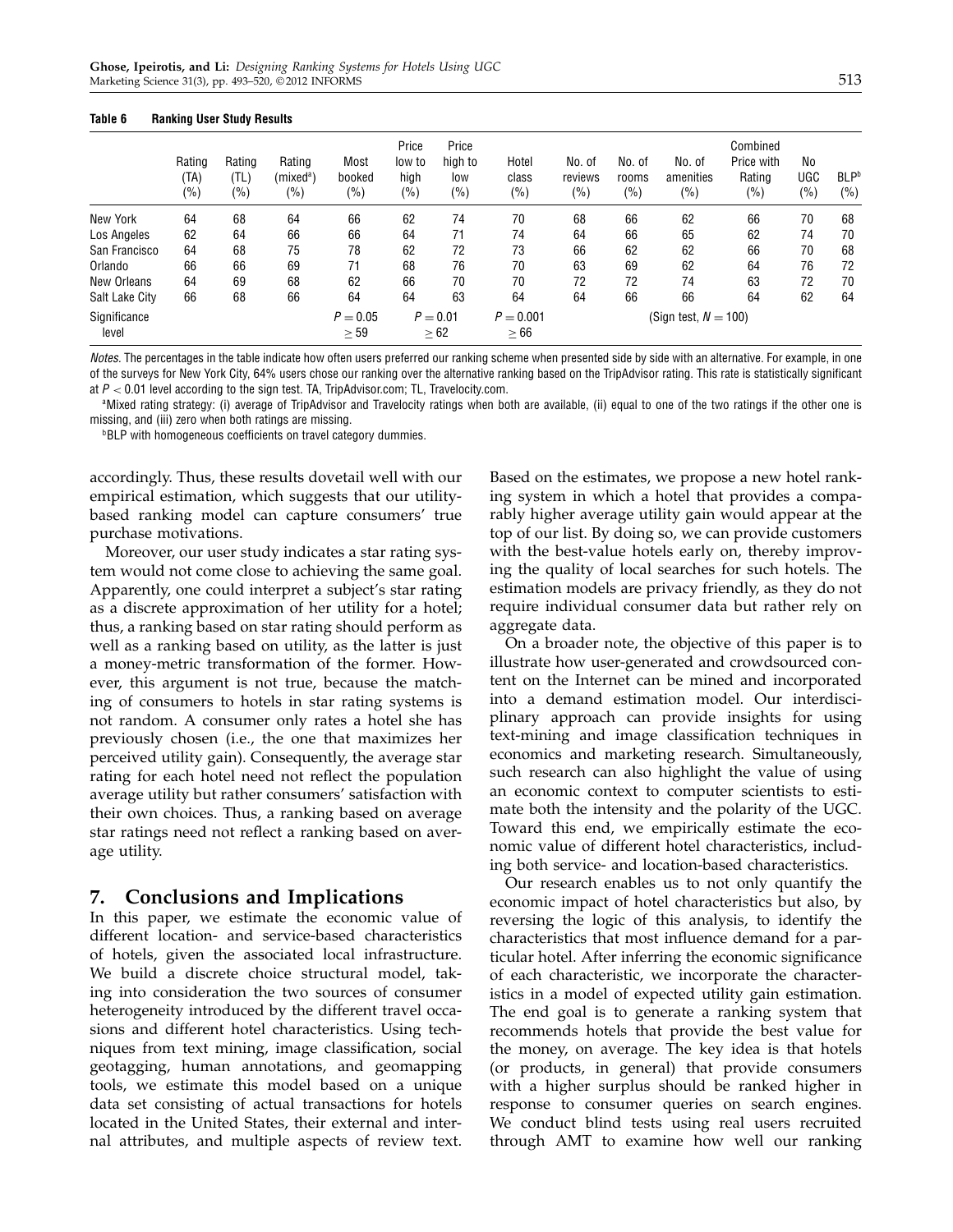system performs relative to existing alternatives. We find our ranking performs significantly better than several baseline ranking systems that are currently being used.

We should also note that our ranking scheme is causal, in the sense that the model can predict what should happen when we observe changes in the market. For example, when we see a new product in the marketplace, we can rank it by simply observing its characteristics, without waiting to see consumer demand for the product. Furthermore, we can dynamically change the rankings in response to changes in the products. For example, if we observe a price change or if we observe a hotel closing its pool for renovations, we can immediately adjust the surplus values and reestimate the rankings.

Such research can provide us with critical insights into how people make choices when exposed to multiple ranked lists of options online. Furthermore, by examining product search through the "economic lens" of utilities, we leverage and integrate theories of relevance from information retrieval and microeconomic theory. Our interdisciplinary approach has the potential to improve the quality of results any product search engine displays and to improve the quality of choices available online to consumers.

To better understand the antecedents of consumers' decisions, future work can look not only at transaction data but also into consumers' browsing history and learning behavior. For example, our current model assumes consumers engage in optimal utilitymaximizing behavior. However, they do not always, as some consumers are more thorough than others in their searches. By leveraging browsing histories, we can build models that explicitly take into consideration the fact that some users are utility optimizers and others simply engage in satisficing behavior. The difference in the conversion rate of users when presented with surplus-based rankings would also be an interesting avenue for study.

Our work has several limitations, some of which can serve as fruitful areas for future research. To better understand the antecedents of consumers' decisions, future work could look not only at transaction data but also into consumers' browsing history and learning behavior. Furthermore, by incorporating more individual-level demographics and context information from the time of purchase, one could extend our techniques to infer expected utility gains at a more personalized level. This step would potentially improve the evaluation process by comparing our recommendations with the results from the traditional collaborative filtering or content-based algorithms. Our model has a limited structure with regard to competition, preventing us from studying the impact of entry/exit decisions of hotels in different regions.

Future work can relax this constraint. In our model, the travel category-level shock is independently and identically distributed across consumers and travel categories. However, correlations could be present in the travel category shocks, wherein a consumer combines multiple purposes in one trip occasion. Although our model does not capture this possibility, it is a promising area for future work. Our analysis assumes that each hotel is exogenously endowed with a capacity of rooms, and this could bias results in favor of larger hotels. However, solving the revenue management problem fully is beyond the scope of this work, and hence we leave it for future researchers to address it, including issues such as hotel room availability (Bruno and Vilcassim 2008). Our AMT-based user studies presented a series of default rankings to users without the ability to sort the offers. Future work can enhance the nature and scope of such user studies by letting users choose their own sorting algorithm in a more interactive platform and execute randomized experiments. Future work can also examine the associations between product reviews on UGC sites and travel search engine ranking decisions using keyword-level analyses, as described in Dhar and Ghose (2010). Notwithstanding all these limitations, we believe our paper can pave the way for more research in this increasingly important domain.

### Electronic Companion

An electronic companion to this paper is available as part of the online version that can be found at http://mktsci.journal .informs.org/.

#### Acknowledgments

Author names are in alphabetical order. The authors thank Susan Athey, Peter Fader, Francois Moreau, Aviv Nevo, Minjae Song, Daniel Spulber, Catherine Tucker, and Hal Varian for helpful comments that have significantly improved the paper. They also thank participants at NBER IT Economics and Productivity Workshop, 2010 Workshop on Digital Business Models, 2010 Marketing Science Conference, 2010 Searle Research Symposium at Northwestern University, Customer Insights Conference at Yale University, 2010 SCECR Conference, 2009 Workshop on Information Technology and Systems (WITS), 2009 Workshop on Economics and Information Systems, and seminar participants at the Columbia Business School, Harvard, George Mason, Georgia Tech, Harvard Business School, University of Maryland MIT Sloan School, and University of Minnesota for helpful comments. A. Ghose and P. Ipeirotis acknowledge the financial support from National Science Foundation [CAREER Awards IIS-0643847 and IIS-0643846], respectively. Support was also provided through a MSI-Wharton Interactive Media Grant (WIMI) and a Microsoft Virtual Earth Award. The authors thank Travelocity for providing the data and Uthaman Palaniappan for research assistance.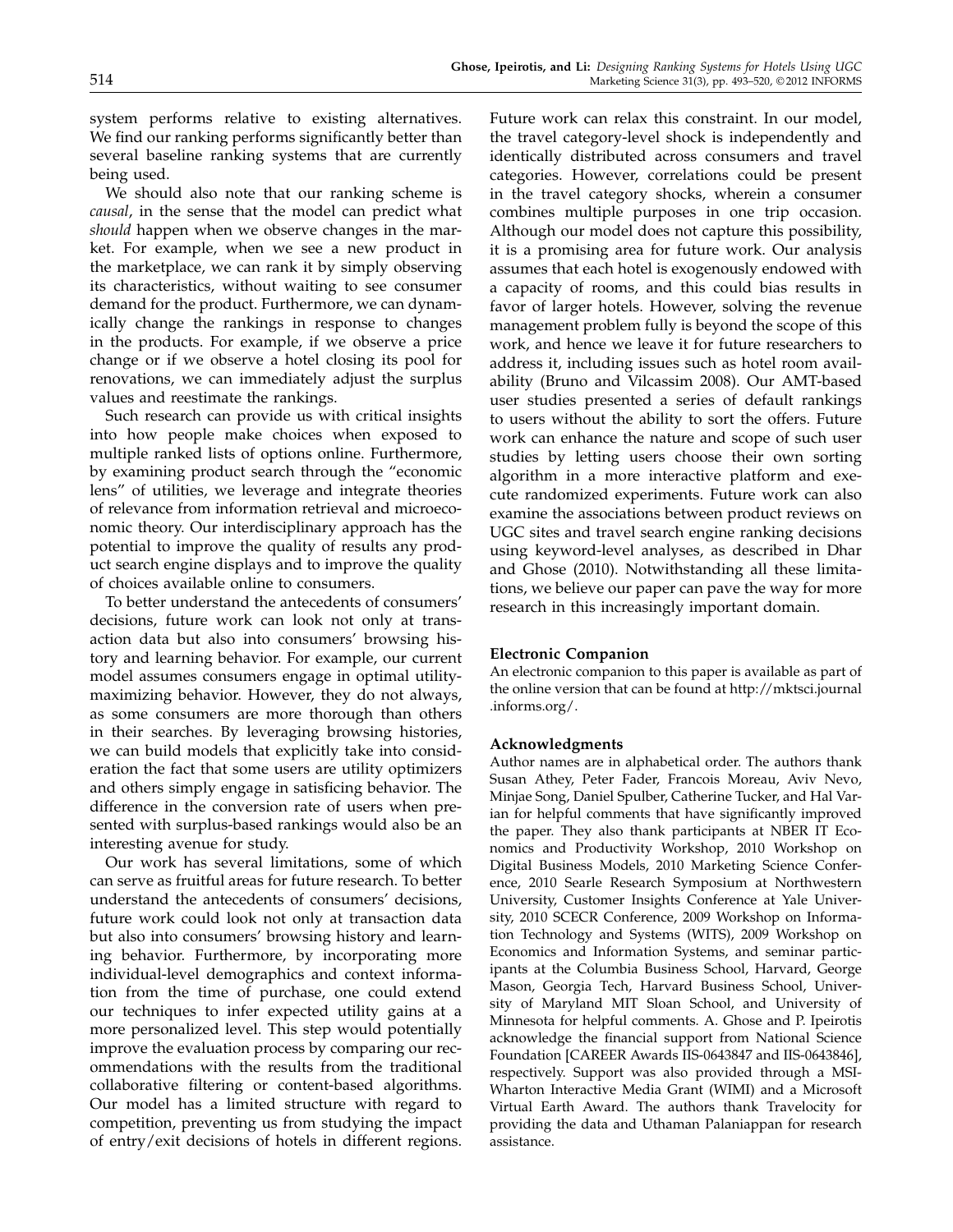## Appendix A.

|                                   |                                                                                  | Coefficients (Std. error)                |                                          |
|-----------------------------------|----------------------------------------------------------------------------------|------------------------------------------|------------------------------------------|
| Variable                          | IV                                                                               | V                                        | VI                                       |
|                                   | Means                                                                            |                                          |                                          |
| <i>PRICE</i> (log)                | $-0.141***$ (0.004)                                                              | $-0.138***$ (0.004)                      | $-0.145***$ (0.004)                      |
| CHARACTERS (log)                  | $0.010***$ (0.001)                                                               | $0.011***$ (0.003)                       | $0.011***$ (0.002)                       |
| <b>COMPLEXITY</b>                 | $-0.011***$ (0.002)                                                              | $-0.012***$ (0.002)                      | $-0.014***$ (0.002)                      |
| SYLLABLES (log)                   | $-0.043***$ (0.004)                                                              | $-0.044***$ (0.006)                      | $-0.045***$ (0.006)                      |
| <b>SMOG</b>                       | $0.081**$ (0.027)                                                                | $0.077**$ (0.028)                        | $0.080**$ (0.027)                        |
| SPELLERR (log)                    | $-0.127***$ (0.004)                                                              | $-0.126***$ (0.007)                      | $-0.132***$ (0.006)                      |
| SUB                               | $-0.142***$ (0.012)                                                              | $-0.152***$ (0.009)                      | $-0.152***$ (0.008)                      |
| <b>SUBDEV</b>                     | $-0.424***$ (0.015)                                                              | $-0.428***$ (0.017)                      | $-0.425***$ (0.016)                      |
| ID                                | $0.053*$ (0.028)                                                                 | 0.051<br>(0.037)                         | $0.058^{\dagger}$ (0.034)                |
| CLASS                             | $0.034***$ (0.010)                                                               | $0.041***$ (0.011)                       | $0.042***$ (0.012)                       |
| CRIME (log)                       | $-0.024*$ (0.013)                                                                | $-0.026*$ (0.014)                        | $-0.021*$<br>(0.011)                     |
| AMENITYCNT (log)                  | $0.007***(0.001)$                                                                | $0.006**$ (0.002)                        | $0.006*$<br>(0.003)                      |
| EXTAMENITY (log)                  | $0.008***(0.001)$                                                                | $0.009***$ (0.002)                       | $0.007***$ (0.002)                       |
| <i>BEACH</i>                      | $0.160***$ (0.007)                                                               | $0.159***$ (0.007)                       | $0.166***(0.005)$                        |
| <i>LAKE</i>                       | $-0.112***$ (0.035)                                                              | $-0.114***$ (0.032)                      | $-0.108***$ (0.028)                      |
| <b>TRANS</b>                      | $0.159***$ (0.009)                                                               | $0.162***(0.009)$                        | $0.169***$ (0.005)                       |
| <b>HIGHWAY</b>                    | $0.070**$ (0.031)                                                                | $0.075**$ (0.030)                        | $0.078**$ (0.030)                        |
| <i>DOWNTOWN</i>                   | $0.044***$ (0.004)                                                               | $0.049***$ (0.005)                       | $0.043***$ (0.005)                       |
| <i>TA RATING</i>                  | $0.042*$ (0.025)                                                                 | 0.044<br>(0.033)                         | $0.042*$ (0.024)                         |
| TL_RATING                         | $0.035**$ (0.014)                                                                | $0.034*$ (0.019)                         | $0.036**$ (0.017)                        |
| TA_REVIEWCNT (log)                | $0.187***$ (0.043)                                                               | $0.188***$ (0.043)                       | $0.189***$ (0.045)                       |
| TA_REVIEWCNT <sup>2</sup> (log)   | $-0.056***$ (0.007)                                                              | $-0.056***$ (0.008)                      | $-0.057***$ (0.007)                      |
| TL_REVIEWCNT (log)                | $0.014***$ (0.002)                                                               | $0.014***$ (0.003)                       | $0.014***$ (0.003)                       |
| TL_REVIEWCNT <sup>2</sup> (log)   | $-0.021***$ (0.005)                                                              | $-0.024***$ (0.005)                      | $-0.027***$ (0.006)                      |
| Constant                          | $0.037***$ (0.006)                                                               | $0.040***$ (0.008)                       | $0.046**$ (0.012)                        |
| <b>Brand control</b>              | Yes                                                                              | Yes                                      | Yes                                      |
|                                   | Interaction effect ( $\alpha_{\nu}$ ) and standard deviations ( $\alpha_{\nu}$ ) |                                          |                                          |
| $PRICE (log) \times INCOME (log)$ | $0.021***$ (0.002)                                                               | $0.022***(0.002)$                        | $0.018***(0.001)$                        |
| PRICE (log)                       | 0.010<br>(0.088)                                                                 | 0.008<br>(0.096)                         | 0.011<br>(0.104)                         |
|                                   | Standard deviations $(\beta_n)$                                                  |                                          |                                          |
| CLASS                             | $0.023***$ (0.003)                                                               | $0.029***$ (0.005)                       | $0.030**$<br>(0.009)                     |
| CRIME (log)                       | 0.011<br>(0.012)                                                                 | 0.013<br>(0.016)                         | 0.015<br>(0.014)                         |
| AMENITYCNT (log)                  | 0.017<br>(0.022)                                                                 | 0.021<br>(0.025)                         | 0.024<br>(0.025)                         |
| EXTAMENITY (log)                  | 0.004<br>(0.021)                                                                 | 0.006<br>(0.018)                         | 0.006<br>(0.015)                         |
| <i>BEACH</i>                      | $0.050***$ (0.012)                                                               | $0.056**$<br>(0.021)                     | $0.066***(0.020)$                        |
| <i>LAKE</i><br><b>TRANS</b>       | $0.104*$<br>(0.058)<br>$0.126*$                                                  | $0.113*$<br>(0.065)                      | $0.105*$<br>(0.055)                      |
| <b>HIGHWAY</b>                    | (0.067)<br>$0.051*$<br>(0.027)                                                   | $0.134**$<br>(0.057)<br>0.064<br>(0.049) | $0.132**$<br>(0.060)<br>0.067<br>(0.045) |
| <i>DOWNTOWN</i>                   | $0.031***$ (0.003)                                                               | $0.026**$<br>(0.011)                     | $0.028*$<br>(0.015)                      |
| GMM obj. value                    | 8.561e-4                                                                         | 8.890e-4                                 | $9.006e - 4$                             |

Table A.1 Robustness Test (I) Using Alternative Sample Splits

Notes. IV is based on a filtered data set ( $\geq$  1 review from TripAdvisor). V is based on a filtered data set ( $\geq$  1 review from Travelocity). VI is based on a filtered data set (at least one review from both TripAdvisor and Travelocity).  $***p \le 0.001$ ;  $**p \le 0.01$ ;  $*p \le 0.05$ ;  $\dagger p \le 0.1$ .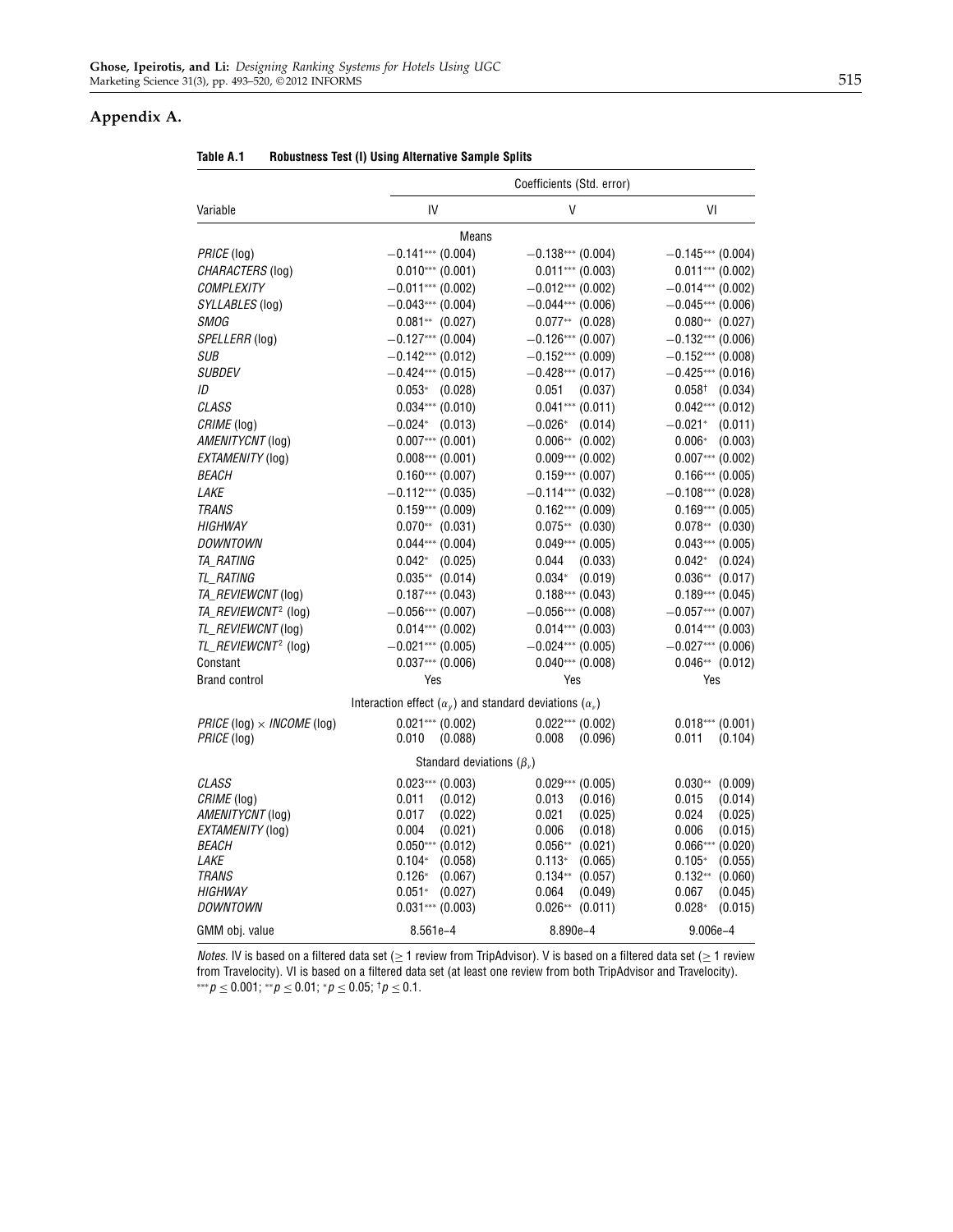| Table A.2                                              | Robustness Test (II) Using the BLP Model |                                             |                                                                    |                                        |                                        |                                           |                                        |
|--------------------------------------------------------|------------------------------------------|---------------------------------------------|--------------------------------------------------------------------|----------------------------------------|----------------------------------------|-------------------------------------------|----------------------------------------|
|                                                        |                                          |                                             |                                                                    | Coefficients (Std. error)              |                                        |                                           |                                        |
| Variable                                               |                                          | Ξ                                           | ≣                                                                  | ≥                                      | >                                      | ⋝                                         | $\propto$                              |
|                                                        |                                          |                                             | <b>Means</b>                                                       |                                        |                                        |                                           |                                        |
| PRICE (log)                                            | (0.033)                                  | (0.034)                                     | (0.031)                                                            | (0.040)                                | (0.045)                                | (0.046)                                   | (0.034)                                |
|                                                        | $0.257***$                               | $-0.254***$                                 | $0.251***$                                                         | $0.255***$                             | $0.263***$                             | $0.266***$                                | $0.256***$                             |
| CHARACTERS (log)                                       | (0.012)                                  | (0.011)                                     | (0.012)                                                            | (0.014)                                | (0.015)                                | (0.016)                                   | (0.014)                                |
|                                                        | $0.036***$                               | $0.038***$                                  | $0.040***$                                                         | $0.031**$                              | $0.044**$                              | $0.041**$                                 | $0.037***$                             |
| COMPLEXITY                                             | (0.011)                                  | (0.011)                                     | (0.011)                                                            | (0.010)                                | (0.011)                                | (0.011)                                   | (0.012)                                |
|                                                        | $-0.009$                                 | $-0.009$                                    | 0.009                                                              | $-0.010$                               | 0.014                                  | $-0.014$                                  | $-0.014$                               |
| SYLLABLES (log)                                        | (0.051)                                  | (0.051)                                     | (0.053)                                                            | (0.062)                                | (0.061)                                | (0.064)                                   | (0.059)                                |
|                                                        | $-0.143**$                               | $-0.142**$                                  | $-0.142**$                                                         | $-0.145***$                            | $-0.147**$                             | $-0.149**$                                | $-0.143**$                             |
| <b>SMOG</b>                                            | (0.080)                                  | (0.079)                                     | (0.080)                                                            | (0.082)                                | (0.085)                                | (0.101)                                   | (0.083)                                |
|                                                        | $0.159*$                                 | 0.156*                                      | $0.157*$                                                           | $0.159*$                               | $0.150*$                               | $0.142^{\dagger}$                         | $0.157*$                               |
| SPELLERR (log)                                         | (0.035)                                  | (0.036)                                     | (0.037)                                                            | (0.040)                                | (0.037)                                | (0.040)                                   | (0.037)                                |
|                                                        | $-0.088***$                              | $-0.091**$                                  | $-0.091**$                                                         | $-0.104**$                             | $-0.106**$                             | $-0.105**$                                | $-0.098***$                            |
| <b>SUB</b>                                             | (0.177)                                  | (0.178)                                     | (0.178)                                                            | (0.161)                                | (0.163)                                | (0.171)                                   | (0.118)                                |
|                                                        | $-0.251*$                                | $-0.255*$                                   | $-0.257*$                                                          | $-0.253*$                              | $-0.262*$                              | $-0.266*$                                 | $-0.249*$                              |
| <b>SUBDEV</b>                                          | (0.218)<br>$-0.577***$                   | (0.216)<br>ڞٞ<br>$-0.576$                   | (0.218)<br>$-0.580**$                                              | (0.215)<br>$-0.589**$                  | (0.210)<br>$-0.572**$                  | (0.211)<br>$-0.574**$                     | (0.214)<br>$-0.576**$                  |
| g                                                      | (0.033)                                  | (0.034)                                     | (0.039)                                                            | (0.041)                                | (0.043)                                | (0.043)                                   | (0.041)                                |
|                                                        | $0.143***$                               | $0.145***$                                  | $0.146***$                                                         | $0.151***$                             | $0.155***$                             | $0.153***$                                | $0.152***$                             |
| CLASS                                                  | (0.002)                                  | (0.002)                                     | (0.002)                                                            | (0.005)                                | (0.008)                                | (0.011)                                   | (0.011)                                |
|                                                        | $0.057***$                               | $0.058***$                                  | $0.056***$                                                         | $0.059***$                             | $0.066***$                             | $0.071***$                                | $0.059***$                             |
| CRIME (log)                                            | (0.049)                                  | (0.050)                                     | (0.052)                                                            | (0.054)                                | (0.055)                                | (0.055)                                   | (0.053)                                |
|                                                        | $-0.086*$                                | $-0.088$                                    | $0.086*$                                                           | $-0.092*$                              | $0.099*$                               | $0.096*$                                  | $-0.091$ *                             |
| AMENITYCNT (log)                                       | (0.016)                                  | (0.014)                                     | (0.014)                                                            | (0.012)                                | (0.015)                                | (0.015)                                   | (0.013)                                |
|                                                        | $0.029*$                                 | $0.032**$                                   | $0.034***$                                                         | $0.036**$                              | $0.038***$                             | $0.032***$                                | $0.035***$                             |
| EXTAMENITY (log`                                       | (0.015)                                  | (0.012)                                     | (0.014)                                                            | (0.012)                                | (0.014)                                | (0.011)                                   | (0.014)                                |
|                                                        | $0.035***$                               | $0.034**$                                   | $0.035**$                                                          | $0.041***$                             | $0.052***$                             | $0.049***$                                | $0.047***$                             |
| <b>BEACH</b>                                           | $0.366***$ (0.103)                       | (0.099)<br>$0.368***$                       | (0.098)<br>$0.373***$                                              | (0.100)<br>$0.378***$                  | (0.105)<br>$0.396***$                  | (0.101)<br>$0.391***$                     | (0.101)<br>$0.377***$                  |
| LAKE                                                   | (0.071)                                  | (0.072)                                     | (0.071)                                                            | (0.076)                                | (0.077)                                | (0.079)                                   | (0.080)                                |
|                                                        | $0.174**$                                | $-0.166***$                                 | $0.172**$                                                          | $0.169**$                              | $0.171**$                              | $0.180**$                                 | $-0.171**$                             |
| <b>TRANS</b>                                           | (0.111)                                  | (0.111)                                     | (0.119)                                                            | (0.121)                                | (0.120)                                | (0.121)                                   | (0.112)                                |
|                                                        | $0.385***$                               | $0.382***$                                  | $0.389***$                                                         | $0.400***$                             | $0.408***$                             | $0.410***$                                | $0.395***$                             |
| HIGHWAY                                                | (0.184)                                  | (0.183)                                     | (0.192)                                                            | (0.187)                                | (0.189)                                | (0.191)                                   | (0.182)                                |
|                                                        | $0.404**$                                | $0.404**$                                   | $0.404**$                                                          | $0.407**$                              | $0.416**$                              | $0.420**$                                 | $0.401**$                              |
| DOWNTOWN                                               | (0.106)                                  | (0.102)                                     | (0.102)                                                            | (0.100)                                | (0.099)                                | (0.098)                                   | (0.099)                                |
|                                                        | $0.190*$                                 | $0.192*$                                    | $0.193*$                                                           | $0.201*$                               | $0.202*$                               | $0.201*$                                  | $0.194*$                               |
| TA_RATING                                              | (0.037)                                  | (0.037)                                     | (0.035)                                                            | (0.036)                                | (0.041)                                | (0.039)                                   | (0.031)                                |
|                                                        | $0.103**$                                | $0.105***$                                  | $0.110**$                                                          | $0.112**$                              | $0.115**$                              | $0.117**$                                 | $0.109**$                              |
| TL_RATING                                              | (0.059)                                  | (0.058)                                     | (0.058)                                                            | (0.060)                                | (0.058)                                | (0.059)                                   | (0.054)                                |
|                                                        | $0.110*$                                 | $0.109*$                                    | $0.108*$                                                           | $0.106*$                               | $0.107*$                               | $0.108*$                                  | $0.108*$                               |
| TA_REVIEWCNT(log)                                      | (0.171)                                  | (0.173)                                     | (0.170)                                                            | (0.172)                                | (0.184)                                | (0.182)                                   | (0.177)                                |
|                                                        | $0.325*$                                 | $0.329*$                                    | 0.326*                                                             | $0.330*$                               | $0.351*$                               | $0.352*$                                  | $0.342*$                               |
| TA_REVIEWCNT <sup>2</sup> (log)                        | (0.011)                                  | (0.012)                                     | (0.012)                                                            | (0.011)                                | (0.012)                                | (0.012)                                   | (0.012)                                |
|                                                        | $0.063***$                               | $-0.061***$                                 | $0.062***$                                                         | $0.069***$                             | $0.073***$                             | $-0.070***$                               | $0.065***$                             |
| TL_REVIEWCNT (log)                                     | (0.021)                                  | (0.021)                                     | (0.021)                                                            | (0.023)                                | (0.027)                                | (0.026)                                   | (0.021)                                |
|                                                        | $0.045**$                                | $0.048**$                                   | $0.045***$                                                         | $0.054***$                             | $0.062**$                              | $0.062***$                                | $0.050**$                              |
| TL_REVIEWCNT <sup>2</sup> (log)                        | (0.019)                                  | (0.020)                                     | (0.019)                                                            | (0.018)                                | (0.019)                                | (0.017)                                   | (0.015)                                |
|                                                        | $-0.037*$                                | $-0.037*$                                   | $0.036*$                                                           | $0.041**$                              | $0.043**$                              | $0.041**$                                 | $0.039***$                             |
| Constant                                               | (0.197)<br>0.058                         | (0.194)<br>0.052                            | (0.189)<br>060                                                     | (0.201)<br>0.067                       | (0.206)<br>57<br>ö                     | (602)<br>S<br>075                         | (0.200)<br>0.063                       |
| Brand control                                          | Yes                                      | Yes                                         | Yes                                                                | Yes                                    | Yes                                    | Yes                                       | Yes                                    |
| homogeneous coef. <sup>a</sup><br>Travel category with | Yes                                      | Yes                                         | yes                                                                | Yes                                    | yes                                    | Yes                                       | å                                      |
| Travel category with<br>random coef. <sup>b</sup>      | å                                        | å                                           | å                                                                  | å                                      | å                                      | S                                         | Yes                                    |
|                                                        |                                          |                                             | Interaction effect $(a_{\nu})$ and standard deviations $(a_{\nu})$ |                                        |                                        |                                           |                                        |
| PRICE (log) × INCOME (log)<br>PRICE (log)              | $0.045***$ (0.003)<br>(0.067)<br>0.016   | (0.003)<br>(0.063)<br>7***<br>0.012<br>0.04 | $0.048***$ (0.003)<br>(0.065)<br>0.015                             | $0.041***$ (0.003)<br>(0.068)<br>0.011 | $0.051***$ (0.003)<br>(0.076)<br>0.020 | (0.003)<br>(0.071)<br>$0.050***$<br>0.019 | $0.043***$ (0.001)<br>(0.066)<br>0.014 |
|                                                        |                                          |                                             |                                                                    |                                        |                                        |                                           |                                        |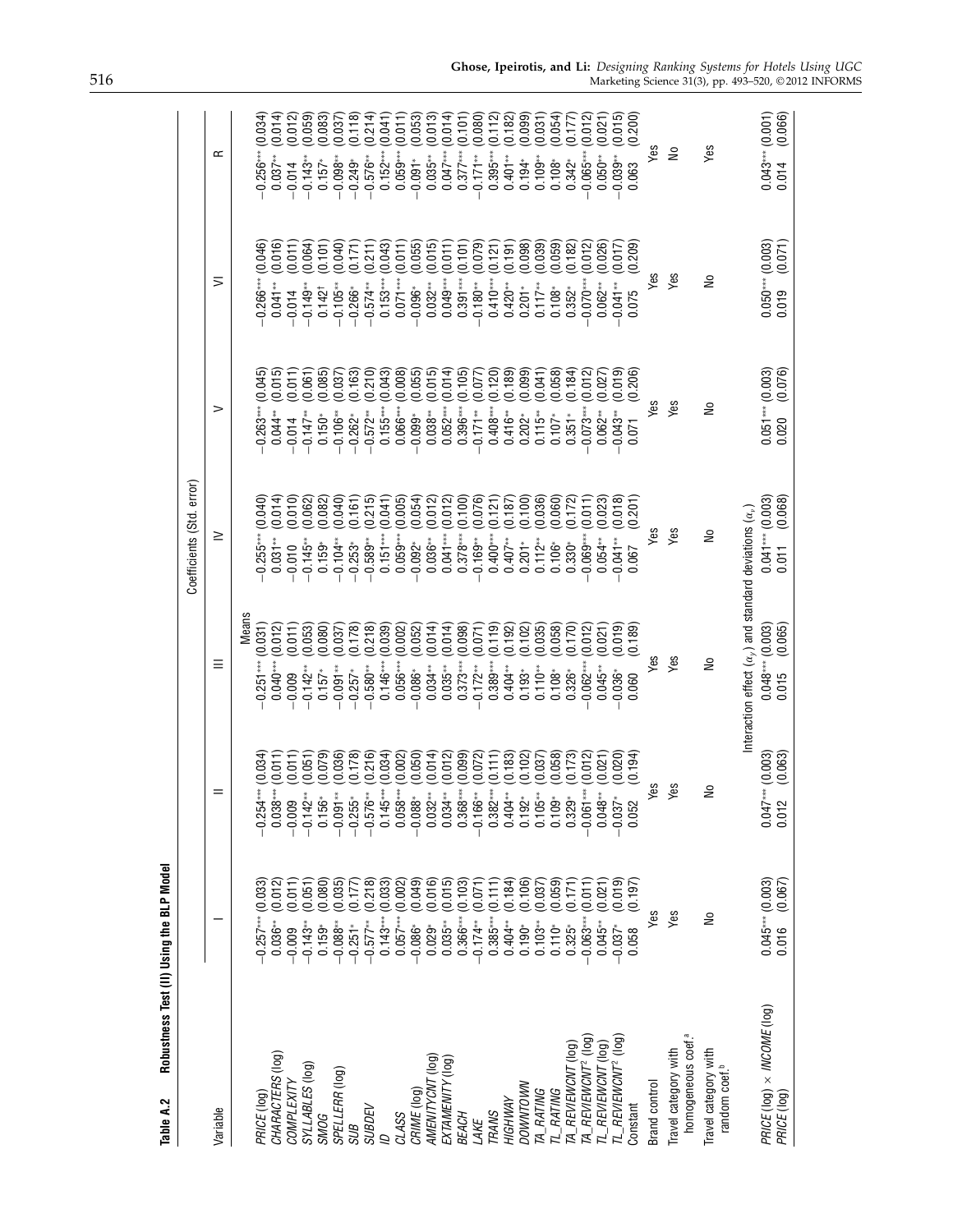| Table A.2 (Cont'd.)                        |                                                                                                                                                                    |                                                                                                                                                                                                                                                                                                                                           |                                                                                         |                                                                                                                                                                                                                                                                                                              |            |                                                                                                                                                                                                                                  |                                                                                                                                                                                 |
|--------------------------------------------|--------------------------------------------------------------------------------------------------------------------------------------------------------------------|-------------------------------------------------------------------------------------------------------------------------------------------------------------------------------------------------------------------------------------------------------------------------------------------------------------------------------------------|-----------------------------------------------------------------------------------------|--------------------------------------------------------------------------------------------------------------------------------------------------------------------------------------------------------------------------------------------------------------------------------------------------------------|------------|----------------------------------------------------------------------------------------------------------------------------------------------------------------------------------------------------------------------------------|---------------------------------------------------------------------------------------------------------------------------------------------------------------------------------|
| Variable                                   |                                                                                                                                                                    |                                                                                                                                                                                                                                                                                                                                           |                                                                                         |                                                                                                                                                                                                                                                                                                              |            |                                                                                                                                                                                                                                  |                                                                                                                                                                                 |
|                                            |                                                                                                                                                                    |                                                                                                                                                                                                                                                                                                                                           | Deviations $(\beta_n)$                                                                  |                                                                                                                                                                                                                                                                                                              |            |                                                                                                                                                                                                                                  |                                                                                                                                                                                 |
| CLASS                                      |                                                                                                                                                                    |                                                                                                                                                                                                                                                                                                                                           |                                                                                         |                                                                                                                                                                                                                                                                                                              |            |                                                                                                                                                                                                                                  |                                                                                                                                                                                 |
| CRIME (log)<br>AMENITYCNT (log)            | $\begin{array}{c} 0.033**\\ 0.014\\ 0.015\\ 0.006\\ 0.006\\ 0.142**\\ 0.163**\\ 0.007**\\ 0.007**\\ 0.007**\\ 0.007**\\ 0.007**\\ 0.007**\\ 0.007**\\ \end{array}$ | $(6.013)$<br>$(0.021)$<br>$(0.017)$<br>$(0.025)$<br>$(0.017)$<br>$(0.006)$<br>$(0.006)$<br>$(0.006)$                                                                                                                                                                                                                                      | $0.034**$ (0.034**)<br>0.013 (0.015 )<br>0.016 (0.005 )<br>0.035*** (0.075 )<br>0.075 ) |                                                                                                                                                                                                                                                                                                              |            | $\begin{array}{ll} 0.039^{**} & (0.015) \\ 0.011 & (0.011) \\ 0.017 & (0.020) \\ 0.006 & (0.024) \\ 0.106^{**} & (0.025) \\ 0.116^{**} & (0.073) \\ 0.116^{**} & (0.073) \\ 0.177^{**} & (0.073) \\ 0.063 & (0.053) \end{array}$ |                                                                                                                                                                                 |
|                                            |                                                                                                                                                                    |                                                                                                                                                                                                                                                                                                                                           |                                                                                         |                                                                                                                                                                                                                                                                                                              |            |                                                                                                                                                                                                                                  |                                                                                                                                                                                 |
|                                            |                                                                                                                                                                    |                                                                                                                                                                                                                                                                                                                                           |                                                                                         |                                                                                                                                                                                                                                                                                                              |            |                                                                                                                                                                                                                                  |                                                                                                                                                                                 |
| EXTAMENITY (log)<br>BEACH<br>LAKE<br>TRANS |                                                                                                                                                                    |                                                                                                                                                                                                                                                                                                                                           |                                                                                         |                                                                                                                                                                                                                                                                                                              |            |                                                                                                                                                                                                                                  |                                                                                                                                                                                 |
|                                            |                                                                                                                                                                    |                                                                                                                                                                                                                                                                                                                                           |                                                                                         |                                                                                                                                                                                                                                                                                                              |            |                                                                                                                                                                                                                                  |                                                                                                                                                                                 |
|                                            |                                                                                                                                                                    |                                                                                                                                                                                                                                                                                                                                           |                                                                                         |                                                                                                                                                                                                                                                                                                              |            |                                                                                                                                                                                                                                  |                                                                                                                                                                                 |
| HIGHWAY                                    |                                                                                                                                                                    |                                                                                                                                                                                                                                                                                                                                           |                                                                                         |                                                                                                                                                                                                                                                                                                              |            |                                                                                                                                                                                                                                  |                                                                                                                                                                                 |
| WNDLWNDC                                   | ត្តូត្តូត្តូតូតូតូតូតូ<br>ខេត្ត ខេត្តទីកូតូ<br>ប្រកប្ដាច់ចិត្ត្តូមូរី                                                                                              | (0.022)<br>$[0.34**$<br>$[0.5]$<br>$[0.5]$<br>$[0.5]$<br>$[0.5]$<br>$[0.5]$<br>$[0.5]$<br>$[0.5]$<br>$[0.5]$<br>$[0.5]$<br>$[0.5]$<br>$[0.5]$<br>$[0.5]$<br>$[0.5]$<br>$[0.5]$<br>$[0.5]$<br>$[0.5]$                                                                                                                                      |                                                                                         | $\begin{array}{ll} 0.032^{**} & (0.013) \\ 0.010 & (0.018) \\ 0.016 & (0.027) \\ 0.005 & (0.026) \\ 0.097^{**} & (0.022) \\ 0.150^{**} & (0.067) \\ 0.162^{**} & (0.067) \\ 0.162^{**} & (0.062) \\ 0.074^{+} & (0.052) \\ 0.074^{+} & (0.052) \\ 0.074^{+} & (0.052) \\ 0.074^{+} & (0.052) \\ \end{array}$ | (0.020)    | (0.024)<br>$0.058***$                                                                                                                                                                                                            | $0.035***$ $(0.011)$<br>$0.013$ $(0.013)$<br>$0.014$ $(0.016)$<br>$0.006$ $(0.024)$<br>$0.036***$ $(0.067)$<br>$0.173***$ $(0.071)$<br>$0.077*$ $(0.041)$<br>$0.077*$ $(0.041)$ |
| GMM obj. value                             | $7.011e-4$                                                                                                                                                         | $7.617e-$                                                                                                                                                                                                                                                                                                                                 | $7.201e-4$                                                                              | $6.978e-4$                                                                                                                                                                                                                                                                                                   | $7.961e-4$ | $8.262e-4$                                                                                                                                                                                                                       | $7.223e-4$                                                                                                                                                                      |
|                                            |                                                                                                                                                                    | Notes. I is based on the main data set (at least one review from either TripAdvisor or Travelocity). II is based on the main data set with review count $\geq$ 5. III is based on the main data set with review count $\geq$ 10<br>1977年12月12日,1978年12月12日,1979年12月12日,1979年12月12日,1979年12月12日,1979年12月12日,1979年12月12日,1979年12月12日,1979 年 |                                                                                         |                                                                                                                                                                                                                                                                                                              |            |                                                                                                                                                                                                                                  |                                                                                                                                                                                 |

IV is based on the filtered data set (at least one review from TripAdvisor). V is based on the filtered data set (at least one review from Travelocity). VI is based on the filtered data set (at least one review from both

TripAdvisor and Travelocity). R is based on data set I, with random coefficients on travel category dummies.

TripAdvisor and Travelocity). R is based on data set I, with random coefficients on travel category dummies.

aWe consider dummy variables with homogeneous coefficients to control for the eight corresponding travel categories. bWe consider dummy variables with random coefficients to control for the eight corresponding travel categories.

aWe consider dummy variables with homogeneous coefficients to control for the eight corresponding travel categories.<br><sup>b</sup>We consider dummy variables with random coefficients to control for the eight corresponding travel cat

∗∗∗Significant at a 0.1% level; ∗∗significant at a 1% level;

∗significant at a 5% level;

†significant at a 10% level.

Appendix B. In-Sample Basic Model Comparison Results

In-sample and out-of-sample results are estimated based on a 10-fold cross validation. The size of the estimation sample for both the in-sample and out-of-sample estimations is 5,669. The size of the holdout sample for out-of-sample estimation is 2,430.

#### Table B.1 In-Sample Basic Model Validation Results

|                          | Hybrid<br>model                 | <b>BLP</b> without<br>random<br>coef. on | <b>BLP</b> with<br>random<br>coef. on<br>travel categories travel categories | <b>PCM</b>                 | Nested logit<br>(random<br>utility<br>maximization) |
|--------------------------|---------------------------------|------------------------------------------|------------------------------------------------------------------------------|----------------------------|-----------------------------------------------------|
| <b>MSE</b><br><b>MAD</b> | RMSE 0.0407<br>0.0016<br>0.0133 | 0.0518<br>0.0027<br>0.0185               | 0.0485<br>0.0024<br>0.0167                                                   | 0.0976<br>0.0095<br>0.0318 | 0.1158<br>0.0134<br>0.0379                          |

| Table B.2 | <b>In-Sample Extended Model Validation</b><br><b>Results</b> |                                        |
|-----------|--------------------------------------------------------------|----------------------------------------|
|           | Hybrid model with<br>interaction effects                     | <b>BLP</b> with<br>interaction effects |
| RMSE      | 0.0347                                                       | 0.0426                                 |
| MSE       | 0.0012                                                       | 0.0018                                 |
| MAD       | 0.0100                                                       | 0.0161                                 |

Table B.3 In-Sample Model Validation Results by Excluding Certain Features

| (Hybrid model) | Without UGC<br>variables | Without location<br>variables | <b>Without service</b><br>variables |
|----------------|--------------------------|-------------------------------|-------------------------------------|
| RMSE           | 0.0743                   | 0.1159                        | 0.1112                              |
| MSE            | 0.0055                   | 0.0134                        | 0.0124                              |
| MAD            | 0.0328                   | 0.0360                        | 0.0353                              |

Table B.4 In-Sample Model Validation Results by Excluding Certain UGC Features

| (Hybrid<br>model) | Without all<br>text<br>features | Without<br>readability | Without<br>subjectivity | Without<br>numeric<br>rating | Without<br>reviewer<br>identity |
|-------------------|---------------------------------|------------------------|-------------------------|------------------------------|---------------------------------|
| <b>RMSE</b>       | 0.0678                          | 0.0642                 | 0.0539                  | 0.0513                       | 0.0435                          |
| <b>MSE</b>        | 0.0046                          | 0.0041                 | 0.0029                  | 0.0026                       | 0.0019                          |
| MAD               | 0.0309                          | 0.0289                 | 0.0201                  | 0.0217                       | 0.0156                          |

#### Table B.5 Out-of-Sample Basic Model Validation Results

|            | Hybrid<br>model                 | <b>BLP</b> without<br>random<br>coef. on | <b>BLP</b> with<br>random<br>coef. on<br>travel categories travel categories | <b>PCM</b>                 | Nested logit<br>(random<br>utility<br>maximization) |
|------------|---------------------------------|------------------------------------------|------------------------------------------------------------------------------|----------------------------|-----------------------------------------------------|
| MSE<br>MAD | RMSE 0.0881<br>0.0078<br>0.0276 | 0.1011<br>0.0102<br>0.0362               | 0.0975<br>0.0095<br>0.0387                                                   | 0.1909<br>0.0364<br>0.0524 | 0.2399<br>0.0576<br>0.1311                          |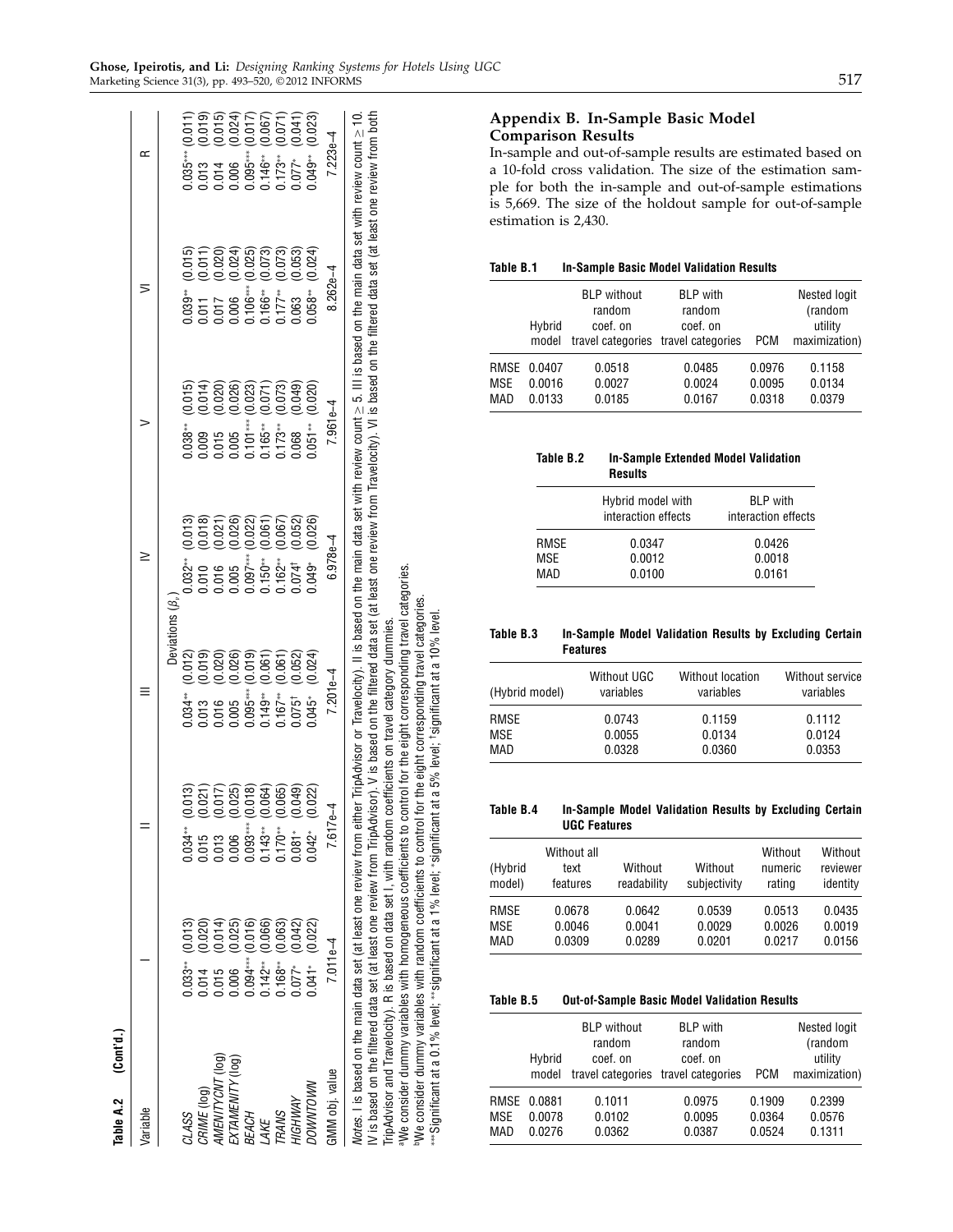|      | Hybrid model with<br>interaction effects | <b>BLP</b> with<br>interaction effects |
|------|------------------------------------------|----------------------------------------|
| RMSE | 0.0865                                   | 0.0922                                 |
| MSE  | 0.0075                                   | 0.0085                                 |
| MAD  | 0.0253                                   | 0.0287                                 |

Table B.6 Out-of-Sample Extended Model Validation Results

#### Table B.7 Out-of-Sample Model Validation Results by Excluding Certain Features

| (Hybrid model) | <b>Without UGC</b><br>variables | Without location<br>variables | Without service<br>variables |
|----------------|---------------------------------|-------------------------------|------------------------------|
| RMSE           | 0.1380                          | 0.1992                        | 0.1897                       |
| <b>MSE</b>     | 0.0190                          | 0.0397                        | 0.0360                       |
| MAD            | 0.0965                          | 0.1276                        | 0.1155                       |

Table B.8 Out-of-Sample Model Validation Results by Excluding Certain UGC Features

| (Hybrid<br>model) | Without all<br>text<br>features | Without<br>readability | Without<br>subjectivity | Without<br>numeric<br>rating | Without<br>reviewer<br>identity |
|-------------------|---------------------------------|------------------------|-------------------------|------------------------------|---------------------------------|
| RMSE              | 0.1359                          | 0.1252                 | 0.1176                  | 0.1116                       | 0.0964                          |
| MSE               | 0.0185                          | 0.0157                 | 0.0138                  | 0.0125                       | 0.0093                          |
| MAD               | 0.0812                          | 0.0618                 | 0.0607                  | 0.0583                       | 0.0303                          |

#### More Details on the Design of the User Study

To further control for biases, we conducted the user study with stringent controls in the design and execution of the online survey. This led to a set of 7,800 user comparisons. Our additional design takes into account the following issues:

• First, to prevent each AMT worker from seeing the same ranking multiple times, we restricted each worker to only participate in at most one ranking comparison for each city.

• Second, to make sure each AMT worker is exposed to the full decision-making environment as a "real" visitor, in addition to the hotel name, address, price, and class information, we provided the URLs for each hotel's main Web pages from five different major (travel) search engine websites: TripAdvisor.com, Expedia.com, Hotels.com, Travelocity.com, and Google.com. Moreover, we were able to track whether or not a particular AMT worker clicked on any of these URLs for a particular hotel in a particular ranking comparison task.

• Third, we were able to track the exact time each AMT worker spent on a task (i.e., from the moment an AMT worker accepted a task until the moment that worker submitted the result).

## Appendix C.

#### Figure C.1 Screenshot for a Sample Task from the User Study

Below is a pair of hotel ranking lists. Assume you are traveling to the city below and looking for a hotel, please compare the two ranking lists and choose the better one (left or right) that you think is more helpful. For detailed information about each hotel, the corresponding URLs are provided from the major travel websites and search engines (e.g., TripAdvisor, Google, Expedia, Hotels.com, Travelocity, etc). You can click the URLs to learn more about the hotel information, such as amenities, location, photos, customer reviews, etc.

NOTE: Before you make your choice, please examine carefully the hotels in each ranking list. We appreciate your collaboration.

|               |                                                                                                                            | Left                                               |                  |                   |                                                                                                                           | Right                                            |              |       |
|---------------|----------------------------------------------------------------------------------------------------------------------------|----------------------------------------------------|------------------|-------------------|---------------------------------------------------------------------------------------------------------------------------|--------------------------------------------------|--------------|-------|
| Hotel         |                                                                                                                            | <b>Address</b>                                     | Class            | Price             | Hotel                                                                                                                     | <b>Address</b>                                   | Class        | Price |
|               | The Maxwell Hotel<br>(1) TripAdvisor.com (2) Google.com (3) Expedia.com (4) Hotels.com (5) Travelocity.com                 | 386 Geary St, San<br>Francisco, CA 94102           | 3                | \$109             | Prescott Hotel<br>(2) InpAdvisor.com (1) Google.com (3) Expedia.com (4) Hotels.com (5) Invelocity.com                     | 545 Post St. San<br>Francisco, CA 94102          | 4            | \$154 |
|               | JW Marriott San Francisco<br>((1) TripAdvisor.com (2) Google.com (3) Expedia.com (4) Hotels.com (5) Travelocity.com        | 500 Post St. San<br>Francisco, CA 94102            | 5                | \$138             | Hotel Griffon<br>(1) InpAdvisor.com (2) Google.com (3) Expedia.com (4) Hotels.com (5) Invelocity.com                      | 155 Stewart St. San<br>Francisco, CA 94105       | 3            | \$240 |
| 3             | Hotel Carlton San Francisco<br>(1) TripAdvisor.com (2) Google.com (3) Expedia.com (4) Hotels.com (5) Travelocity.com       | 1075 Sutter St. San<br>Francisco, CA 94109         | $\mathbf{a}$     | \$83              | Courtyard San Francisco Downtown<br>(1) TripAdvisor.com (2) Google.com (3) Expedia.com (4) Hotels.com (5) Travelocity.com | 299 2nd Street, San<br>Francisco, CA 94105       | $\mathbf{a}$ | \$129 |
|               | Le Meridien San Francisco<br>(1) TripAdvisor.com (2) Google.com (3) Expedia.com (4) Hotels.com (5) Travelocity.com         | 333 Battery St, San<br>Francisco, CA 94111         | $\boldsymbol{4}$ | \$124             | York Hotel<br>(2) TripAdvisor.com (1) Google.com (3) Expedia.com (4) Hotch.com (5) Travelocity.com                        | 940 Sutter Street, San 3<br>Francisco, CA 94109  |              | \$74  |
|               | S Chancellor Hotel on Union Square<br>(1) TripAdvises.com (2) Geogle.com (3) Expedia.com (4) Hetch.com (5) Travelecity.com | 433 Powell Street, San 2<br>Francisco, CA 94102    |                  | \$114             | Club Quarters San Francisco<br>(1) TripAdvisor.com (2) Google.com (3) Expedia.com (4) Hotels.com (5) Travelocity.com      | 424 Clay Street, San<br>Francisco, CA 94111      |              | \$141 |
| 6             | Executive Hotel Vintage Court<br>(1) TripAdvises.com (2) Geogle.com (3) Expedia.com (4) Hetch.com (5) Travelecity.com      | 650 Bush Street, San<br>Francisco, CA 94108        | $\mathbf{3}$     | \$77<br>6         | Hotel Carlton San Francisco<br>(1) TripAdvison.com (2) Google.com (3) Expedia.com (4) Hotels.com (5) Travelocity.com      | 1075 Suttor St. San<br>Francisco, CA 94109       | $\mathbf{3}$ | \$83  |
| Hotel Palomar | (2) TripAdvises.com (1) Geogle.com (3) Expedia.com (4) Hetch.com (5) Travelecity.com                                       | 12 Fourth Street, San 5<br>Francisco, CA 94103     |                  | \$196             | Chancellor Hotel on Union Square<br>(1) TripAdvisor.com (2) Google.com (3) Expedia.com (4) Hotels.com (5) Travelocity.com | 433 Powell Street, San 3<br>Francisco, CA 94102  |              | \$114 |
| 8             | Broadway Manor Inn<br>(1) TripAdvisor.com (2) Google.com (3) Expedia.com (4) Hotels.com (5) Travelocity.com                | 2201 Van Ness Ave. 2<br>San Francisco, CA<br>94109 |                  | \$70<br>8         | Harbor Court Hotel<br>(1) InpAdvisor.com (2) Google.com (3) Expedia.com (4) Hotch.com (5) Invelocity.com                  | 165 Steuart Street, San 3<br>Francisco, CA 94105 |              | \$422 |
| $\bf{o}$      | The Ritz-Carlton<br>(1) TripAdvisor.com (2) Google.com (3) Expedia.com (4) Hotels.com (5) Travelocity.com                  | 600 Stockton St. San<br>Francisco, CA 94108        | 5                | \$245<br>$\bf{0}$ | The Inn at Union Square<br>(1) IngAdvises.com (2) Google.com (3) Expedia.com (4) Hotch.com (5) Invelocity.com             | 440 Post Street, San<br>Francisco, CA 94102      | 3            | \$182 |
| 10            | The Orchard Hotel<br>(1) TripAdvisor.com (2) Google.com (3) Expedia.com (4) Hotels.com (5) Travelocity.com                 | 665 Bush Street, San<br>Francisco, CA 94108        | $\boldsymbol{A}$ | \$115<br>10       | The Fairmont San Francisco<br>(1) TripAdvisor.com (2) Google.com (3) Expedia.com (4) Hotels.com (5) Travelocity.com       | 950 Mason Street, San 3<br>Francisco, CA 94103   |              | \$143 |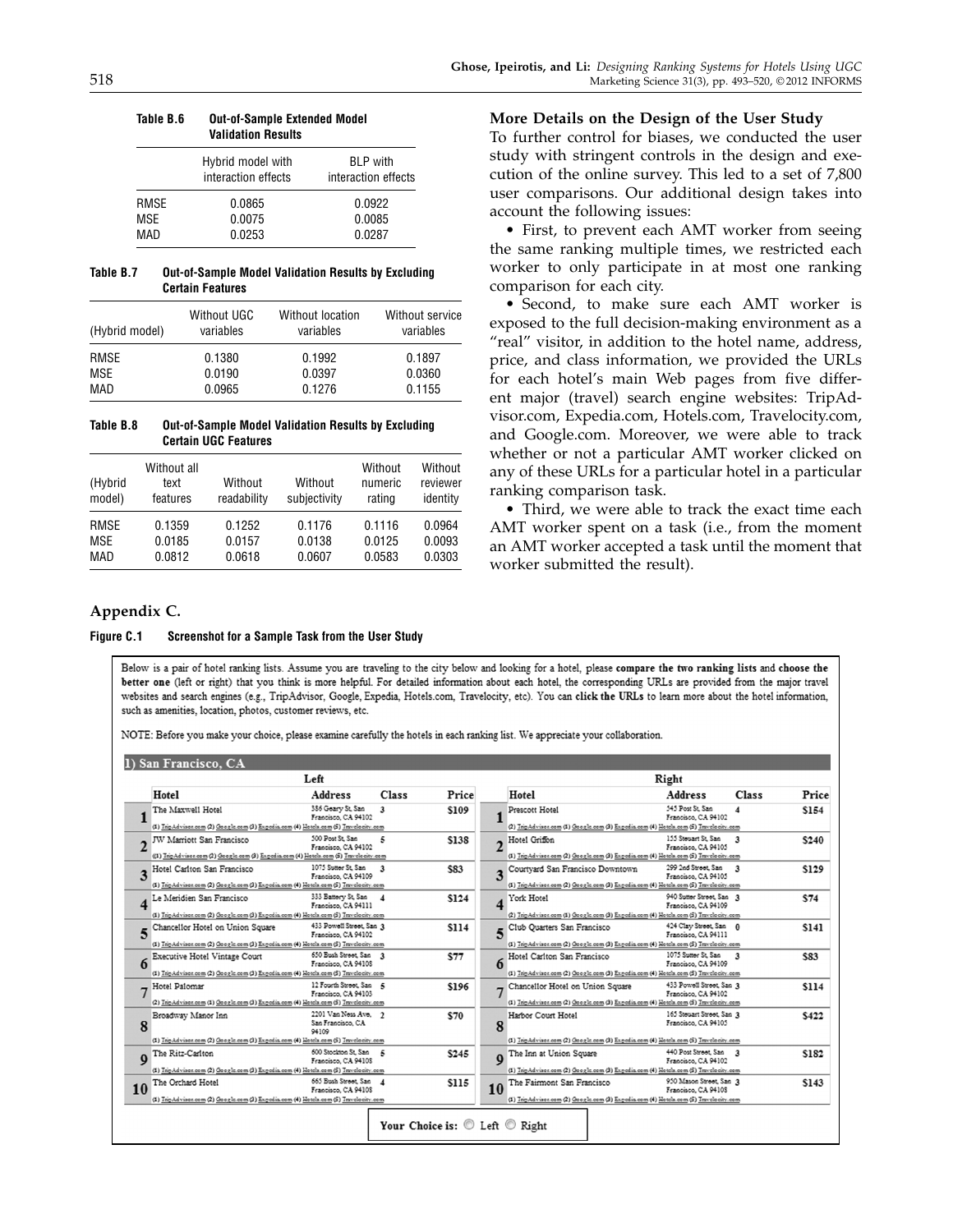• Finally, to control for the quality of the responses, we allowed only those AMT workers with a prior approval rate higher than 95% to participate in the survey. AMT provides an approval rate for each worker based on the frequency with which tasks have been approved by the buyer. This approval rate can provide information on the quality of the workers.

Our finding suggested that, on average, each AMT worker spent 116.8 seconds (∼2 minutes) per task. Besides, more than 50% of AMT workers clicked on the provided URLs to facilitate their decisions based on the detailed information of the hotels.

#### References

- Agichtein, E., E. Brill, S. Dumais, R. Ragno. 2006. Learning user interaction models for predicting Web search result preferences. Proc. 29th Annual Internat. ACM SIGIR Conf. Res. Development Inform. Retrieval, ACM, New York, 3–10.
- Ansari, A., C. Mela. 2003. E-customization. J. Marketing Res. 40(2) 131–145.
- Ansari, A., S. Essegaier, R. Kohli. 2000. Internet recommendation systems. J. Marketing Res. 37(3) 363–375.
- Archak, N., A. Ghose, P. G. Ipeirotis. 2011. Deriving the pricing power of product features by mining consumer reviews. Management Sci. 57(8) 1485–1509.
- Athey, S., G. Imbens. 2007. Discrete choice models with multiple unobserved choice characteristics. Internat. Econom. Rev. 48(4) 1159–1192.
- Berry, S., A. Pakes. 2007. The pure characteristics demand model. Internat. Econom. Rev. 48(4) 1193–1225.
- Berry, S., J. Levinsohn, A. Pakes. 1995. Automobile prices in market equilibrium. Econometrica 63(4) 841–890.
- Berry, S., O. B. Linton, A. Pakes. 2004. Limit theorems for estimating the parameters of differentiated product demand systems. Rev. Econom. Stud. 71(3) 613–654.
- Bodapati, A. 2008. Recommender systems with purchase data. J. Marketing Res. 45(1) 77–93.
- Bruno, H. A., N. J. Vilcassim. 2008. Structural demand estimation with varying product availability. Marketing Sci. 27(6) 1126–1131.
- Chevalier, J. A., D. Mayzlin. 2006. The effect of word of mouth on sales: Online book reviews. J. Marketing Res. 43(3) 345–354.
- Chintagunta, P., J.-P. Dubé, K. Y. Goh. 2005. Beyond the endogeneity bias: The effect of unmeasured brand characteristics on household-level brand choice models. Management Sci. 51(5) 832–849.
- Chung, T. S., R. T. Rust, M. Wedel. 2009. My mobile music: An adaptive personalization system for digital audio players. Marketing Sci. 28(1) 52–68.
- Das, S., M. Chen. 2007. Yahoo! for Amazon: Sentiment extraction from small talk on the Web. Management Sci. 53(9) 1375–1388.
- Decker, R., M. Trusov. 2010. Estimating aggregate consumer preferences from online product reviews. Internat. J. Res. Marketing 27(4) 293–307.
- Dellarocas, C., N. Awad, M. Zhang. 2007. Exploring the value of online product reviews in forecasting sales: The case of motion pictures. J. Interactive Marketing 21(4) 23–45.
- Dhar, V., E. A. Chang. 2009. Does chatter matter? The impact of user-generated content on music sales. J. Interactive Marketing 23(4) 300–307.
- Dhar, V., A. Ghose. 2010. Sponsored search and market efficiency. Inform. Systems Res. 21(4) 760–772.
- Duan, W., B. Gu, A. B. Whinston. 2008. Do online reviews matter? An empirical investigation of panel data. Decision Support Systems 45(4) 1007–1016.
- Eliashberg, J., S. K. Hui, Z. J. Zhang. 2007. From story line to box office: A new approach for green-lighting movie scripts. Management Sci. 53(6) 881–893.
- Fader, P. S., B. G. S. Hardie. 1996. Modeling consumer choice among SKUs. J. Marketing Res. 33(4) 442–452.
- Fellbaum, C. 1998. Wordnet: An Electronic Lexical Database. MIT Press, Cambridge, MA.
- Forman, C., A. Ghose, B. Wiesenfeld. 2008. Examining the relationship between reviews and sales: The role of reviewer identity disclosure in electronic markets. Inform. Systems Res. 19(3) 291–313.
- Ghose, A., P. G. Ipeirotis. 2011. Estimating the helpfulness and economic impact of product reviews: Mining text and reviewer characteristics. IEEE Trans. Knowledge Data Engrg. 23(10) 1498–1512.
- Ghose, A., P. G. Ipeirotis, A. Sundararajan. 2009. The dimensions of reputation in electronic markets. Working paper, New York University, New York.
- Godes, D., D. Mayzlin. 2004. Using online conversations to study word-of-mouth communication. Marketing Sci. 23(4) 545–560.
- Hartmann, W., H. S. Nair, S. Narayanan. 2011. Identifying causal marketing mix effects using a regression discontinuity design. Marketing Sci. 30(6) 1079–1097.
- Hausman, J. 1996. Valuation of new goods under perfect and imperfect competition. T. Bresnahan, R. Gordon, eds. The Economics of New Goods, Studies in Income and Wealth, Vol. 58. National Bureau of Economic Research, Chicago, 207–248.
- Hu, M., B. Liu. 2004. Mining and summarizing customer reviews. Proc. 10th ACM SIGKDD Internat. Conf. Knowledge Discovery Data Mining (KDD04), ACM, New York, 168-177.
- Hu, N., P. A. Pavlou, J. Zhang. 2006. Can online reviews reveal a product's true quality? Empirical findings and analytical modeling of online word-of-mouth communication. Proc. Seventh ACM Conf. Electronic Commerce, ACM, New York, 324–330.
- Lee, T., E. Bradlow. 2011. Automatic construction of conjoint attributes and levels from online customer reviews. J. Marketing Res. 48(5) 881–894.
- Li, X., L. Hitt. 2008. Self-selection and information role of online product reviews. Inform. Systems Res. 19(4) 456–474.
- Lipsman, A. 2007. Online consumer-generated reviews have big impact on offline purchases. Press release, comScore, Reston, VA. http://www.marketingcharts.com/direct/onlineconsumer-generated-reviews-have-big-impact-on-offline-purchases -2577/kelsey-group-comscore-online-review-influence-on -purchase-by-service-typejpg.
- Liu, Y. 2006. Word-of-mouth for movies: Its dynamics and impact on box office revenue. J. Marketing 70(3) 74–89.
- Luca, M. 2011. Reviews, reputation, and revenue: The case of Yelp.com. Working Paper 12-016, Harvard Business School, Boston.
- Manning, C., H. Schutze. 1999. Foundations of Statistical Natural Language Processing. MIT Press, Cambridge, MA.
- McCrary, J. 2008. Manipulation of the running variable in the regression discontinuity design: A density test. J. Econometrics 142(2) 698–714.
- Moe, W. 2009. How much does a good product rating help a bad product? Modeling the role of product quality in the relationship between online consumer ratings and sales. Working paper, University of Maryland, College Park.